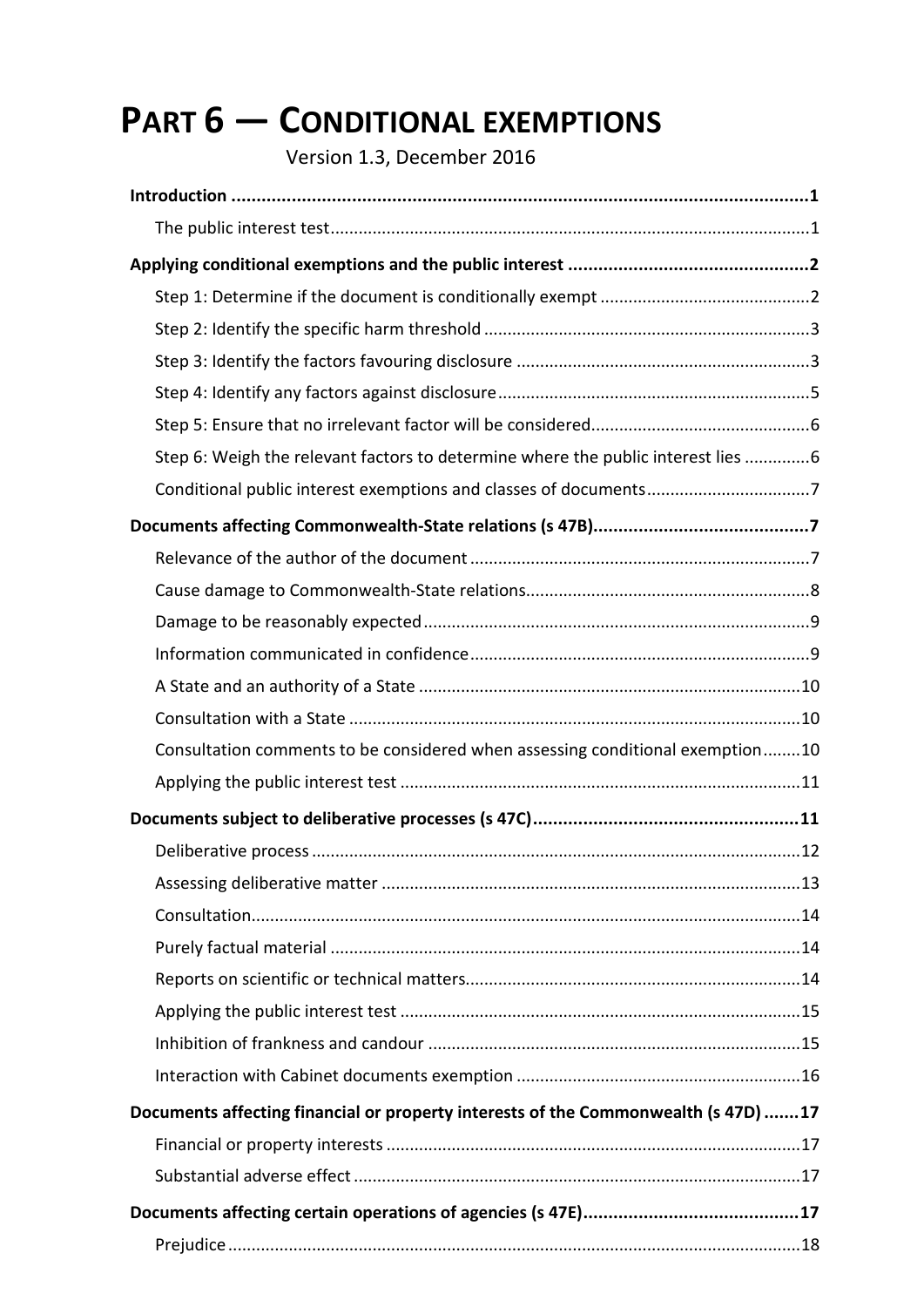| Prejudice the effectiveness of testing, examining or auditing methods18                 |  |
|-----------------------------------------------------------------------------------------|--|
| Prejudice the attainment of testing, examination and/or auditing objectives19           |  |
| Substantial adverse effect on management or assessment of personnel20                   |  |
| Substantial adverse effect on an agency's proper and efficient conduct of operations.21 |  |
|                                                                                         |  |
|                                                                                         |  |
|                                                                                         |  |
|                                                                                         |  |
|                                                                                         |  |
|                                                                                         |  |
|                                                                                         |  |
| Information about agency employees included in documents because of their usual         |  |
| Information about agency employees included in APS vocational assessment                |  |
|                                                                                         |  |
|                                                                                         |  |
|                                                                                         |  |
|                                                                                         |  |
|                                                                                         |  |
|                                                                                         |  |
|                                                                                         |  |
|                                                                                         |  |
|                                                                                         |  |
|                                                                                         |  |
|                                                                                         |  |
|                                                                                         |  |
|                                                                                         |  |
|                                                                                         |  |
|                                                                                         |  |
|                                                                                         |  |
|                                                                                         |  |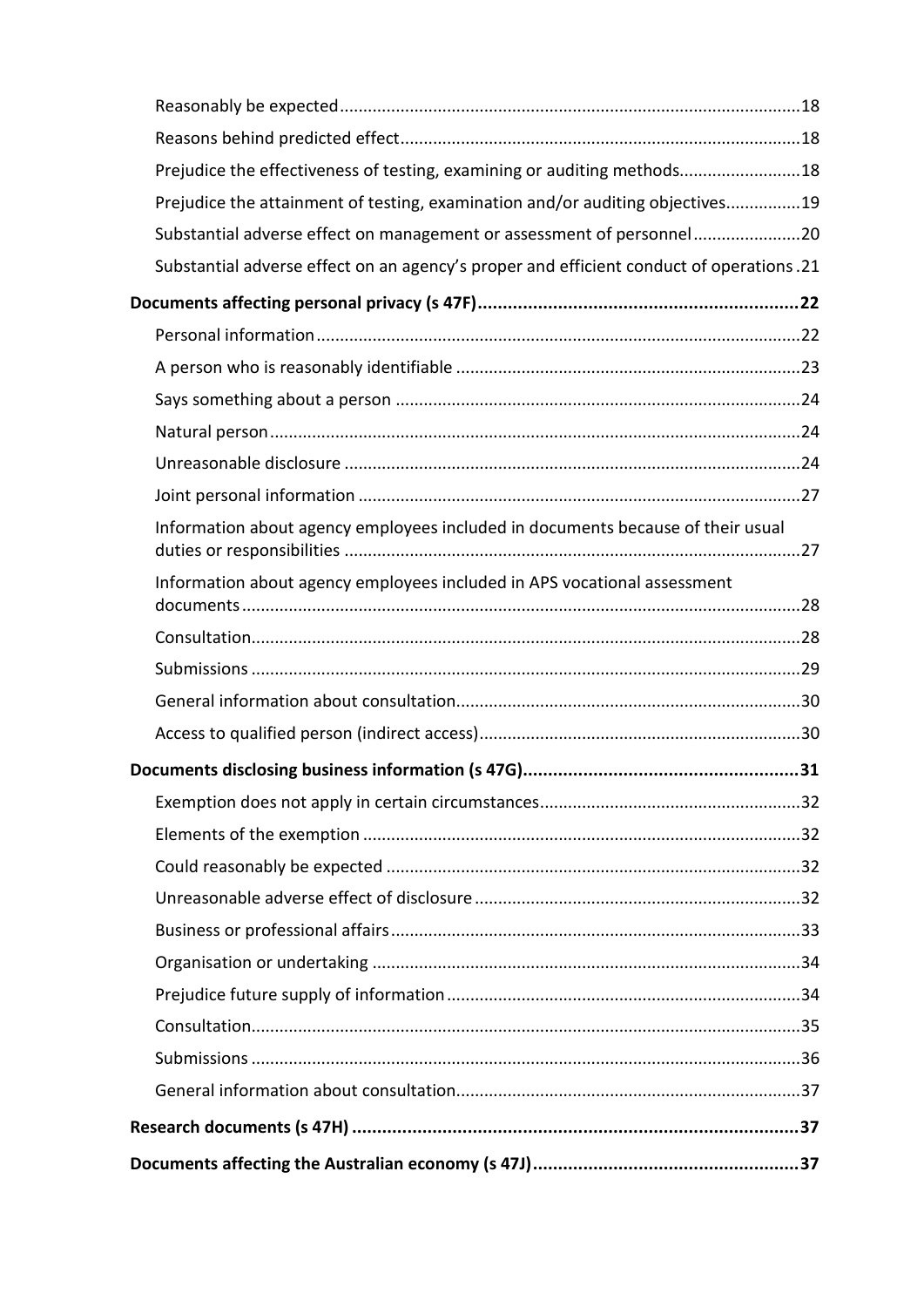## **PART 6 — CONDITIONAL EXEMPTIONS**

## <span id="page-2-0"></span>**Introduction**

6.1 As outlined in Part 5 of these Guidelines, where a document is conditionally exempt under a provision of Division 3 of Part IV of the FOI Act, access must be given unless in the circumstances giving access would, on balance, be contrary to the public interest (s 11A(5)).

<span id="page-2-12"></span>6.2 Conditional exemptions under Division 3 of Part IV that are subject to the public interest test relate to the following:

- Commonwealth-State relations (s 47B)<sup>[1](#page-2-2)</sup>
- deliberative processes (s 47C)<sup>[2](#page-2-3)</sup>
- financial or property interests of the Commonwealth (s 47D)<sup>[3](#page-2-4)</sup>
- certain operations of agencies (s [4](#page-2-5)7E)<sup>4</sup>
- personal privacy (s 47F) $5$
- business (other than documents to which s 47 applies) (s  $47\text{G}$ )<sup>[6](#page-2-7)</sup>
- research (s  $47H$  $47H$  $47H$ )<sup>7</sup>
- the economy (s 47J).
- 6.3 Each of these categories of conditional exemption is discussed in detail below.

#### <span id="page-2-1"></span>*The public interest test*

- 6.4 There is a single public interest test to apply to each of the conditional exemptions. This public interest test is defined to include certain factors that must be taken into account where relevant, and some factors which must not be taken into account
- 6.5 The public interest test is considered to be:
	- something that is of serious concern or benefit to the public, not merely of individual interest $8$
	- not something of interest to the public, but in the interest of the public<sup>[9](#page-2-10)</sup>
	- not a static concept, where it lies in a particular matter will often depend on a balancing of interests<sup>[10](#page-2-11)</sup>

- <span id="page-2-6"></span> $5$  See [\[6.124\]](#page-23-3) – [\[6.179\]](#page-32-1) below.<br> $6$  See [6.180] – [6.213] below
- <span id="page-2-7"></span> $6$  See [\[6.180\]](#page-32-2) – [\[6.213\]](#page-38-3) below.
- <span id="page-2-8"></span> $7$  See [\[6.214\]](#page-38-4) – [\[6.215\]](#page-38-5) below.

- <span id="page-2-10"></span><sup>9</sup> *Johansen v City Mutual Life Assurance Society Ltd* (1904) 2 CLR 186.
- <span id="page-2-11"></span><sup>10</sup> As explained by Forgie DP in *Wood; Secretary, Department of Prime Minister and Cabinet and (Freedom of information)* [2015] AATA 945 at [54] citing *McKinnon v Secretary, Department of Treasury* [2005] FCAFC 142;

<span id="page-2-2"></span><sup>&</sup>lt;sup>1</sup> See [\[6.29\]](#page-8-3) – [\[6.51\]](#page-12-2) below.<br><sup>2</sup> See [6.52] – [6.88] below.

<span id="page-2-4"></span><span id="page-2-3"></span><sup>&</sup>lt;sup>2</sup> See [\[6.52\]](#page-12-3) – [\[6.88\]](#page-17-1) below.

See [\[6.89\]](#page-18-4) – [\[6.94\]](#page-18-5) below.

<span id="page-2-5"></span><sup>&</sup>lt;sup>4</sup> See [\[6.95\]](#page-18-6) – [\[6.123\]](#page-23-2) below.

<span id="page-2-9"></span><sup>8</sup> *British Steel Corporation v Granada Television Ltd* [1981] AC 1096. The 1979 Senate Committee on the FOI bill described the concept of 'public interest' in the FOI context as: 'a convenient and useful concept for aggregating any number of interests that may bear upon a disputed question that is of general – as opposed to merely private – concern.' Senate Standing Committee on Constitutional and Legal Affairs, *Report on the Cth Freedom of Information Bill 1978*, 1979, paragraph 5.25.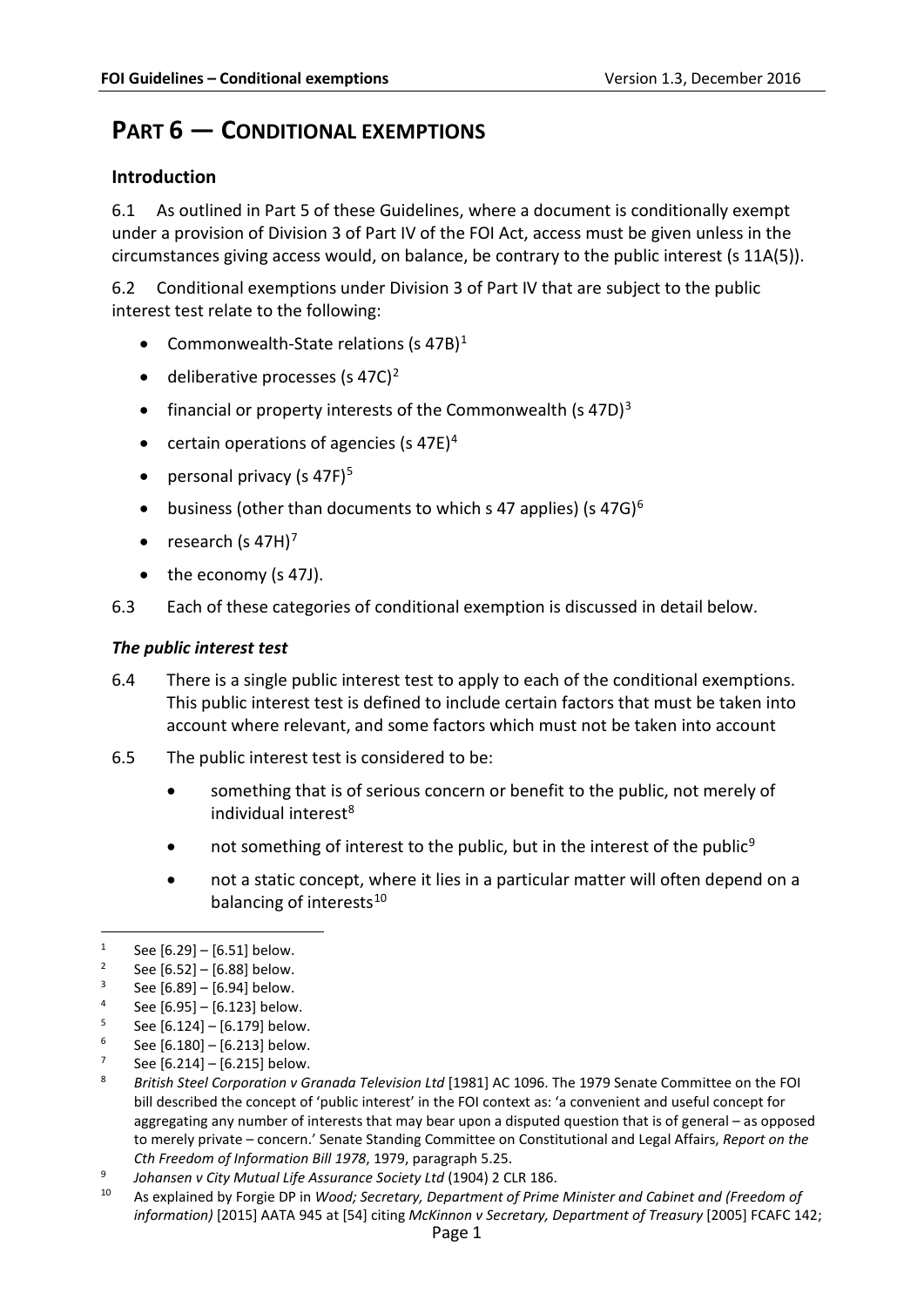- necessarily broad and non-specific,<sup>[11](#page-3-2)</sup> and
- related to matters of common concern or relevance to all members of the public, or a substantial section of the public.<sup>12</sup>

6.6 It is not necessary for a matter to be in the interest of the public as a whole. It may be sufficient that the matter is in the interest of a section of the public bounded by geography or another characteristic that depends on the particular situation. A matter of particular interest or benefit to an individual or small group of people may also be a matter of general public interest.

## <span id="page-3-0"></span>**Applying conditional exemptions and the public interest**

6.7 The decision maker is not required to consider the public interest test (s 11A(5)) until they have first determined that the document is conditionally exempt. A decision maker cannot withhold access to a document simply because it conditionally exempt. Disclosure of conditionally exempt documents is required unless in the particular circumstances and, at the time of the decision, there is, on balance, countervailing harm which offsets the inherent public interest of giving access.

6.8 The pro-disclosure principle declared in the objects of the FOI Act is given specific effect in the public interest test, as the test is weighted towards disclosure. If a decision is made that a conditionally exempt document should not be disclosed, the decision maker must include the public interest factors they took into account in their statement of reasons under s 26(1)(aa) (see Part 3 of these Guidelines).

6.9 The six steps in determining if a document is conditionally exempt and applying the public interest test are set out below.

## <span id="page-3-1"></span>*Step 1: Determine if the document is conditionally exempt*

 $\overline{a}$ 

6.10 A document is conditionally exempt if it satisfies all the elements of any of the eight conditional exemptions listed above at [\[6.2\]](#page-2-12). For each conditional exemption, the harm threshold that must be reached is specified in the provision. The exception is the deliberative processes exemption (s 47C), which does not include any requirement of harm, only that the document includes deliberative matter. Specific guidance on the criteria to be met in each of the eight conditional exemptions is provided later in this Part.

6.11 A decision maker's initial consideration of the harm that may arise is concerned with whether the document meets the criteria for being a conditionally exempt document. This may require a balancing of public interest and non-public interest factors.<sup>[13](#page-3-4)</sup> However, this is not a determination of where on balance the public interest lies as s 11A(5) requires a decision maker to separately undertake a balancing exercise of public interest factors. Section 11A(5) does not allow room for consideration of factors that cannot be framed in terms of the public interest, or aspects of it. $14$ 

6.12 For example, s 47G(1)(a) concerns documents that relate to the lawful business or

<sup>(2005) 145</sup> FCR 70; 220 ALR 587; 88 ALD 12; 41 AAR 23 at [231]; 139; 78; 92 per Jacobson J with whom Tamberlin J agreed, citing *Sankey v Whitlam* [1978] HCA 20; (1978) 140 CLR 1 at 60 per Stephen J.

<span id="page-3-2"></span><sup>&</sup>lt;sup>11</sup> Because what constitutes the public interest depends on the particular facts of the matter and the context in which it is being considered.

<span id="page-3-3"></span><sup>12</sup> *Sinclair v Maryborough Mining Warden* [1975] HCA 17; (1975) 132 CLR 473 at 480 (Barwick CJ).

<span id="page-3-5"></span><span id="page-3-4"></span><sup>&</sup>lt;sup>13</sup> For example, as with the s 47G, business affairs public interest conditional exemption.<br><sup>14</sup> Bell and Secretary, Denartment of Health (Freedom of information) [2015] AATA 494 [4

<sup>14</sup> *Bell and Secretary, Department of Health (Freedom of information)* [2015] AATA 494 [49].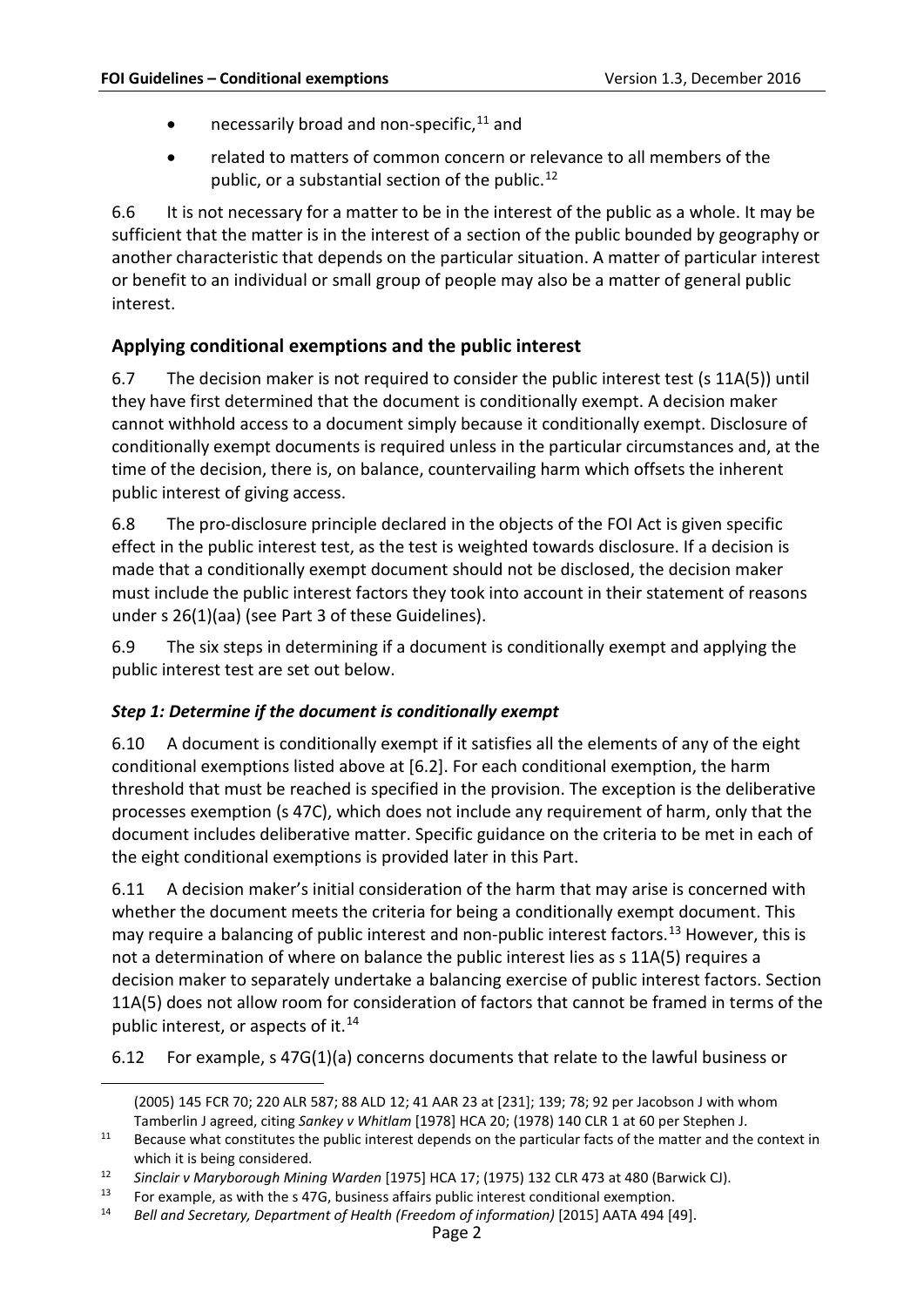professional affairs of an individual, or the lawful business, commercial or financial affairs of an organisation or undertaking. In order to find that s 47G(1)(a) applies, a decision maker would need to be satisfied that if the document were disclosed there would be: an unreasonable adverse effect, on the business or professional affairs of an individual, or the lawful business, commercial or financial affairs of an organisation or undertaking.

6.13 These criteria require more than simply asserting that a third party's business affairs would be adversely affected by disclosure. The effect would need to be unreasonable. This requires a balancing of interests, including the private interests of the business and other interests such as the public interest. Where other interests, for example environmental interests, outweigh the private interest of the business this conditional exemption cannot apply.<sup>[15](#page-4-2)</sup> Likewise, where the documents reveal unlawful business activities the  $47G(1)(a)$ conditional exemption cannot apply (see [\[6.180\]](#page-32-2) below).

## <span id="page-4-0"></span>*Step 2: Identify the specific harm threshold*

6.14 Because each exemption is different, there is necessarily a high degree of specificity in the considerations relevant to each decision about granting access. This directly affects how the factors favouring disclosure and those favouring non-disclosure are determined. These factors must be directly relevant to both the particular harm threshold of the conditional exemption and to the particular document, the particular circumstances and the particular time.

6.15 Using the previous example of s 47G(1)(a), the specific harm that must be shown is an 'unreasonable adverse effect' on the business or professional affairs of a person, or the business, commercial or financial affairs of an organisation or undertaking.

6.16 While both Steps 1 and 2 involve consideration of harm, there is a distinction in the nature and purpose of this consideration. In Step 1, the consideration relates to whether or not the harm threshold has been met in order to determine whether the document is conditionally exempt. Step 2 relates to quantifying the harm as a preparatory step to weighing the factors in favour and against disclosure.

## <span id="page-4-1"></span>*Step 3: Identify the factors favouring disclosure*

<span id="page-4-3"></span>6.17 The FOI Act sets out four factors favouring access, which must be considered if relevant. They are that disclosure would:

- (a) promote the objects of the Act
- (b) inform debate on a matter of public importance
- (c) promote effective oversight of public expenditure
- (d) allow a person to access his or her personal information (s 11B(3)).

6.18 For example, disclosure of a document that is conditionally exempt under s 47G(1)(a) might, in the particular circumstances, both inform debate on a matter of public importance, and promote effective oversight of public expenditure. These would be factors in favour of disclosure in the public interest. Similarly, it would be a rare case in which disclosure would

<span id="page-4-2"></span> <sup>15</sup> See Deputy President Forgie's discussions in *Bell and Secretary, Department of Health (Freedom of information)* [2015] AATA 494 particularly at [44]. The Information Commissioner has discussed and followed the 'Bell' approach in a number of recent IC review decisions, see for example *Linton Besser and Department of Employment* [2015] AICmr 67.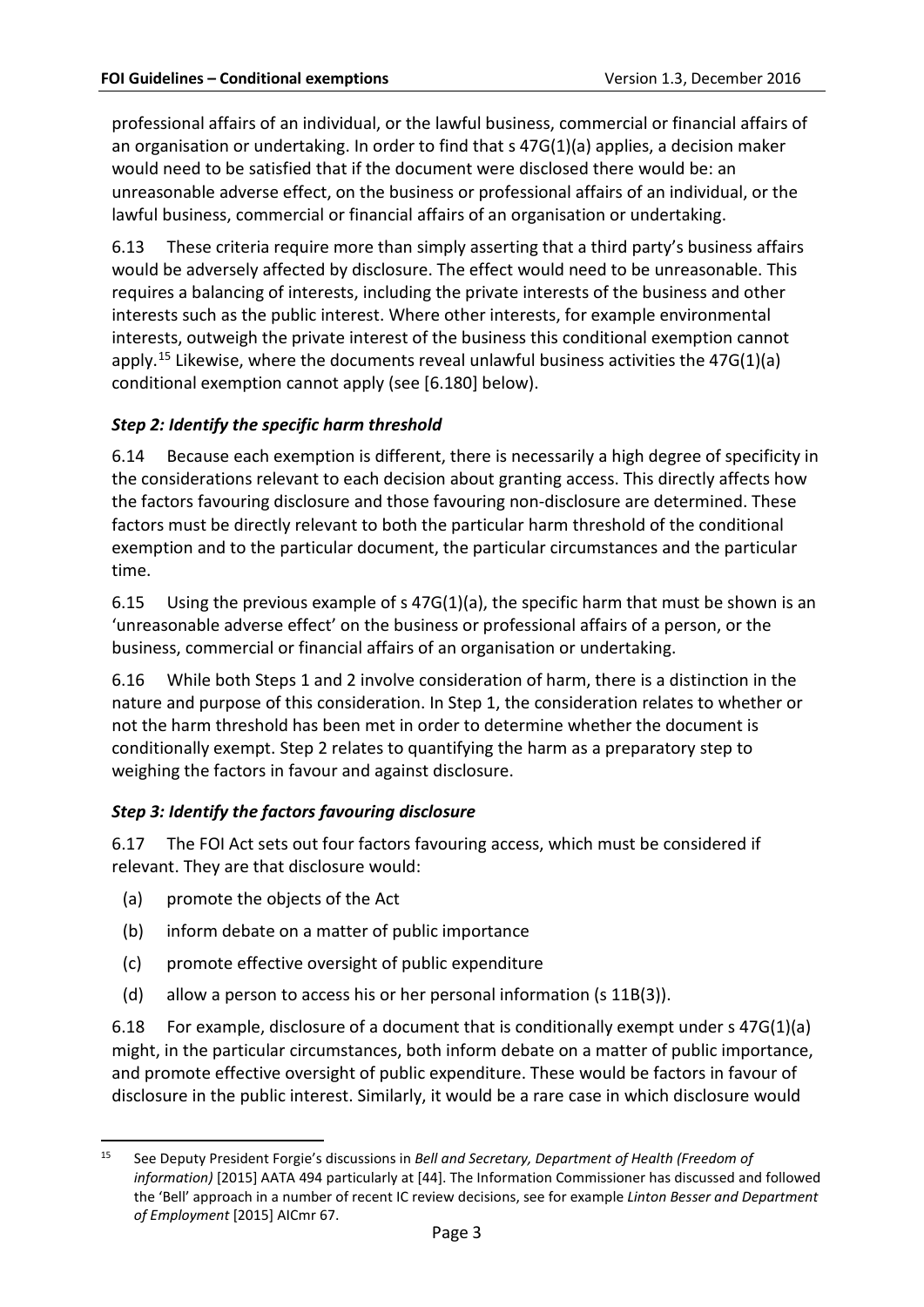not promote the objects of the FOI Act, including by increasing scrutiny, discussion, comment and review of the government's activities.

6.19 The four factors favouring disclosure are broadly framed but they do not constitute an exhaustive list. Other factors favouring disclosure may also be relevant in the particular circumstances. A non-exhaustive list of factors is below.

#### **Public interest factors favouring disclosure**

- (a) promotes the objects of the FOI Act, including to:
	- i. inform the community of the Government's operations, including, in particular, the policies, rules, guidelines, practices and codes of conduct followed by the Government in its dealings with members of the community
	- ii. reveal the reason for a government decision and any background or contextual information that informed the decision
	- iii. enhance the scrutiny of government decision making
- (b) inform debate on a matter of public importance, including to:
	- i. allow or assist inquiry into possible deficiencies in the conduct or administration of an agency or official<sup>[16](#page-5-0)</sup>
	- ii. reveal or substantiate that an agency or official has engaged in misconduct or negligent, improper or unlawful conduct
	- iii. reveal deficiencies in privacy or access to information legislation<sup>[17](#page-5-1)</sup>
- (c) promote effective oversight of public expenditure
- (d) allow a person to access his or her personal information, or
	- i. the personal information of a child, where the applicant is the child's parent and disclosure of the information is reasonably considered to be in the child's best interests
	- ii. the personal information of a deceased individual where the applicant is a close family member (a close family member is generally a spouse or partner, adult child or parent of the deceased, or other person who was ordinarily a member of the person's household)
- (e) contribute to the maintenance of peace and order
- (f) contribute to the administration of justice generally, including procedural fairness<sup>18</sup>
- (g) contribute to the enforcement of the criminal law
- (h) contribute to the administration of justice for a person
- (i) advance the fair treatment of individuals and other entities in accordance with the law in their dealings with agencies

<span id="page-5-0"></span> <sup>16</sup> See also *Carver and Fair Work Ombudsman* [2011] AICmr 5.

<span id="page-5-1"></span><sup>17</sup> See *'FG' and National Archives of Australia* [\[2015\] AICmr 26.](http://www.austlii.edu.au/au/cases/cth/AICmr/2015/26.html)

<span id="page-5-2"></span><sup>&</sup>lt;sup>18</sup> This refers to administration of justice in a more general sense. Access to documents through FOI is not intended to replace the discovery process in particular proceedings in courts and tribunals, which supervise the provision of documents to parties in matters before them: *'Q' and Department of Human Services* [2012] AICmr 30, [17].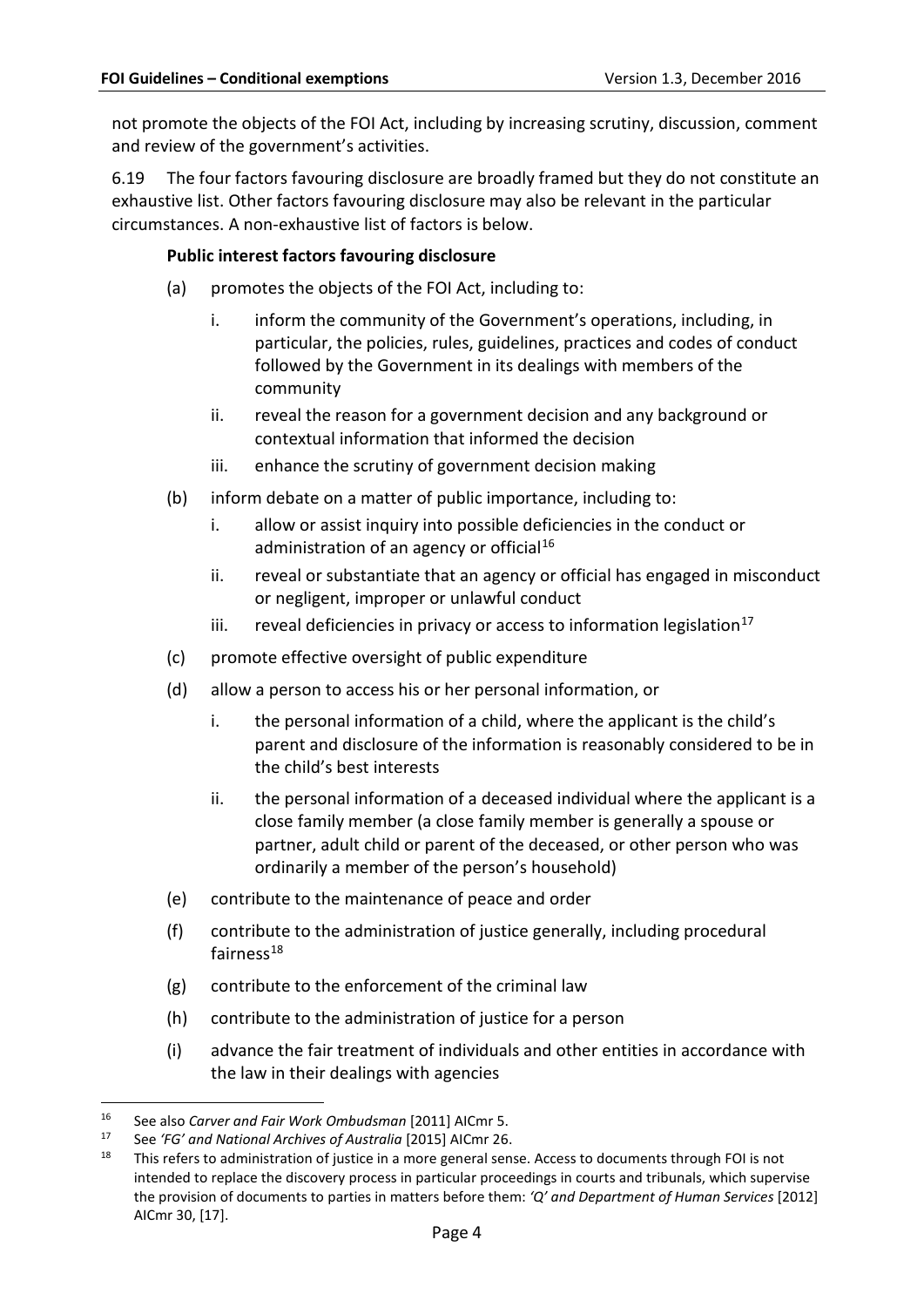- (j) reveal environmental or health risks of measures relating to public health and safety and contribute to the protection of the environment
- (k) contribute to innovation and the facilitation of research.

## <span id="page-6-0"></span>*Step 4: Identify any factors against disclosure*

6.20 The FOI Act does not list any factors weighing against disclosure. These factors, like those favouring disclosure, will depend on the circumstances. However, the inclusion of the exemptions and conditional exemptions in the FOI Act recognises that harm may result from the disclosure of some types of documents in certain circumstances; for example, where disclosure could prejudice an investigation, unreasonably affect a person's privacy or reveal commercially sensitive information. Such policy considerations are reflected in the application of public interest factors that may be relevant in a particular case.

6.21 Citing the specific harm defined in the applicable conditional exemption is not itself sufficient to conclude that disclosure would be contrary to the public interest. However, the harm is an important consideration that the decision maker must weigh when seeking to determine where the balance lies.

<span id="page-6-2"></span>6.22 A non-exhaustive list of factors against disclosure is provided below.

#### **Public interest factors against disclosure**

- (a) could reasonably be expected to prejudice the protection of an individual's right to privacy, including where:
	- i. the personal information is that of a child, where the applicant is the child's parent, and disclosure of the information is reasonably considered not to be in the child's best interests
	- ii. the personal information is that of a deceased individual where the applicant is a close family member (a close family member is generally a spouse or partner, adult child or parent of the deceased, or other person who was ordinarily a member of the person's household) and the disclosure of the information could reasonably be expected to affect the deceased person's privacy if that person were alive
	- iii. the personal information is that of a government employee in relation to personnel management and the disclosure of the information could be reasonably considered to reveal information about their private disposition or personal life.<sup>[19](#page-6-1)</sup>
- (b) could reasonably be expected to prejudice the fair treatment of individuals and the information is about unsubstantiated allegations of misconduct or unlawful, negligent or improper conduct
- (c) could reasonably be expected to prejudice security, law enforcement, public health or public safety
- (d) could reasonably be expected to impede the administration of justice generally, including procedural fairness
- (e) could reasonably be expected to impede the administration of justice for an

<span id="page-6-1"></span> <sup>19</sup> See *'GC' and Australian Federal Police* [2015] AICmr 44, *Paul Cleary and Special Broadcasting Service* [2016] AICmr 2.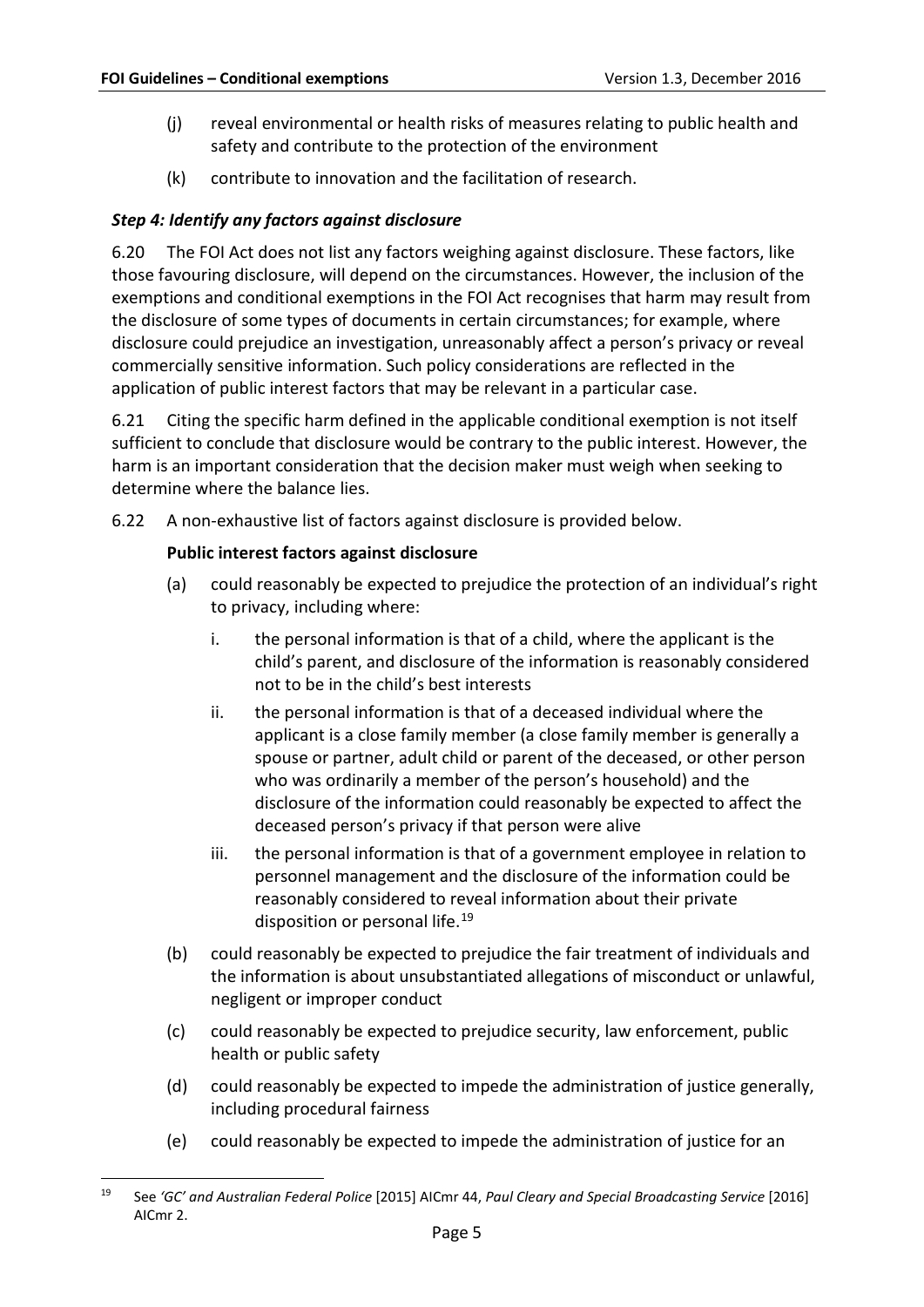individual

- (f) could reasonably be expected to impede the protection of the environment
- (g) could reasonably be expected to impede the flow of information to the police or another law enforcement or regulatory agency
- (h) could reasonably be expected to prejudice an agency's ability to obtain confidential information
- (i) could reasonably be expected to prejudice an agency's ability to obtain similar information in the future
- (j) could reasonably be expected to prejudice the competitive commercial activities of an agency
- (k) could reasonably be expected to harm the interests of an individual or group of individuals
- (l) could reasonably be expected to prejudice the conduct of investigations, audits or reviews by the Ombudsman or Auditor-General<sup>[20](#page-7-2)</sup>
- (m) could reasonably be expected to discourage the use of agency's access and research services $^{21}$  $^{21}$  $^{21}$
- (n) could reasonably be expected to prejudice the management function of an agency
- (o) could reasonably be expected to prejudice the effectiveness of testing or auditing procedures

#### <span id="page-7-0"></span>*Step 5: Ensure that no irrelevant factor will be considered*

6.23 The decision maker must take care not to consider factors that are not relevant in the particular circumstances. The FOI Act also specifies certain factors which must not be taken into account, as explained at [\[6.78\]](#page-16-2) below.

<span id="page-7-4"></span>6.24 The irrelevant factors are:

- access to the document could result in embarrassment to the Commonwealth Government, or cause a loss of confidence in the Commonwealth Government
- access to the document could result in any person misinterpreting or misunderstanding the document
- the author of the document was (or is) of high seniority in the agency which the request for access to the document was made
- access to the document could result in confusion or unnecessary debate (s 11B(4)).

#### <span id="page-7-1"></span>*Step 6: Weigh the relevant factors to determine where the public interest lies*

6.25 The decision maker must determine whether access to a conditionally exempt document is, at the time of the decision, contrary to the public interest, taking into account the factors for and against disclosure. The timing of the request may be important. For example it is possible that certain factors may be relevant when the decision is made, but

<span id="page-7-2"></span> <sup>20</sup> See *Australian Broadcasting Corporation and Commonwealth Ombudsman* [2012] AICmr 11.

<span id="page-7-3"></span><sup>21</sup> See *'FG' and National Archives of Australia* [\[2015\] AICmr 26.](http://www.austlii.edu.au/au/cases/cth/AICmr/2015/26.html)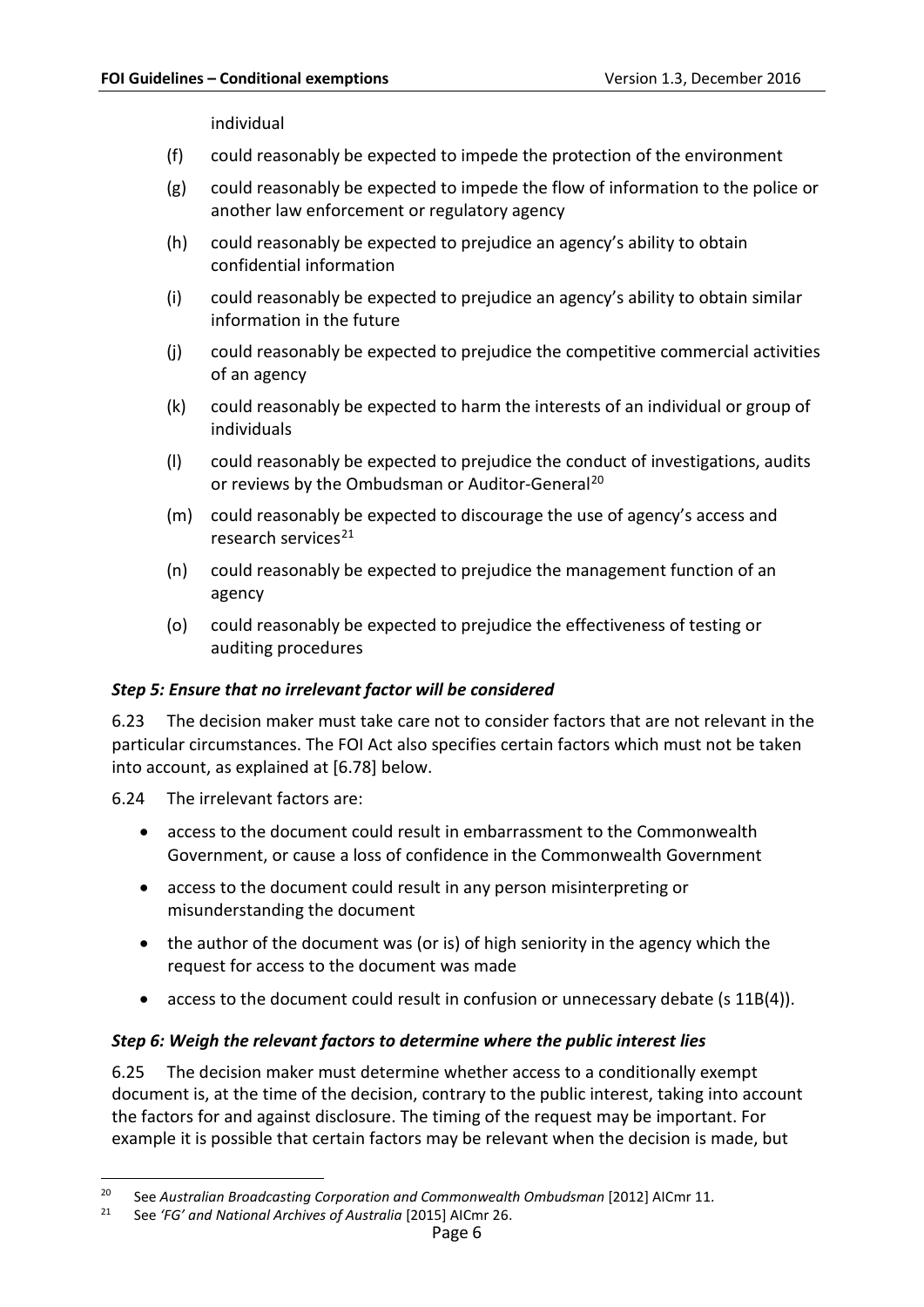would not be relevant if the request were to reconsidered some time later. In such circumstances a new and different decision could be made.

6.26 In weighing the factors for and against release of a document, it is not sufficient simply to list the factors. The decision maker's statement of reasons must explain the relevance of the factors and the relative weights given to those factors (s  $26(1)(aa)$ ) (see Part 3).

6.27 To conclude that, on balance, disclosure of a document would be contrary to the public interest is to conclude that the benefit to the public resulting from disclosure is outweighed by the benefit to the public of withholding the information. The decision maker must analyse, in each case, where on balance the public interest lies based on the particular facts of the matter at the time the decision is made.

#### <span id="page-8-0"></span>*Conditional public interest exemptions and classes of documents*

<span id="page-8-5"></span>6.28 In the course of processing an FOI request, an agency may come to a view that a certain class of documents should always be exempt due to particular recurring factors weighing against the public interest in disclosure. However, an agency cannot rely on a class claim contention when withholding a document under a conditional exemption. Rather, agencies and ministers must administer each request individually with regard to the contents of a document and apply the public interest test to the particular document to decide whether an exemption claim should be upheld at that time.<sup>[22](#page-8-4)</sup>

## <span id="page-8-1"></span>**Documents affecting Commonwealth-State relations (s 47B)**

<span id="page-8-3"></span>6.29 Section 47B conditionally exempts a document where disclosure:

- would, or could reasonably be expected to, cause damage to relations between the Commonwealth and a State (s 47B(a))
- would divulge information or matter communicated in confidence by or on behalf of the Government of a State or an authority of a State, to the Commonwealth, to an authority of the Commonwealth or to a person receiving the communication on behalf of the Commonwealth (s 47B(b))
- would divulge information or matter communicated in confidence by or on behalf of an authority of Norfolk Island, to the Government of the Commonwealth, to an authority of the Commonwealth or to a person receiving the communication on behalf of the Commonwealth or an authority of the Commonwealth (s 47B(d)), or
- would divulge information or matter communicated in confidence by or on behalf of the Government of a State or an authority of a State, to an authority of Norfolk Island or to a person receiving the communication on behalf of an authority of Norfolk Island (s 47B(f)).

6.30 For the purposes of this exemption, a State includes the Australian Capital Territory and the Northern Territory (s 4(1)) (see Part 1 of these Guidelines).

#### <span id="page-8-2"></span>*Relevance of the author of the document*

6.31 The document does not have to have been supplied or written by the Commonwealth,

<span id="page-8-4"></span> <sup>22</sup> See *Crowe and Department of the Treasury* [2013] AICmr 69 [36]–[45], *Cornerstone Legal Pty Ltd and Australian Securities and Investment Commission* [2013] AICmr 71 [32]–[41] and [53] and *'FI' and Australian Securities and Investments Commission* [2015] AICmr 28 [14].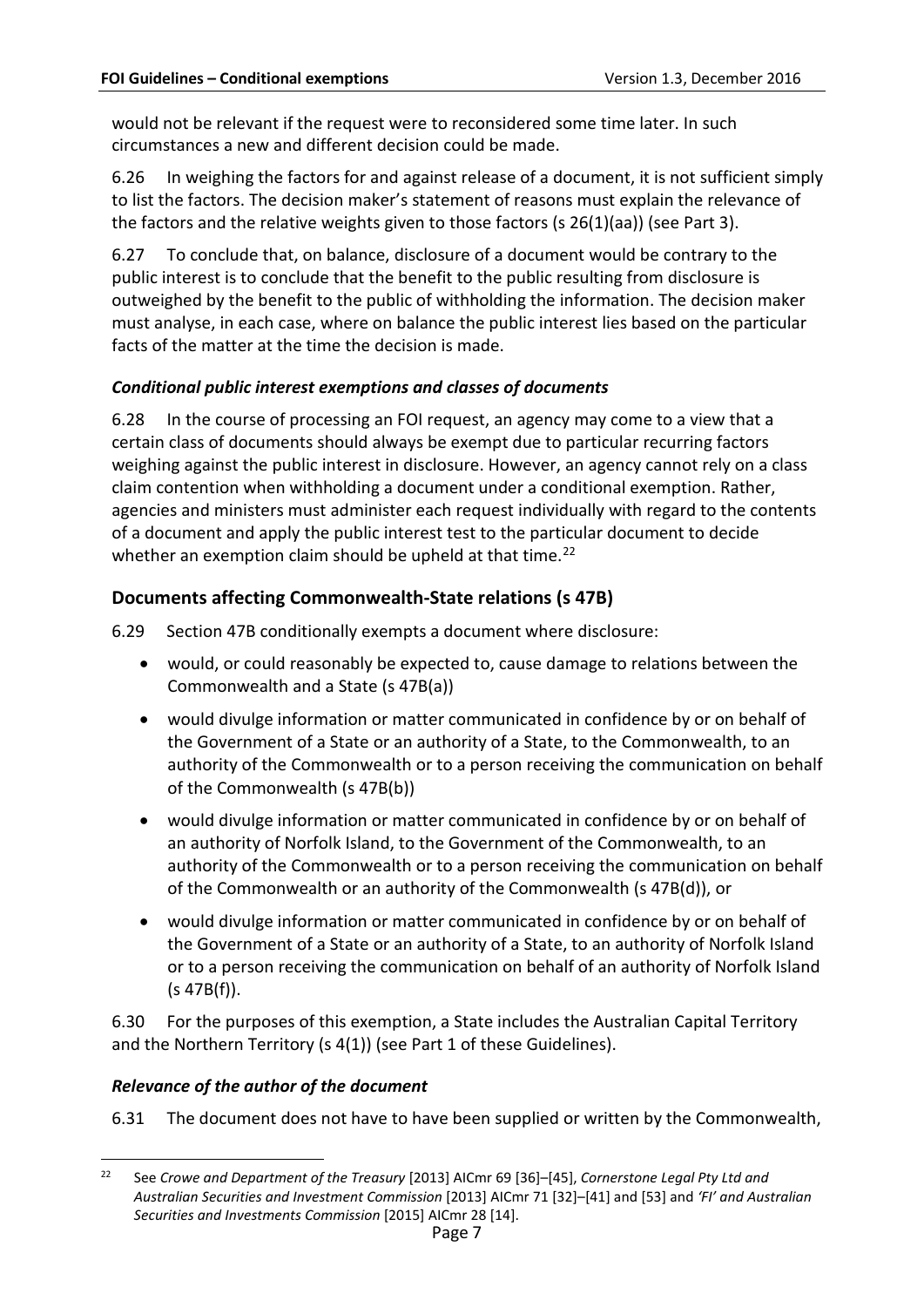a State agency or a State authority to fall within this exemption. The content of the document (and potentially the reason or circumstances why the document was created) is the deciding factor, rather than the originator's identity. It is also not a relevant consideration that all the parties referred to in the document are aware of the document or of the reference to the particular agency.

#### <span id="page-9-0"></span>*Cause damage to Commonwealth-State relations*

6.32 A decision maker may consider that disclosure would, or could reasonably be expected to damage the working relations of the Commonwealth and one or more States (s 47B(a)). 'Working relations' encompass all interactions of the Commonwealth and the States,<sup>23</sup> from formal Commonwealth-State consultation processes such as the Council of Australian Governments through to any working arrangements between agencies undertaken as part of their day to day functions.

6.33 Disclosure of the document may cause damage by, for example:

- interrupting or creating difficulty in negotiations or discussions that are underway, including in the development of joint or parallel policy<sup>[24](#page-9-2)</sup>
- adversely affecting the administration of a continuing Commonwealth-State project
- substantially impairing (but not merely modifying) Commonwealth-State programs<sup>[25](#page-9-3)</sup>
- adversely affecting the continued level of trust or co-operation in existing inter-office relationships $^{26}$  $^{26}$  $^{26}$
- impairing or prejudicing the flow of information to and from the Commonwealth.<sup>[27](#page-9-5)</sup>

6.34 Decision makers may also need to consider future working relationships where disclosure may, for example:

- impair or prejudice the future flow of information
- adversely affect Commonwealth-State police operations or investigations
- adversely affect the development of future Commonwealth-State projects.

6.35 The potential damage need not be quantified,  $28$  but the effect on relations arising from the disclosure must be adverse.

6.36 The AAT warns against applying class claims to documents under s 47B(a), explaining that this, and other conditional exemptions, require a closer analysis of the nature of the information contained in each document to determine whether a particular document is conditionally exempt. [29](#page-9-7)

6.37 Decision makers should also consider whether all or only some of the information in

<span id="page-9-1"></span> <sup>23</sup> See *Arnold (on behalf of Australians for Animals) v Queensland* (1987) 73 ALR 607.

<span id="page-9-2"></span><sup>24</sup> See *Arnold (on behalf of Australians for Animals) v Queensland* (1987) 73 ALR 607.

<span id="page-9-3"></span><sup>25</sup> *See Re Cosco Holdings Pty Limited and Department of Treasury* [1998] AATA 124.

<span id="page-9-4"></span><sup>26</sup> See *Arnold (on behalf of Australians for Animals) v Queensland* (1987) 73 ALR 607.

<span id="page-9-6"></span><span id="page-9-5"></span><sup>27</sup> See *Re Shopping Centre Council and Australian Competition and Consumer Commission* [2004] AATA 119.

<sup>28</sup> See *Re Angel and the Department of Arts, Heritage and Environment; HC Sleigh Resources Ltd Tasmania*  [1985] AATA 314.

<span id="page-9-7"></span><sup>29</sup> See *MacTiernan and Secretary, Department of Infrastructure and Regional Development (Freedom of Information)* [2016] AATA 506 at [63]; also these Guidelines above at [\[6.28\]](#page-8-5).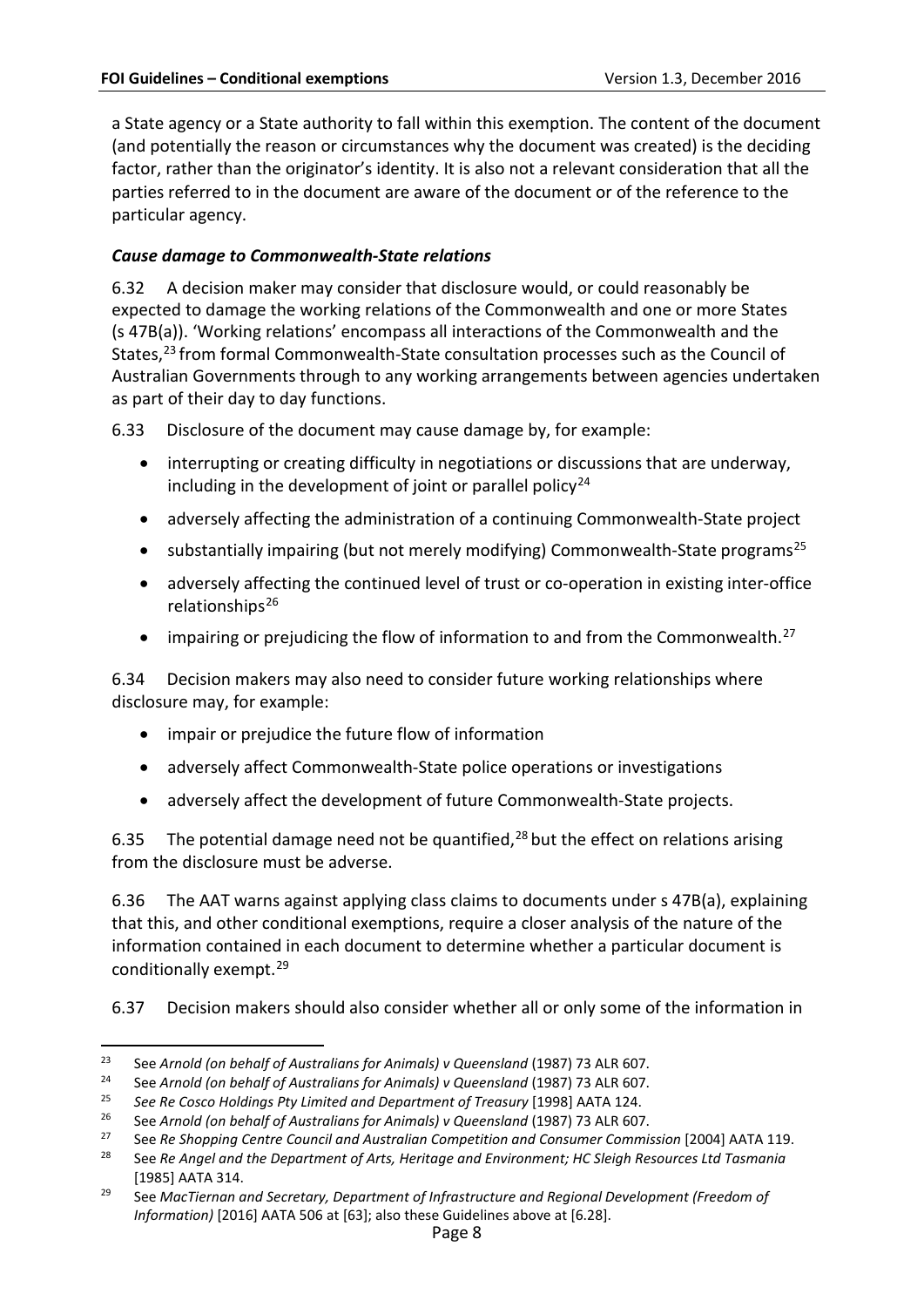the requested documents would damage Commonwealth-State relations if disclosed. For example, in *Diamond and Australian Curriculum, Assessment and Reporting Authority*, the FOI Commissioner found that disclosing school data provided by State and Territory Governments to the Australian Curriculum, Assessment and Reporting Authority for publication on the 'My School' website would damage Commonwealth-State relations.<sup>[30](#page-10-2)</sup> Releasing the data would have breached an agreement between the Commonwealth and State and Territory Governments to keep the data confidential, and might reasonably have caused State and Territory Governments to decline to provide further data for the website. However, the FOI Commissioner found that release of a list of schools featured on the website would not breach the confidentiality agreement as it would not disclose any State or Territory Government data.

## <span id="page-10-0"></span>*Damage to be reasonably expected*

6.38 The term 'could be reasonably expected' is explained in greater detail in Part 5. There must be real and substantial grounds for expecting the damage to occur which can be supported by evidence or reasoning.<sup>[31](#page-10-3)</sup> There cannot be merely an assumption or allegation that damage may occur if the document were released. For example, when consulting a State agency or authority as required under s 26A, the agency should ask the agency or authority for its reasons for expecting damage, as an unsubstantiated concern would not satisfy the s 47B(a) threshold.

#### <span id="page-10-1"></span>*Information communicated in confidence*

6.39 Section 47B(b) conditionally exempts information communicated in confidence to the Commonwealth Government or an agency by a State or an authority of a State. It is not necessary for the decision maker to find that disclosure may found an action for breach of confidence for this element to apply.<sup>[32](#page-10-4)</sup>

6.40 This exemption only applies if disclosure would divulge information that is communicated in confidence by a State Government or authority to the Commonwealth Government or agency, and not the reverse.<sup>[33](#page-10-5)</sup>

6.41 When assessing whether the information was communicated in confidence, the test is whether the communication was considered to be confidential at the time of the communication. The circumstances of the communication may also need to be considered, such as:

- whether the communication was ad hoc, routine or required  $34$
- whether there were any existing, implied or assumed arrangements or understandings between the Commonwealth and State concerning the exchange or supply of information $35$

<span id="page-10-3"></span><span id="page-10-2"></span><sup>&</sup>lt;sup>30</sup> Diamond and Australian Curriculum, Assessment and Reporting Authority [2013] AlCmr 57.<br><sup>31</sup> See Attorney-General's Department and Australian Iron and Steel Pty Ltd v Cockcroft (1986) 10 FCR 180.

<span id="page-10-4"></span><sup>32</sup> See *Re Mann and Australian Tax Office* [1985] AATA 144.

<span id="page-10-5"></span><sup>33</sup> *MacTiernan and Secretary, Department of Infrastructure and Regional Development (Freedom of Information)* [2016] AATA 506 [83].

<span id="page-10-6"></span><sup>34</sup> See *Re Maher and Attorney-General's Department* [1985] AATA 180.

<span id="page-10-7"></span><sup>35</sup> See *Re Maher and Attorney-General's Department* [1985] AATA 180 for agreements and *Re Queensland and Australian National Parks and Wildlife Service (Australians for Animals, party joined)* [1986] AATA 224 for assumed arrangements.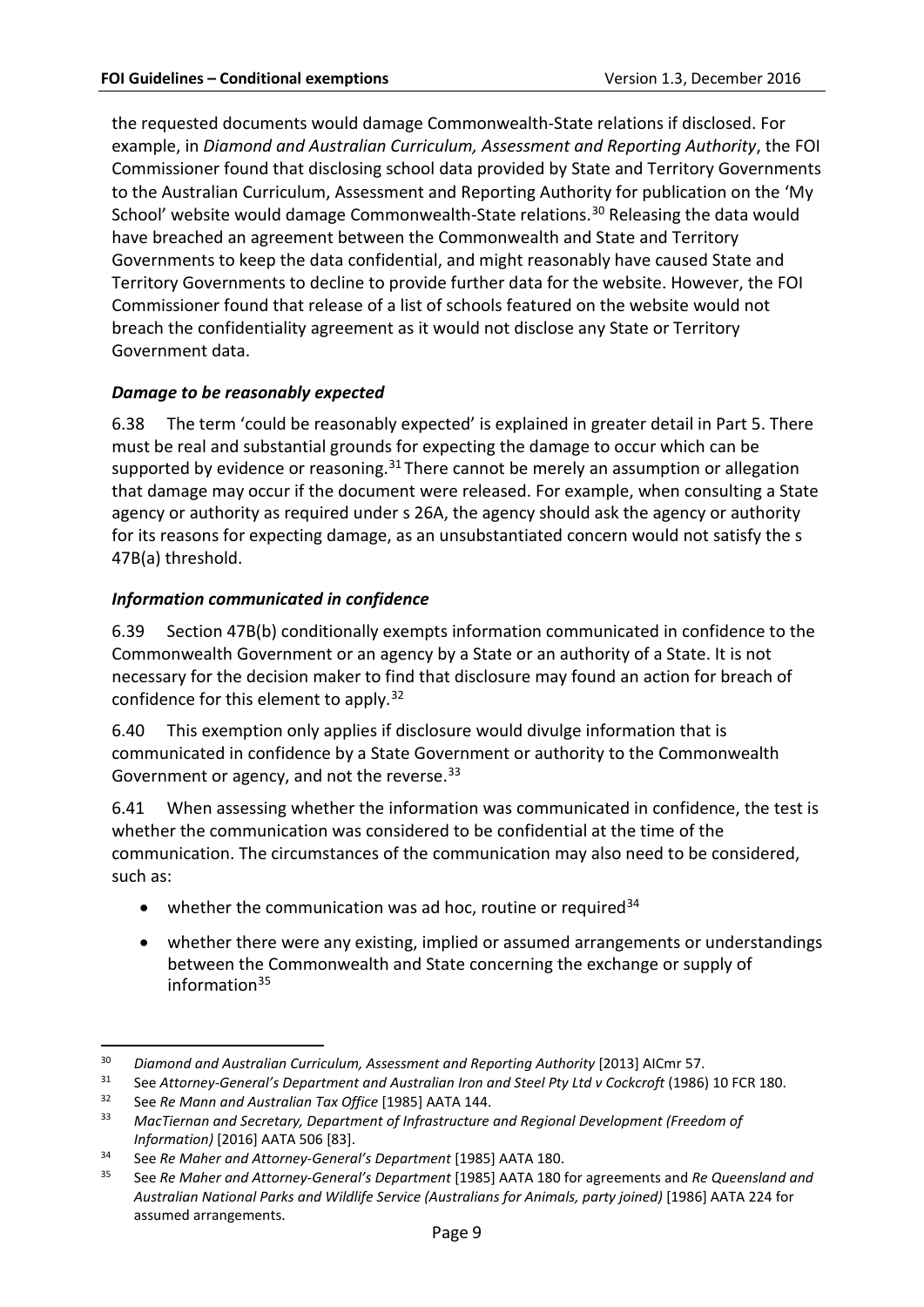• how the information was subsequently handled, disclosed or otherwise published.<sup>[36](#page-11-3)</sup>

6.42 See also the discussion on s 33(b) (international relations) in Part 5. That provision is expressed in the same language but for the relevant entities which are to have communicated the information.

6.43 This exemption should not be claimed where the documents relate to routine or administrative matters or documents that are already in the public domain.

#### <span id="page-11-0"></span>*A State and an authority of a State*

6.44 An 'authority of a State' is an entity that has been established by the State for a public purpose, given the power to direct or control the affairs of others on the State's behalf, reports to and is under some control of the State.<sup>[37](#page-11-4)</sup> Where there is doubt as to whether an entity is an 'authority of a State', the agency should consult the entity. The view of the State Government or the entity as to its status would be an influential but not decisive factor.

#### <span id="page-11-1"></span>*Consultation with a State*

6.45 If arrangements have been entered into between the Commonwealth and a State under s 26A, agencies and ministers are required to consult the State in accordance with the arrangements, before deciding to release a document where the State or the Commonwealth may reasonably contend that the document is conditionally exempt and that disclosure of the document would be contrary to the public interest.

6.46 Part 3 provides further details on consultation with a State or an authority of a State or the Commonwealth, including advising the State, the State authority or the Commonwealth of the decision and the available review rights and the applicable timeframes. The State, or the Commonwealth may apply for internal review or IC review when it disagrees with the agency's access grant decision (ss 54A, 54M).

6.47 Formal consultation under s 26A grants agencies an additional 30 days in which to provide an access decision (s 15(6)). The Information Commissioner recommends that consultation be undertaken at an early stage in processing a request, that is, when the agency is gathering the information that would show whether or not the documents were conditionally exempt under s 47B.

#### <span id="page-11-2"></span>*Consultation comments to be considered when assessing conditional exemption*

6.48 The decision maker must take into account any concerns raised by the consulted State or State authority. The consulted authority does not, however, have the right to veto access and agencies should take care that the authority is not under such a misapprehension. All other relevant considerations should be taken into account to ensure a sound decision is made.

6.49 The information provided during the consultation process can assist the decision maker in assessing whether or not the document does contain material that concerns Commonwealth-State relations, and to assess what damage, if any, could occur from disclosure.

<span id="page-11-4"></span><span id="page-11-3"></span> <sup>36</sup> See *McGarvin and Australian Prudential Regulation Authority* [1998] AATA 585.

<sup>37</sup> *See General Steel Industries Inc v Commissioner for Railways (NSW)* (1964) 112 CLR 125, *Committee of Direction of Fruit Marketing v Delegate of the Australian Postal Commission* (1980) 144 CLR 577.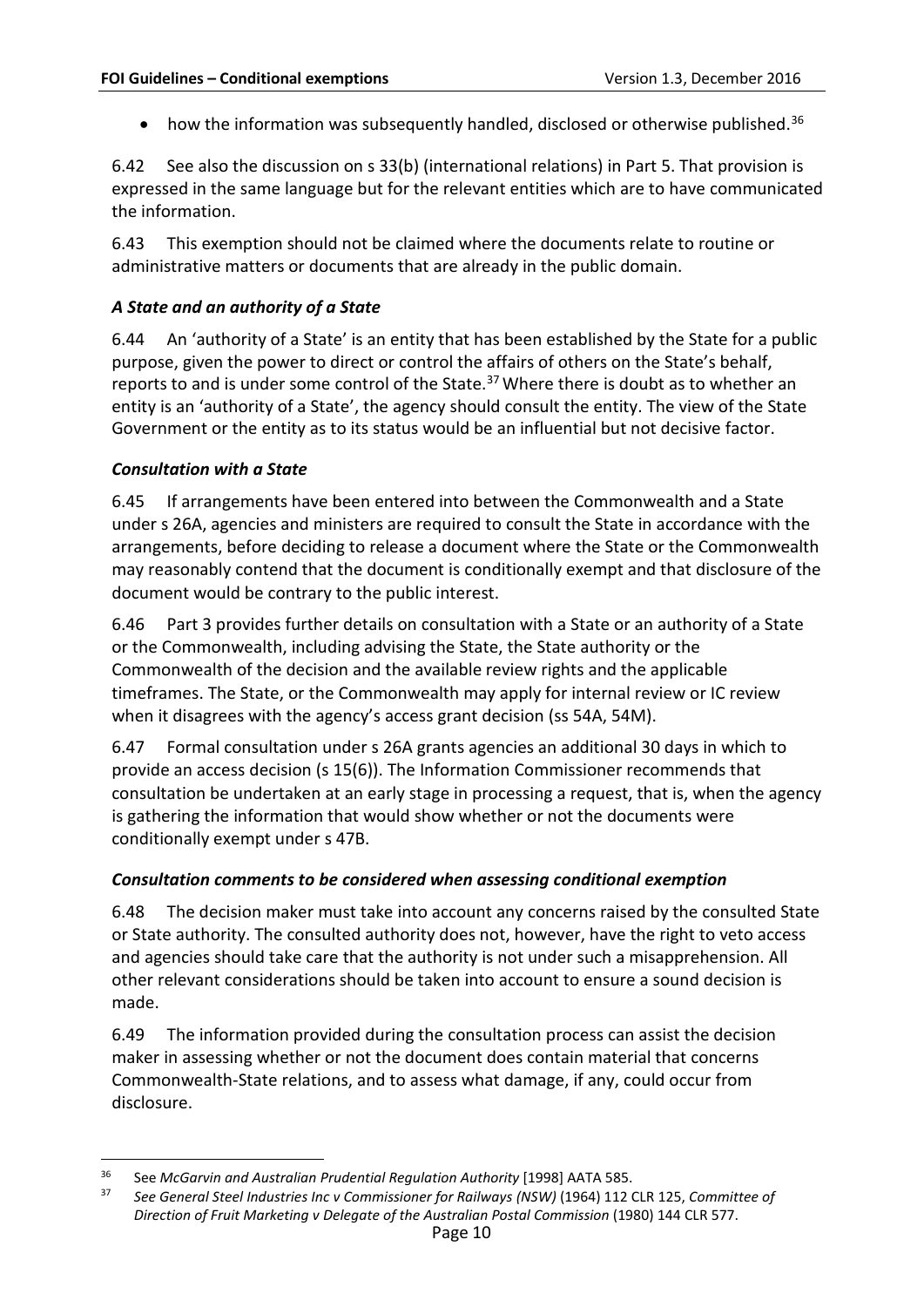## <span id="page-12-0"></span>*Applying the public interest test*

6.50 The fact that disclosure would damage Commonwealth-State relations is not determinative of whether it would be contrary to the public interest to allow access, although it would be a relevant factor to consider. Other public interest factors may also be relevant (such as the desirability of allowing scrutiny of government activities).

<span id="page-12-2"></span>6.51 Conversely, in relation to another provision of s 47B, such as 47B(b) and matter communicated in confidence, where the disclosure of the document may reasonably be expected to have a positive or neutral effect on Commonwealth-State relations, then that may be a public interest factor in favour of disclosure.

## <span id="page-12-1"></span>**Documents subject to deliberative processes (s 47C)**

<span id="page-12-3"></span>6.52 Section 47C conditionally exempts documents containing deliberative matter. Deliberative matter is content that is in the nature of, or relating to either:

- an opinion, advice or recommendation that has been obtained, prepared or recorded, or
- a consultation or deliberation that has taken place, in the course of, or for the purposes of, a deliberative process of the government, an agency or minister  $(s 47C(1))$ .

6.53 Deliberative matter does not include operational information or purely factual material (s 47C(2)).'Operational information' is defined in s 8A and is information that an agency must publish under the Information Publication Scheme (see Part 13 of these Guidelines).<sup>[38](#page-12-4)</sup>

<span id="page-12-5"></span>6.54 The conditional exemption does not apply to:

- (a) reports (including reports concerning the results of studies, surveys or tests) of scientific or technical experts, whether employed within an agency or not, including reports expressing the opinions of such experts on scientific or technical matters (see [\[6.75\]](#page-15-3) below)
- (b) reports of a body or organisation, prescribed by the regulations, that is established within an agency (currently none are prescribed)
- (c) the record of, or a formal statement of the reasons for, a final decision given in the exercise of a power or of an adjudicative function (s 47C(3)).

6.55 The deliberative processes exemption differs from other conditional exemptions in that no type of harm is required to result from disclosure. The only consideration is whether the document includes content of a specific type, namely deliberative matter. If a document does not contain deliberative matter, it cannot be conditionally exempt under this provision, regardless of any harm that may result from disclosure.

6.56 While identifiable harm resulting from disclosure is not a specific factor in determining whether a document may be categorised as 'deliberative', it may be relevant subsequently when deciding where the balance of the public interest lies. If, in a particular case, a deliberative document may be released without appreciable harm resulting, this would tend to indicate that it would not be contrary to the public interest to disclose the document and therefore it must be released to the applicant.

<span id="page-12-4"></span><sup>&</sup>lt;sup>38</sup> Section 8A came into effect on 1 May 2011.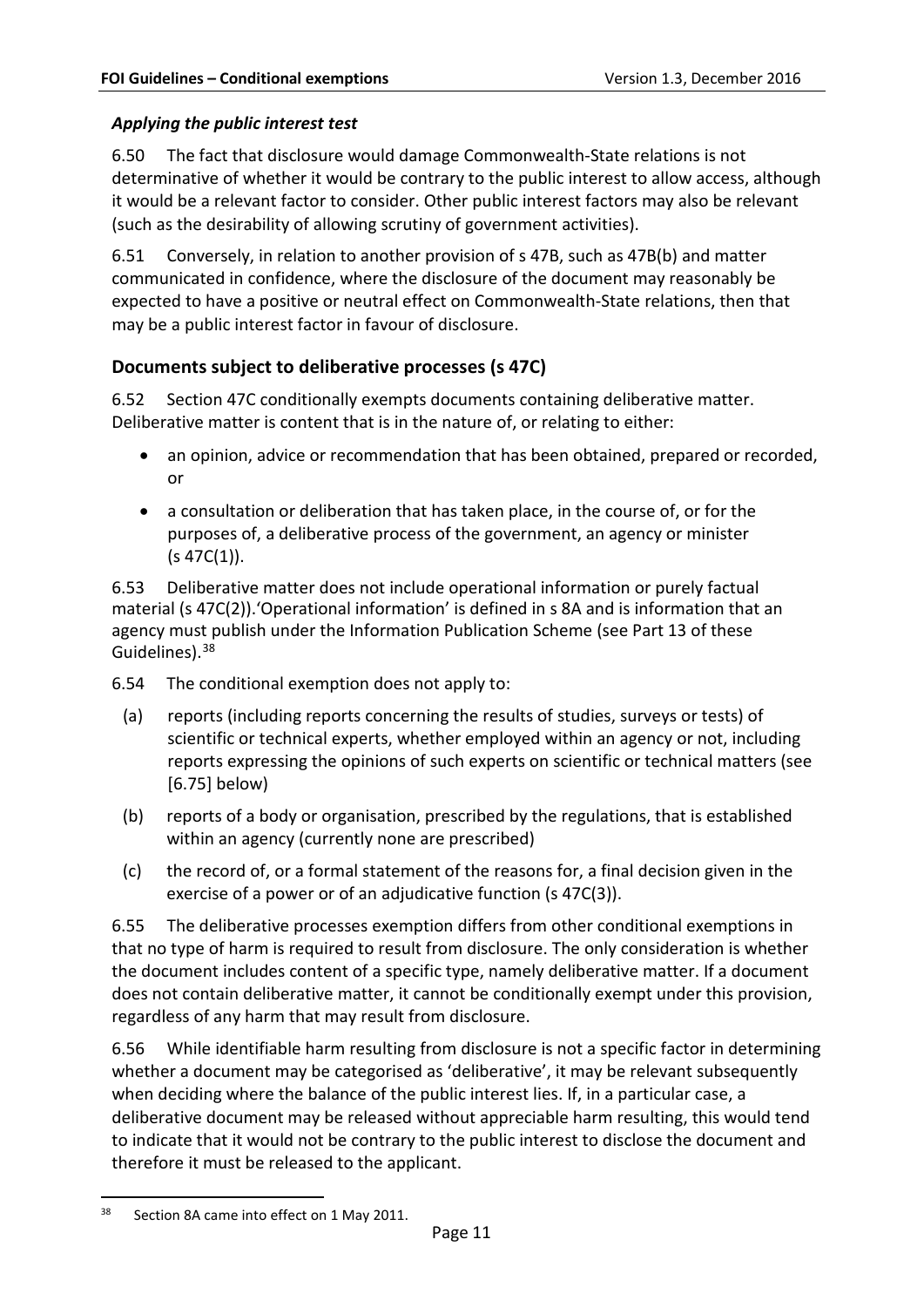6.57 This conditional exemption has a potentially broad reach. The Information Commissioner expects, however, that agencies will claim this conditional exemption only in clearly applicable circumstances. Not every document generated or held by a policy area of an agency is 'deliberative' in the sense used in this provision, even if it appears to deal with the development or implementation of a policy. A decision maker should ensure that the content of a document strictly conforms with the criteria for identifying 'deliberative matter' prepared or recorded for the purposes of a 'deliberative process' before claiming this conditional exemption (see [\[6.52\]](#page-12-3) above and [\[6.63\]](#page-14-1) – [\[6.67\]](#page-14-2) below).

## <span id="page-13-0"></span>*Deliberative process*

6.58 A deliberative process involves the exercise of judgement in developing and making a selection from different options:

The action of deliberating, in common understanding, involves the weighing up or evaluation of the competing arguments or considerations that may have a bearing upon one's course of action. In short, the deliberative processes involved in the functions of an agency are its thinking processes – the processes of reflection, for example, upon the wisdom and expediency of a proposal, a particular decision or a course of action.[39](#page-13-1)

6.59 'Deliberative process' generally refers to the process of weighing up or evaluating competing arguments or considerations or to thinking processes – the process of reflection, for example, upon the wisdom and expediency of a proposal, a particular decision or a course of action. [40](#page-13-2)

6.60 The deliberative process must relate to the functions of an agency, minister or the government of the Commonwealth. The functions of an agency are usually found in the Administrative Arrangements Orders or the instrument or Act that established the agency. For the purposes of the FOI Act, the functions include both policy making and the processes undertaken in administering or implementing a policy. The functions also extend to the development of policies in respect of matters that arise in the course of administering a program. The non-policy decision making processes required when carrying out agency, ministerial or governmental functions, such as code of conduct investigations, may also be deliberative processes.[41](#page-13-3)

6.61 A deliberative process may include the recording or exchange of:

- opinions
- advice
- recommendations
- a collection of facts or opinions, including the pattern of facts or opinions considered<sup>[42](#page-13-4)</sup>
- interim decisions or deliberations.

<span id="page-13-1"></span> <sup>39</sup> See *Re JE Waterford and Department of Treasury (No 2)* [1984] AATA 67. See *British American Tobacco Australia Ltd and Australian Competition and Consumer Commission* [2012] AICmr 19, [15]–[22]. See also *Carver and Fair Work Ombudsman* [2011] AICmr 5 in relation to code of conduct investigations.

<span id="page-13-2"></span><sup>40</sup> *Dreyfus and Secretary Attorney-General's Department (Freedom of information)* [2015] AATA 962 [18].

<span id="page-13-3"></span><sup>41</sup> See *Re Murtagh and Commissioner of Taxation* [1984] AATA 249*, Re Reith and Attorney-General's Department* [1986] AATA 437*, Re Zacek and Australian Postal Corporation* [2002] AATA 473.

<span id="page-13-4"></span><sup>42</sup> See *Chapman and Chapman and Minister for Aboriginal and Torres Strait Islander Affairs* [1996] AATA 210.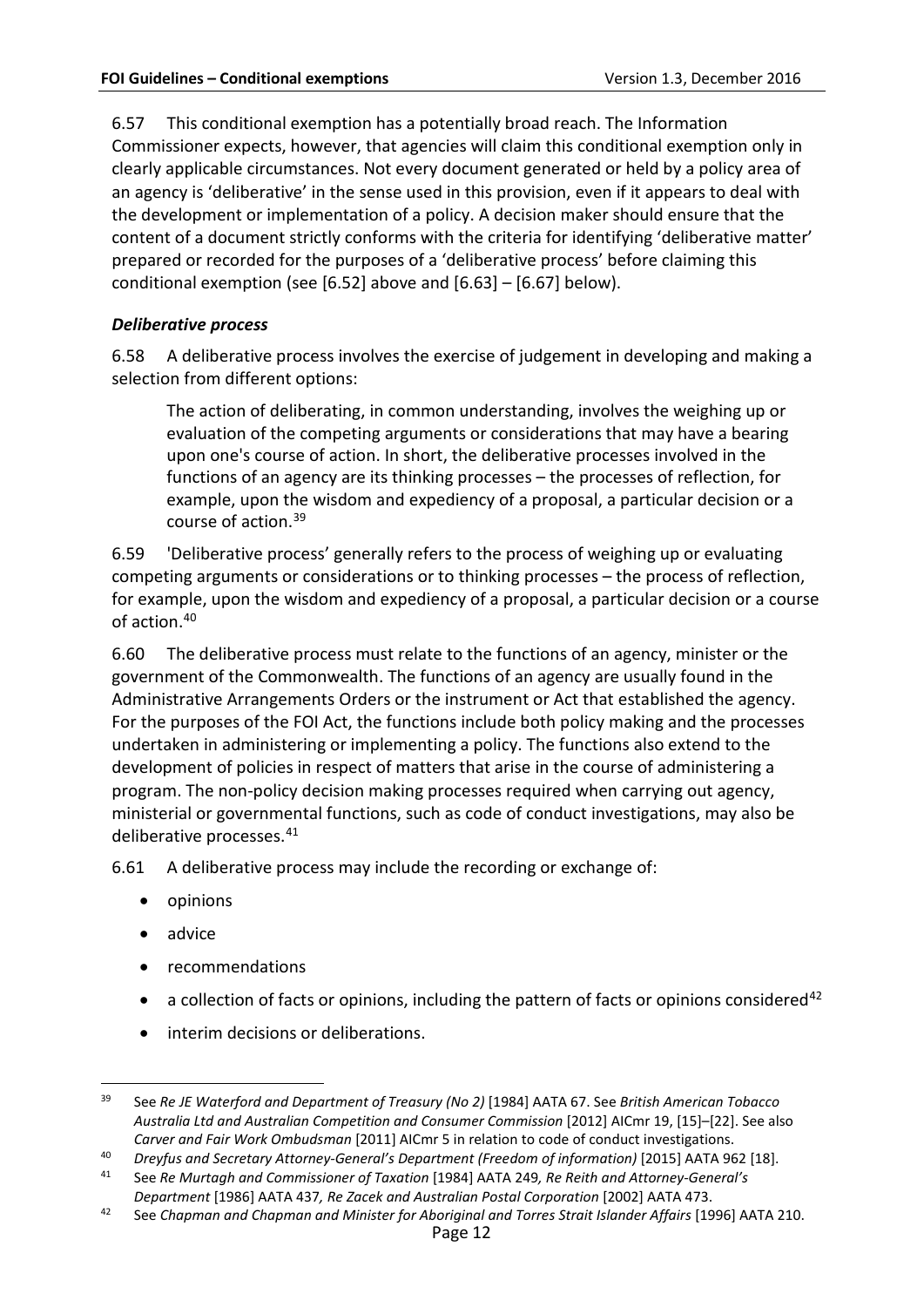6.62 An opinion or recommendation does not need to be prepared for the sole purpose of a deliberative process. However, it is not sufficient that an agency merely has a document in its possession that contains information referring to matters for which the agency has responsibility.[43](#page-14-3)

## <span id="page-14-0"></span>*Assessing deliberative matter*

<span id="page-14-1"></span>6.63 'Deliberative matter' is a shorthand term for 'opinion, advice and recommendation' and 'consultation and deliberation' that is recorded or reflected in a document.[44](#page-14-4) There is no reason generally to limit the ordinary meanings given to the words 'opinion, advice or recommendation, consultation or deliberation'.[45](#page-14-5)

6.64 The agency must assess all the material to decide if it is deliberative matter that relates to, or is in the nature of, the deliberative processes of the agency or minister.<sup>[46](#page-14-6)</sup>

6.65 The presence or absence of particular words or phrases is not a reliable indication of whether a document includes deliberative matter. The agency should assess the substance and content of the document before concluding it includes deliberative matter. Similarly, the format or class of the document, such as a ministerial brief or submission, or the document being a draft version of a later document does not automatically designate the content as deliberative matter.

6.66 Material that is not deliberative matter, where not already excluded as operational information, purely factual material or a scientific report, would include:

- content that is merely descriptive
- $\bullet$  incidental administrative content<sup>[47](#page-14-7)</sup>
- procedural or day to day content<sup>[48](#page-14-8)</sup>
- the decision or conclusion reached at the end of the deliberative process<sup>[49](#page-14-9)</sup>
- matter that was not obtained, prepared or recorded in the course of, or for the purposes of, a deliberative process.

<span id="page-14-2"></span>6.67 Where material was gathered as a basis for intended deliberations, it may be deliberative matter.<sup>[50](#page-14-10)</sup> However, if the material was obtained before there was a known requirement that the material would be considered during a deliberative process, that material would not be deliberative matter.<sup>[51](#page-14-11)</sup>

<span id="page-14-3"></span> <sup>43</sup> *Secretary, Department of Prime Minister and Cabinet and Secretary, Department of Infrastructure and Regional Development and Sanderson (Party Joined)* [2015] AATA 361 [93].

<span id="page-14-4"></span><sup>44</sup> As discussed by Bennett J in *Dreyfus and Secretary Attorney-General's Department (Freedom of information)* [2015] AATA 962 at [18].

<span id="page-14-5"></span><sup>45</sup> As explained by Forgie DP in *Wood; Secretary, Department of Prime Minister and Cabinet and (Freedom of information)* [2015] AATA 945 at [39].

<span id="page-14-6"></span><sup>46</sup> See *Secretary, Department of Employment, Workplace Relations v Small Business and Staff Development and Training Centre Pty Ltd* (2001) 114 FCR 301.

<span id="page-14-7"></span><sup>47</sup> See *Re VXF and Human Rights and Equal Opportunity Commission* [1989] AATA 107.

<span id="page-14-8"></span><sup>48</sup> See *Subramanian and Refugee Review Tribunal* [1997] AATA 31.

<span id="page-14-9"></span><sup>49</sup> See *Chapman and Chapman and Minister of Aboriginal and Torres Strait Islander Affairs* [1996] AATA 210; *British American Tobacco Australia Ltd and Australian Competition and Consumer Commission*  [2012] AICmr 19; *Briggs and the Department of the Treasury (No. 3)* [2012] AICmr 22.

<span id="page-14-10"></span><sup>50</sup> See *Secretary, Department of Employment, Workplace Relations and Small Business v Staff Development and Training Centre Pty Ltd* (2001) 114 FCR 301.

<span id="page-14-11"></span><sup>51</sup> See *Re Susic and Australian Institute of Marine Science* No Q89/580 AAT [6189], *Re Booker and Department*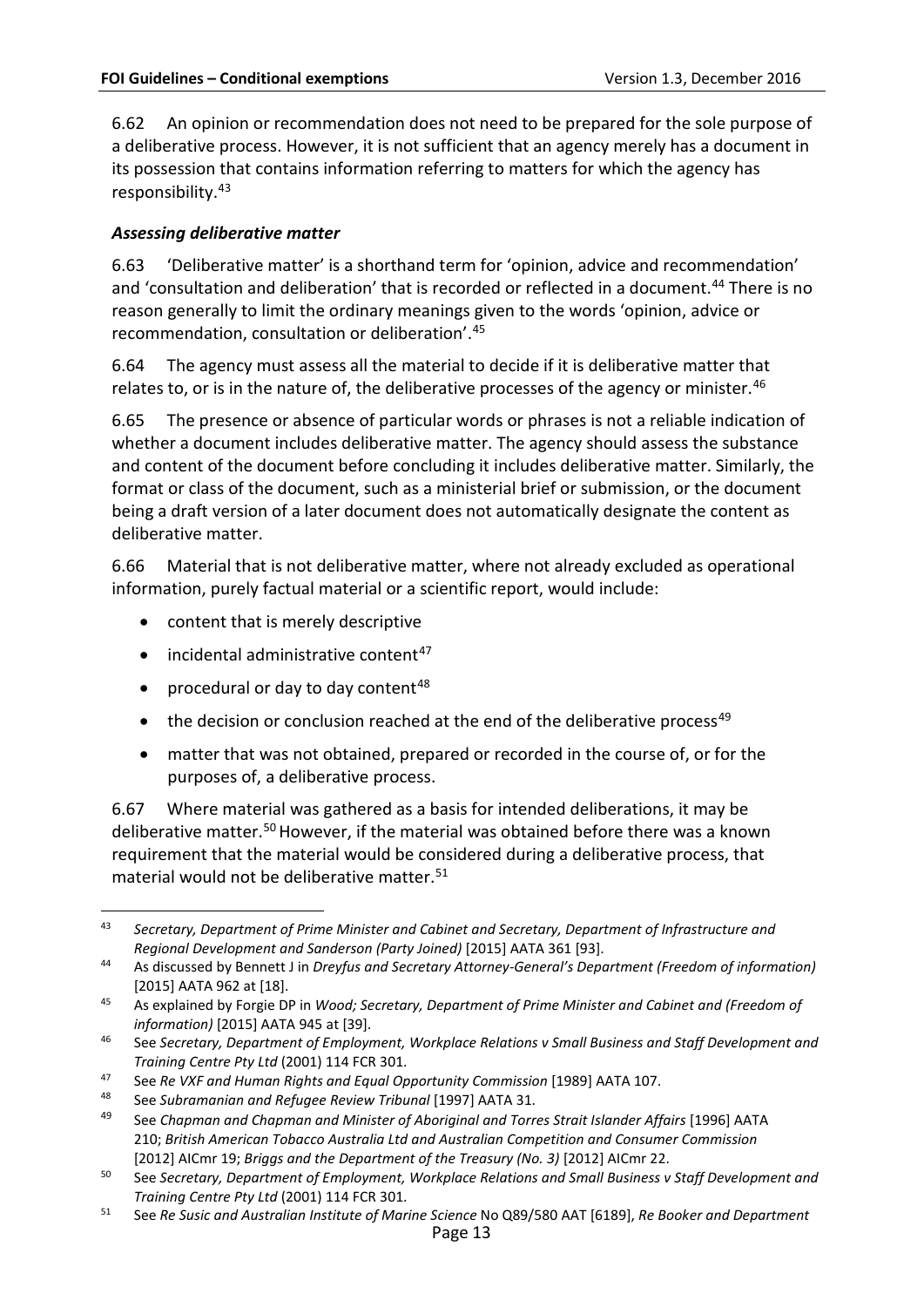## <span id="page-15-0"></span>*Consultation*

6.68 A consultation undertaken for the purposes of, or in the course of, a deliberative process includes any discussion between the agency, minister or government and another person in relation to the decision that is the object of the deliberative process.[52](#page-15-4)

6.69 The agency should create the consultation document with the intention of initiating a two way exchange between at least two parties.<sup>[53](#page-15-5)</sup> If the other person does not respond or participate, the consultation document may still be deliberative matter.

## <span id="page-15-1"></span>*Purely factual material*

6.70 The exclusion of purely factual material under s 47C(2)(b) is intended to allow disclosure of material used in the deliberative process.

6.71 A conclusion involving opinion or judgement is not purely factual material. Similarly, an assertion that something is a fact may be an opinion rather than purely factual material.

6.72 Conversely, when a statement is made of an ultimate fact, involving a conclusion based on primary facts which are unstated, such a statement may be a statement of purely factual material.[54](#page-15-6)

6.73 'Purely factual material' does not extend to factual material that is an integral part of the deliberative content and purpose of a document, or is embedded in or intertwined with the deliberative content such that it is impractical to excise it.<sup>[55](#page-15-7)</sup>

6.74 Where a decision maker finds it difficult to separate the purely factual material from the deliberative matter, both the elements may be exempt.<sup>[56](#page-15-8)</sup> If the two elements can be separated, the decision maker should consider giving the applicant a copy with deletions under s 22 to provide access to the purely factual material.<sup>[57](#page-15-9)</sup>

## <span id="page-15-2"></span>*Reports on scientific or technical matters*

<span id="page-15-3"></span>6.75 As noted in [\[6.54\]](#page-12-5) above, the s 47C conditional exemption does not apply to reports (including reports concerning the results of studies, surveys or tests) of scientific or technical experts, including reports expressing experts' opinions on scientific or technical matters (s 47C(3)(a)).

6.76 The sciences include the natural sciences of physics, chemistry, astronomy, biology (such as botany, zoology and medicine<sup>58</sup>) and the earth sciences (which include geology, geophysics, hydrology, meteorology, physical geography, oceanography, and soil science). Technical matters involve the application of science, and include engineering.<sup>[59](#page-15-11)</sup>

6.77 The social sciences, or the study of an aspect of human society, are not scientific for

 $\ddot{\phantom{a}}$ 

*of Social Security* No Q89/193 AAT NO 6189.

<span id="page-15-5"></span><span id="page-15-4"></span><sup>52</sup> *McGarvin and Australian Prudential Regulation Authority* [1998] AATA 585.

<sup>53</sup> *Re Booker and Department of Social Security* [1990] AATA 218.

<span id="page-15-6"></span><sup>54</sup> *Re Waterford and the Treasurer of the Commonwealth of Australia* [1984] AATA 518 [15], citing *Harris v ABC* [1984] FCA 8; (1984) 51 ALR 581 at p.586.

<span id="page-15-7"></span><sup>55</sup> *Dreyfus and Secretary Attorney-General's Department (Freedom of information)* [2015] AATA 962 [18].

<span id="page-15-8"></span><sup>56</sup> See *Eccleston and Department of Family Services and Aboriginal and Islander Affairs* (1993) 1 QAR 60; and;

*Chapman and Chapman and Minister of Aboriginal and Torres Strait Islander Affairs* [1996] AATA 210.

<span id="page-15-9"></span><sup>57</sup> See *Re Harris v Australian Broadcasting Corporation* (1983) 78 FLR 236.

<span id="page-15-11"></span><span id="page-15-10"></span><sup>58</sup> See *Re Wertheim and Department of Health* [1984] AATA 537.

<sup>59</sup> See *Re Harris v Australian Broadcasting Corporation and Keith Cameron Mackriell* (1983) 78 FLR 236 per Beaumont J.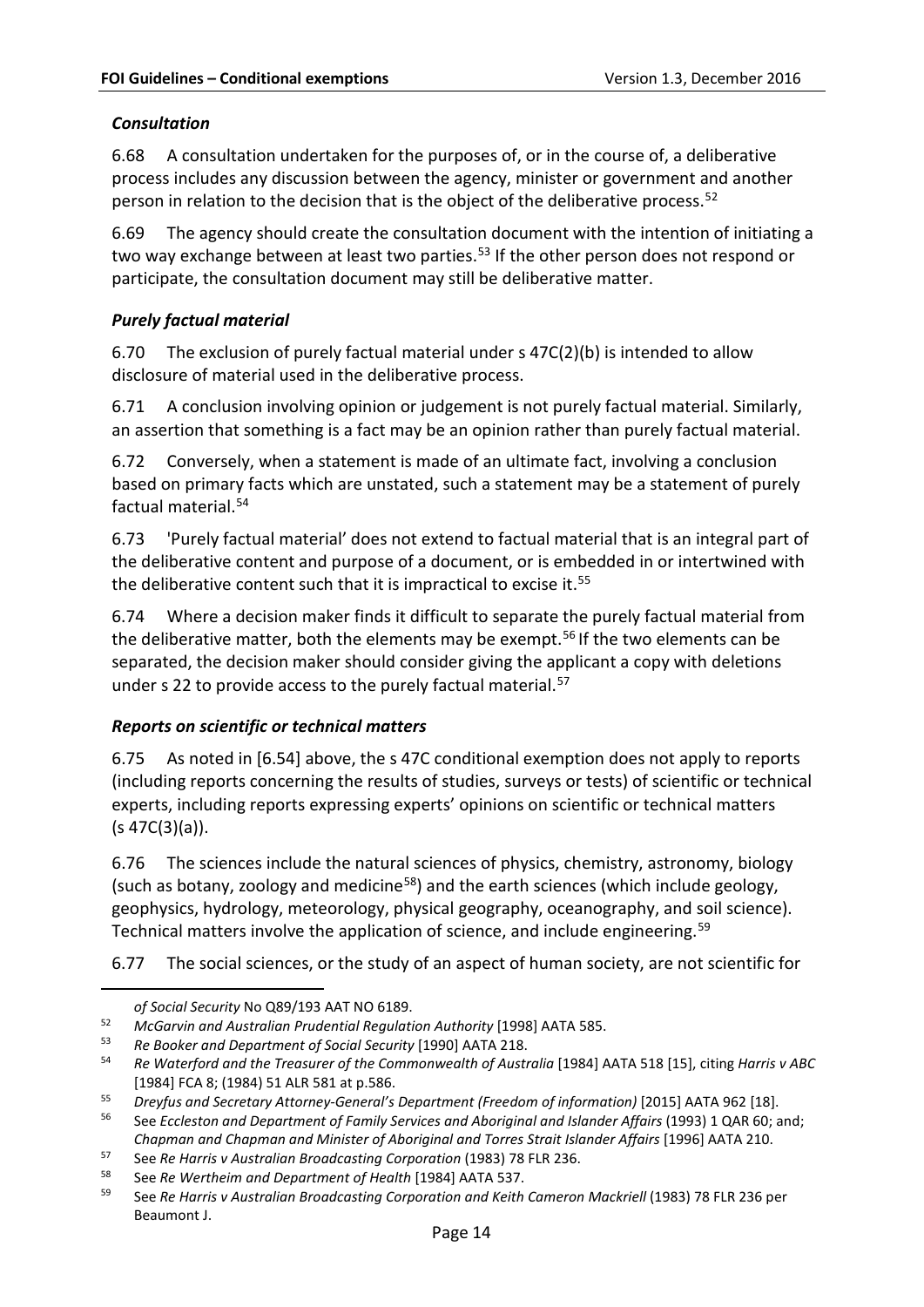the purposes of this exception (for example, anthropology, archaeology, economics,  $60$ geography, history, linguistics, political science, sociology and psychology).

## <span id="page-16-0"></span>*Applying the public interest test*

<span id="page-16-2"></span>6.78 There is considerable case law on the former exemption provision (formerly s 36). Agencies should be cautious in applying those precedents in light of the changes to the FOI Act in 2009 and 2010. Many of those earlier decisions applied or referred to the AAT's decision in *Re Howard and the Treasurer*, [61](#page-16-4) which listed five factors that could support a claim that disclosure would be contrary to the public interest. Three of those factors are now declared to be irrelevant considerations by s 11B(4) of the Act (the high seniority of the author of the document in the agency to which the request for access to the document was made, misinterpretation or misunderstanding of a document, and confusion or unnecessary debate following disclosure). It is important that agencies now have regard to the more extensive range of public interest factors that may favour or be against disclosure (see [\[6.17\]](#page-4-3)  $-$  [\[6.22\]](#page-6-2) above).

## <span id="page-16-1"></span>*Inhibition of frankness and candour*

6.79 Previously, a common factor considered to weigh against disclosure of internal working documents was that disclosure would inhibit frank and candid advice from public servants in the future. Frankness and candour claims were given weight by decisions such as *Re Howard and the Treasurer* (discussed above at [\[6.78\]](#page-16-2)) However, a finding that disclosure of deliberative material would pose a risk to the frankness and candour has been significantly affected by the 2010 reforms to the FOI Act, as demonstrated by a number of post reform AAT and Information Commissioner decisions.<sup>[62](#page-16-5)</sup>

6.80 The AAT has said that there is an 'essential balance that must be struck between making information held by government available to the public so that there can be increased public participation leading to better informed decision-making and increased scrutiny and review of the government's activities and ensuring that government may function effectively and efficiently'.[63](#page-16-6)

6.81 In *Rovere and Secretary, Department of Education and Training* [2015] AATA 462, [64](#page-16-7) the AAT said that in relation to pre-decisional communications, a frankness and candour claim cannot be a public interest factor against access.<sup>[65](#page-16-8)</sup> The Information Commissioner reads *Rovere* as authority that a confidentiality or candour claim carries no weight by itself but must be related to some particular practice, process, policy or program in government.<sup>[66](#page-16-9)</sup>

6.82 The Information Commissioner considers that frankness and candour in relation to the

<span id="page-16-3"></span> <sup>60</sup> See *Re Waterford and the Treasurer of the Commonwealth of Australia* [1985] AATA 114.

<span id="page-16-5"></span><span id="page-16-4"></span><sup>61</sup> *Re Howard and the Treasurer* [1985] AATA 100.

<sup>62</sup> In particular, *Rovere and Secretary, Department of Education and Training* [2015] AATA 462, *'GI' and Department of the Prime Minister and Cabinet* [2015] AICmr 51, *Wood; Secretary, Department of Prime Minister and Cabinet and (Freedom of Information)* [2015] AATA 945 and *Dreyfus and Secretary Attorney-General's Department (Freedom of information)* [2015] AATA 962.

<span id="page-16-6"></span><sup>63</sup> As per Forgie DP in *Wood; Secretary, Department of Prime Minister and Cabinet and (Freedom of Information)* [69].

<span id="page-16-7"></span><sup>&</sup>lt;sup>64</sup> Note - currently on appeal to the Federal Court (as at 8 April 2016).

<span id="page-16-8"></span><sup>65</sup> As per Popple SM in *Rovere and Secretary, Department of Education and Training* [2015] AATA 462 at [42] and [48]-[53]. In *Dreyfus and Secretary Attorney-General's Department (Freedom of information)* [2015] AATA 962 at [100] Bennett J appears to give her approval to the position taken by Popple SM in *Rovere*.

<span id="page-16-9"></span><sup>66</sup> *'GI' and Department of the Prime Minister and Cabinet* [2015] AICmr 51 [20].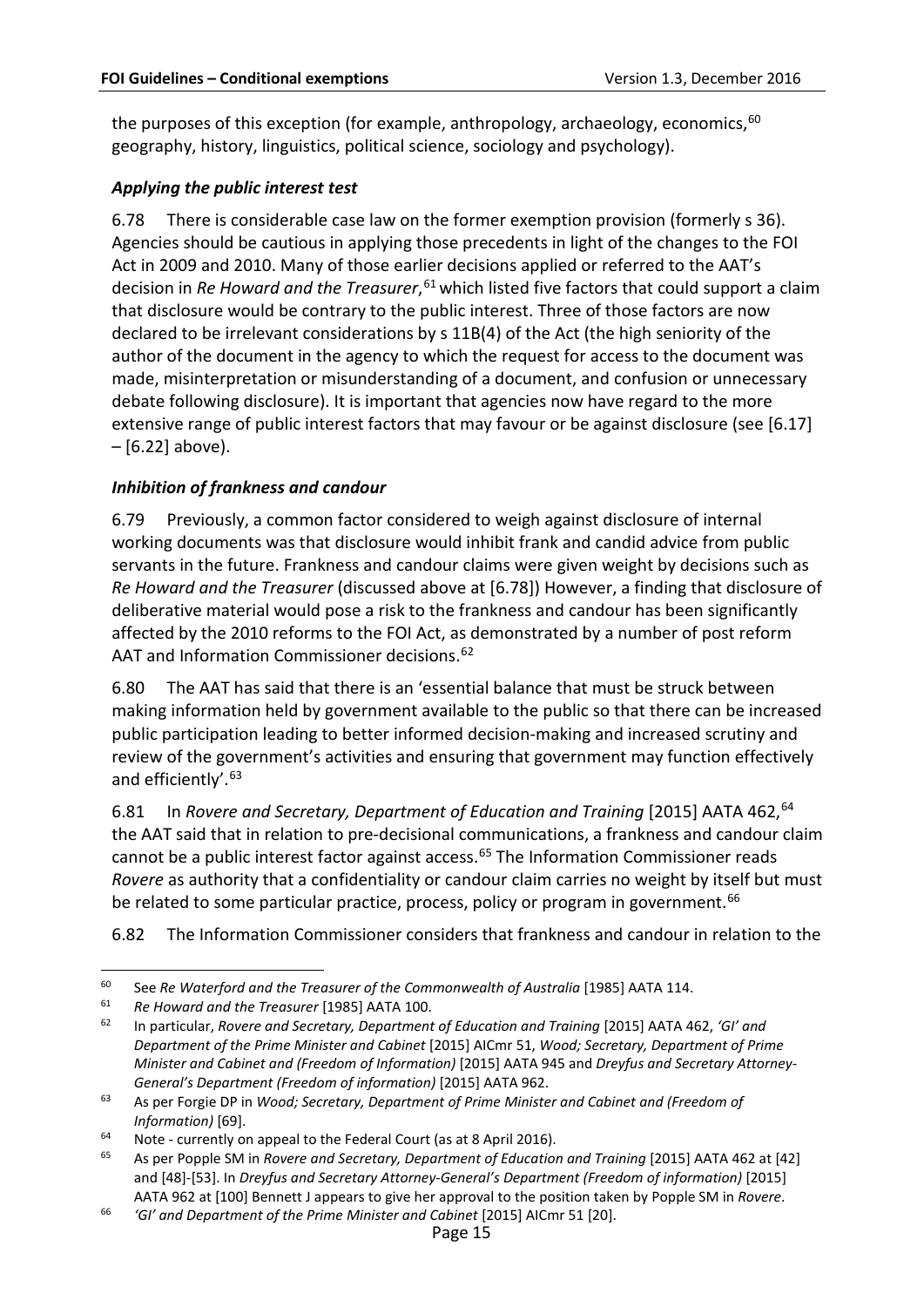s 47C conditional exemption may have some application as one public interest factor against disclosure in combination with other factors, and possibly as the sole factor where the public interest is clearly, heavily weighted against disclosure of a document of a minister, or a document that would affect the effective and efficient functioning of government.

6.83 Agencies should start with the assumption that public servants are obliged by their position to provide robust and frank advice at all times and that obligation will not be diminished by transparency of government activities.

6.84 Public servants are expected to operate within a framework that encourages open access to information and recognises Government information as a national resource to be managed for public purposes (ss 3(3) and (4)). In particular, the FOI Act recognises that Australia's democracy is strengthened when the public is empowered to participate in Government processes and scrutinise Government activities (s 3(2)). In this setting, transparency of the work of public servants should be the accepted operating environment and fears about a lessening of frank and candid advice correspondingly diminished.

6.85 While frankness and candour claims may still be contemplated when considering deliberative material and weighing the public interest, they should be approached cautiously and in accordance with ss 3 and 11B. Generally, the circumstances will be special and specific.

## <span id="page-17-0"></span>*Interaction with Cabinet documents exemption*

6.86 In some cases, a document may contain deliberative matter that relates to Cabinet in some way but is not exempt under the Cabinet exemption in s 34. An example would be a document containing deliberative matter that is marked 'Cabinet-in-Confidence' but nonetheless does not satisfy any of the exemption criteria in s 34.[67](#page-17-2) Disclosing a document of this kind would not necessarily be contrary to the public interest only because of the connection to Cabinet deliberations. For example, disclosure is less likely to be contrary to the public interest if:

- the document contains deliberative but otherwise non-sensitive matter about a policy development process that has been finalised, and
- the Government has announced its decision on the issue.<sup>[68](#page-17-3)</sup>

6.87 Even if Government has not announced a decision on the issue, disclosure of such a document is less likely to be contrary to the public interest if it is public knowledge that the Government considered or is considering the issue.<sup>[69](#page-17-4)</sup> The key public interest consideration in both situations is to assess whether disclosure would inhibit the Government's future deliberation of the issue.

<span id="page-17-1"></span>6.88 Examples of non-sensitive matter in this context include information that is no longer current or that is already in the public domain, or information that provides a professional, objective analysis of potential options without favouring one over the other. For guidance about the Cabinet exemption, see Part 5.

<span id="page-17-2"></span> <sup>67</sup> See *Combined Pensioners and Superannuants Association of NSW Inc and Deputy Prime Minister and Treasurer* [2013] AICmr 70 [17].

<span id="page-17-3"></span><sup>68</sup> *Combined Pensioners and Superannuants Association of NSW Inc and Deputy Prime Minister and Treasurer* [2013] AICmr 70 [13]–[21]; *Australian Private Hospitals Association and Department of the Treasury* [2014] AICmr 4 [38]–[45].

<span id="page-17-4"></span><sup>69</sup> *Philip Morris Ltd and Department of Finance* [2014] AICmr 27 [49]–[52]; *Sanderson and Department of Infrastructure and Regional Development* [2014] AICmr 66 [29]–[37].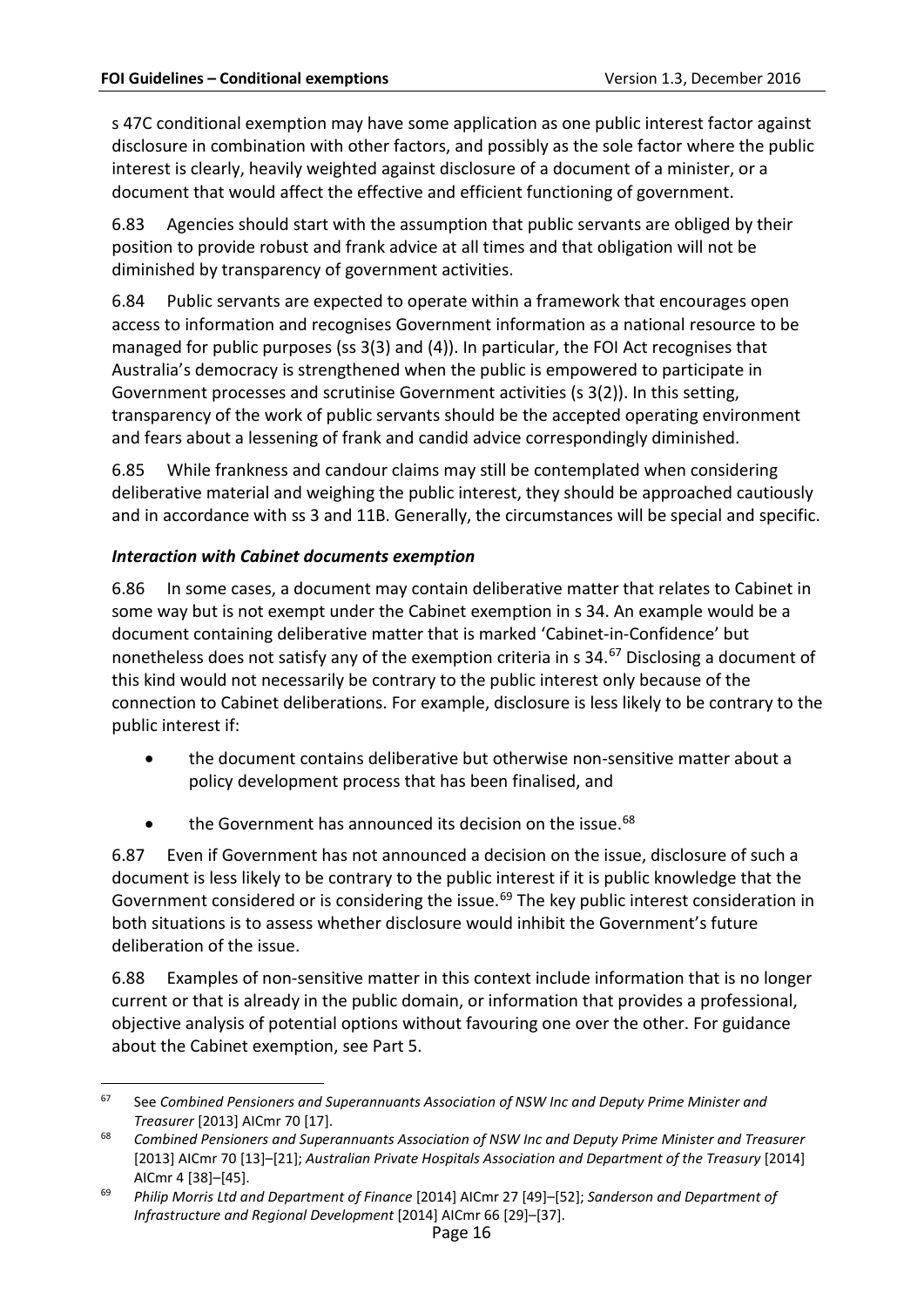## <span id="page-18-0"></span>**Documents affecting financial or property interests of the Commonwealth (s 47D)**

<span id="page-18-4"></span>6.89 Section 47D conditionally exempts documents where disclosure would have a substantial adverse effect on the financial or property interests of the Commonwealth or an agency.[70](#page-18-7)

#### <span id="page-18-1"></span>*Financial or property interests*

6.90 The financial or property interests of the Commonwealth or an agency may relate to assets, expenditure or revenue-generating activities. An agency's property interests may be broader than merely buildings and land, and include intellectual property or the Crown's interest in natural resources.[71](#page-18-8)

#### <span id="page-18-2"></span>*Substantial adverse effect*

6.91 For the conditional exemption to apply, the potential effect that would be expected to occur following disclosure must be both substantial<sup>[72](#page-18-9)</sup> and adverse. This standard is discussed further in Part 5.

6.92 A substantial adverse effect may be indirect. For example, where disclosure of documents would provide the criteria by which an agency is to assess tenders, the agency's financial interest in seeking to obtain best value for money through a competitive tendering process may be compromised.[73](#page-18-10)

6.93 An agency or government cannot merely assert that its financial or property interests would be adversely affected following disclosure.

<span id="page-18-5"></span>6.94 The particulars of the predicted effect should be identified during the decision making process and should be supported by evidence. Where the conditional exemption is relied upon, the relevant particulars and reasons should form part of the decision maker's statement of reasons, if they can be included without disclosing exempt material (s 26, see Part 3). The effect must bear on the actual financial or property interests of the Commonwealth or agency.[74](#page-18-11)

## <span id="page-18-3"></span>**Documents affecting certain operations of agencies (s 47E)**

<span id="page-18-6"></span>6.95 Section 47E conditionally exempts documents where disclosure would, or could reasonably be expected to, prejudice or have a substantial adverse effect on certain listed agency operations.

6.96 There are four separate grounds for the conditional exemption, one or more of which may be relevant in a particular case. A document is conditionally exempt if its disclosure under this Act would, or could reasonably be expected to, do any of the following:

(a) prejudice the effectiveness of procedures or methods for the conduct of tests, examinations or audits by an agency

<span id="page-18-7"></span> <sup>70</sup> For an example of the application of this exemption see *Briggs and the Department of the Treasury (No. 3)*  [2012] AICmr 22.

<span id="page-18-8"></span><sup>71</sup> See *Re Connolly and Department of Finance* [1994] AATA 167, in which the Commonwealth property was the uranium stockpile.

<span id="page-18-9"></span><sup>72</sup> See *Harris v Australian Broadcasting Corporation* (1983) 78 FLR 236.

<span id="page-18-10"></span><sup>73</sup> See *Secretary, Department of Employment, Workplace Relations and Small Business v Staff Development & Training Centre Pty Ltd* (2001) 114 FCR 301.

<span id="page-18-11"></span><sup>74</sup> See *Re Hart and Deputy Commissioner of Taxation* [2002] AATA 1190.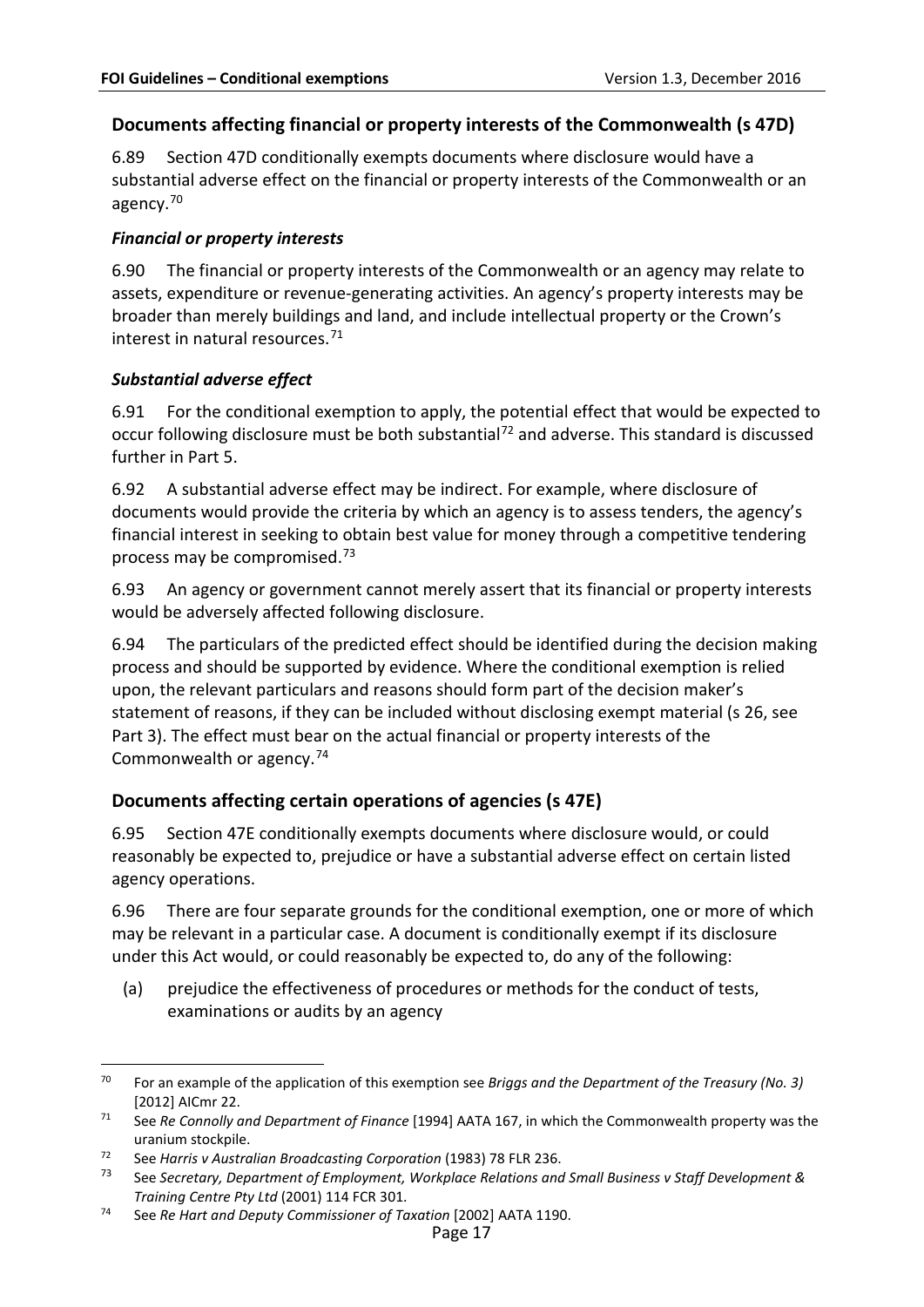- (b) prejudice the attainment of the objects of particular tests, examinations or audits conducted or to be conducted by an agency
- (c) have a substantial adverse effect on the management or assessment of personnel by the Commonwealth or an agency or
- (d) have a substantial adverse effect on the proper and efficient conduct of the operations of an agency (s 47E).

6.97 Where an agency is considering documents relating to its industrial relations activities, conditional exemptions such as s 47E(c) (management of personnel), s 47E(d) (effective operations of the agency) or s 47F (personal privacy) may be relevant.

6.98 Various terms used in this conditional exemption are discussed below.

## <span id="page-19-0"></span>*Prejudice*

6.99 Sections 47E(a) and (b) require a decision maker to assess whether the conduct or objects of tests, examinations or audits would be prejudiced in a particular instance. The term 'prejudice' is explained in Part 5.

6.100 In the context of this exemption, a prejudicial effect could be regarded as one which would cause a bias or change to the expected results leading to detrimental or disadvantageous outcomes. The expected change does not need to have an impact that is 'substantial and adverse', which is a stricter test.[75](#page-19-4)

#### <span id="page-19-1"></span>*Reasonably be expected*

6.101 For the grounds in ss 47E(a)–(d) to apply, the predicted effect needs to be reasonably expected to occur. The term 'could reasonably be expected' is explained in greater detail in Part 5. There must be more than merely an assumption or allegation that damage may occur if the document were to be released.

6.102 Where the documents relate more closely to investigations relating to compliance with a taxation law or the enforcement or proper administration of the law, due to the involvement of a police service or the Director of Public Prosecutions, or by the agency's internal investigators, the agency may need to consider the law enforcement exemption under s 37 (see Part 5).

## <span id="page-19-2"></span>*Reasons behind predicted effect*

6.103 An agency cannot merely assert that an effect would occur following disclosure. The particulars of the predicted effect should be identified during the decision making process, including whether the effect could reasonably be expected to occur. Where the conditional exemption is relied upon, the relevant particulars and reasons should form part of the decision maker's statement of reasons, if they can be included without disclosing exempt material (s 26, see Part 3).

## <span id="page-19-3"></span>*Prejudice the effectiveness of testing, examining or auditing methods*

6.104 Where the document relates to a procedure or method for the conduct of tests, examinations or audits by an agency, the decision maker must address both elements of the conditional exemption in s 47E(a), namely that:

<span id="page-19-4"></span> <sup>75</sup> See *Re James and Ors and and Australian National University* (1984) 6 ALD 687.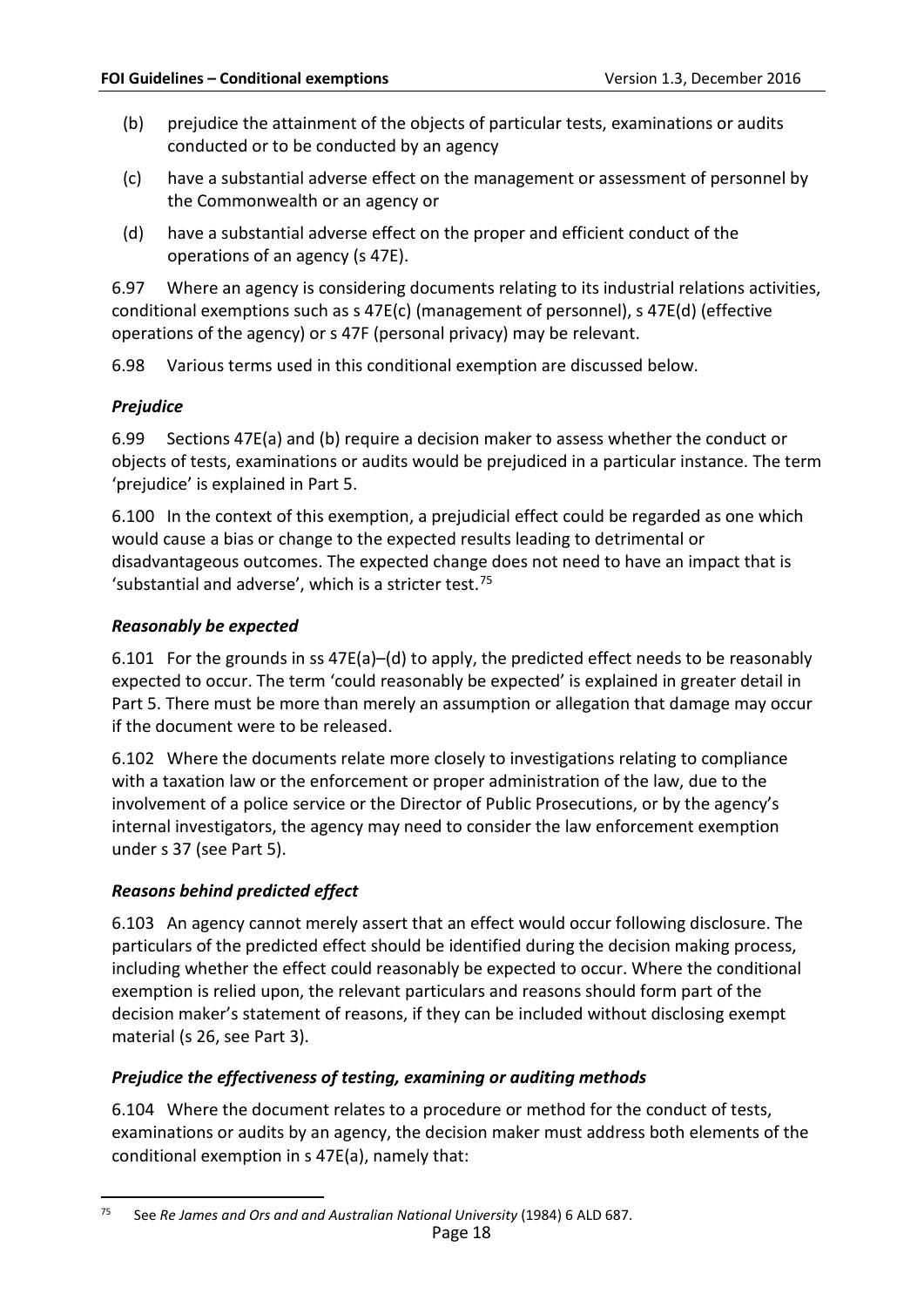- an effect would reasonably be expected following disclosure
- the expected effect would be, overall, prejudicial to the effectiveness of the procedure or method of the audit, test or examination being conducted.

6.105 The decision maker will need to consider the content and context of the document to be able to identify the purpose, methodology or intended objective of the examination, test or audit. This operational information provides the necessary context in which to assess the document against the conditional exemption and should be included in the statement of reasons (s 26).

6.106 The decision maker should explain how the expected effect would prejudice the effectiveness of the agency's testing methods. A detailed description of the predicted effect would enable a comprehensive comparison of the predicted effect against the usual effectiveness of existing testing methods. The comparison would indicate whether or not the effect would be prejudicial.

6.107 Examples of testing methods considered by the AAT include:

- safety audits and testing regimes $76$
- licensing board examinations
- $\bullet$  risk assessment matrices<sup>77</sup>
- compliance audit indicators and any comparative weighting of the indicators
- accident investigation techniques<sup>[78](#page-20-3)</sup>
- tests or examinations leading to qualifications<sup>79</sup>
- potential fraud case assessment and analysis tools.<sup>[80](#page-20-5)</sup>

6.108 Circumstances considered by the AAT where disclosure of the testing method may prejudice the method include:

- providing forewarning of the usual manner of audits
- permitting analysis of responses to tests or examinations or information gathered during an audit
- facilitating cheating, fraudulent or deceptive conduct by those being tested or audited<sup>[81](#page-20-6)</sup>
- permitting pre-prepared responses which would compromise the integrity of the testing process.<sup>[82](#page-20-7)</sup>

#### <span id="page-20-0"></span>*Prejudice the attainment of testing, examination and/or auditing objectives*

6.109 Where the document relates to the integrity of the attainment of the objectives of the tests, examinations or audits by an agency, the decision maker must address both elements of the conditional exemption in s 47E(b), that is, that:

<span id="page-20-1"></span> <sup>76</sup> See *Vasta and McKinnon and Civil Aviation Safety Authority* [2010] AATA 499.

<span id="page-20-2"></span><sup>77</sup> See *Lobo and Secretary, Department of Education, Science and Training* [2007] AATA 1891.

<span id="page-20-3"></span><sup>78</sup> See *Vasta and McKinnon and Civil Aviation Safety Authority* [2010] AATA 499.

<span id="page-20-4"></span><sup>79</sup> See *Re James and Ors and Australian National University* (1984) ALD 687.

<span id="page-20-6"></span><span id="page-20-5"></span><sup>80</sup> See *Splann and Centrelink* [2009] AATA 320.

<sup>81</sup> See *Ascic and Australian Federal Police* [1986] AATA 108.

<span id="page-20-7"></span><sup>82</sup> See *Re Crawley and Centrelink* [2006] AATA 572.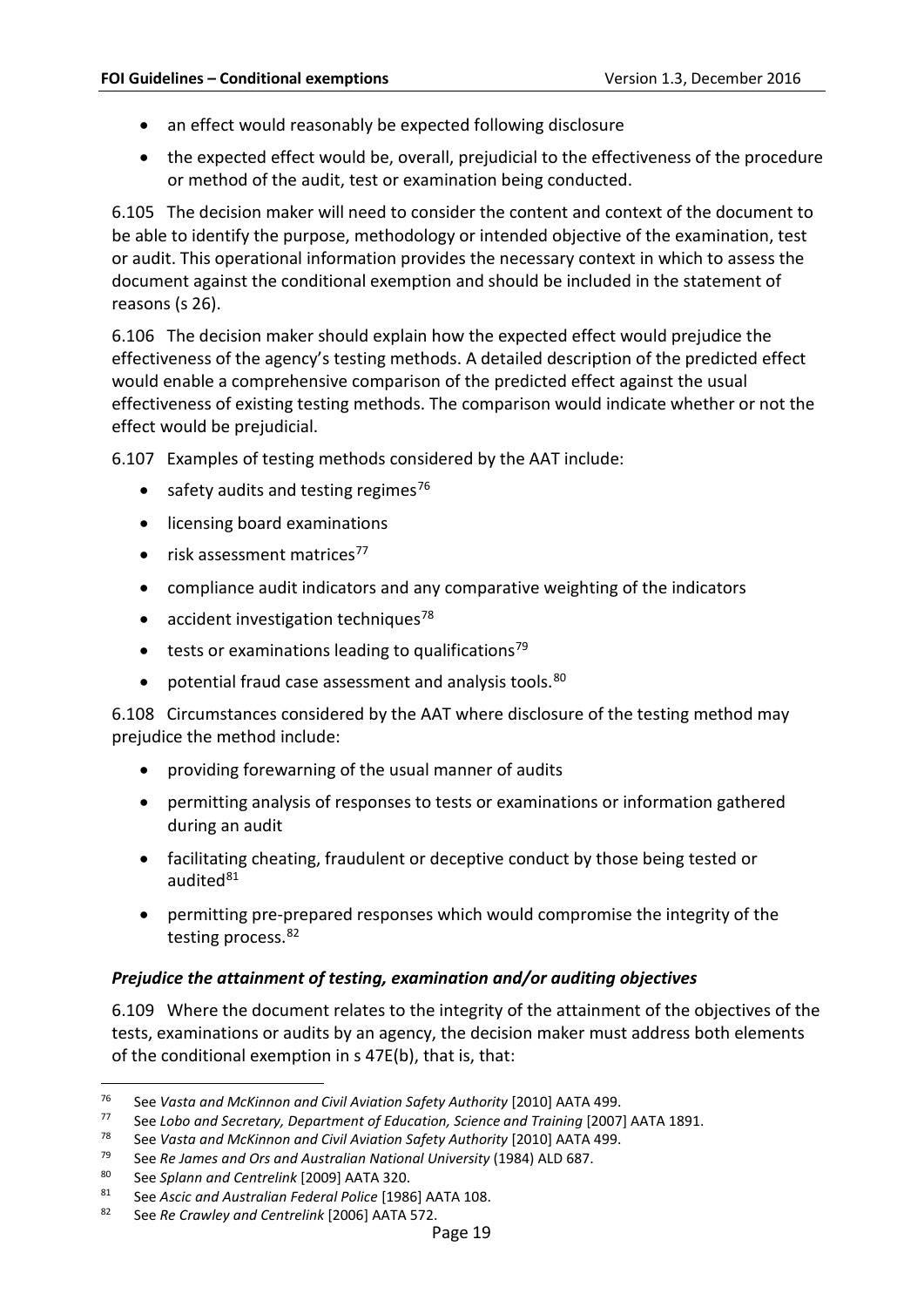- (a) an effect would reasonably be expected following disclosure, and
- (b) the expected effect would be prejudicial to the attainment of the objects of the audit, test or examination being conducted.

6.110 The agency would be undertaking the testing or examination to meet particular requirements, and have a particular need for the results (the test objectives). The underlying operational requirements for the test objectives is the context for assessing the document against the conditional exemption and should be included in the statement of reasons (s 26) if the exemption is relied upon.

6.111 Some examples of test objectives include:

- ensuring only properly qualified people are flying aircraft
- ensuring the selection of the most competent and best candidates for promotion<sup>[83](#page-21-1)</sup>
- ensuring that an agency's expenditure is being lawfully spent through proper acquittal.

6.112 The AAT has accepted that disclosure would be prejudicial to testing methods where it would:

- allow for plagiarism or circulation of questions or examination papers that would lead to a breach of the integrity of the examination system  $84$
- allow for examiners to be inhibited in future marking by the threat of challenge to their marking<sup>[85](#page-21-3)</sup>
- allow scrutiny of past test results or questions for the pre-preparation of expected/acceptable responses, rather than honest or true responses, for example in psychometric testing to ascertain an applicant's eligibility for a certain pension<sup>[86](#page-21-4)</sup> or patent examiner examinations[.87](#page-21-5)

#### <span id="page-21-0"></span>*Substantial adverse effect on management or assessment of personnel*

6.113 Where the document relates to the agency's policies and practices relating to the assessment and management of personnel, the decision maker must address both elements of the conditional exemption in s 47E(c), namely, that:

- an effect would reasonably be expected following disclosure
- the expected effect would be both substantial and adverse.

6.114 For this exemption to apply, the documents must relate to either:

- the management of personnel including the broader human resources policies and activities, recruitment, <sup>[88](#page-21-6)</sup> promotion, compensation, discipline, harassment and occupational health and safety
- the assessment of personnel including the broader performance management policies and activities concerning competency, in-house training requirements,

<span id="page-21-1"></span> <sup>83</sup> See *Ascic and Australian Federal Police* [1986] AATA 108.

<span id="page-21-2"></span><sup>84</sup> See *Ascic and Australian Federal Police* [1986] AATA 108.

<span id="page-21-3"></span><sup>85</sup> See *Ascic and Australian Federal Police* [1986] AATA 108.

<span id="page-21-5"></span><span id="page-21-4"></span><sup>86</sup> See *Re Crawley and Centrelink* [2006] AATA 572.

<span id="page-21-6"></span><sup>87</sup> See *Re Watermark and Australian Industrial Property Organisation* (1995) 70 FOIR 61.

<sup>88</sup> See *Re Dyrenfurth and Department of Social Security* [1987] AATA 140.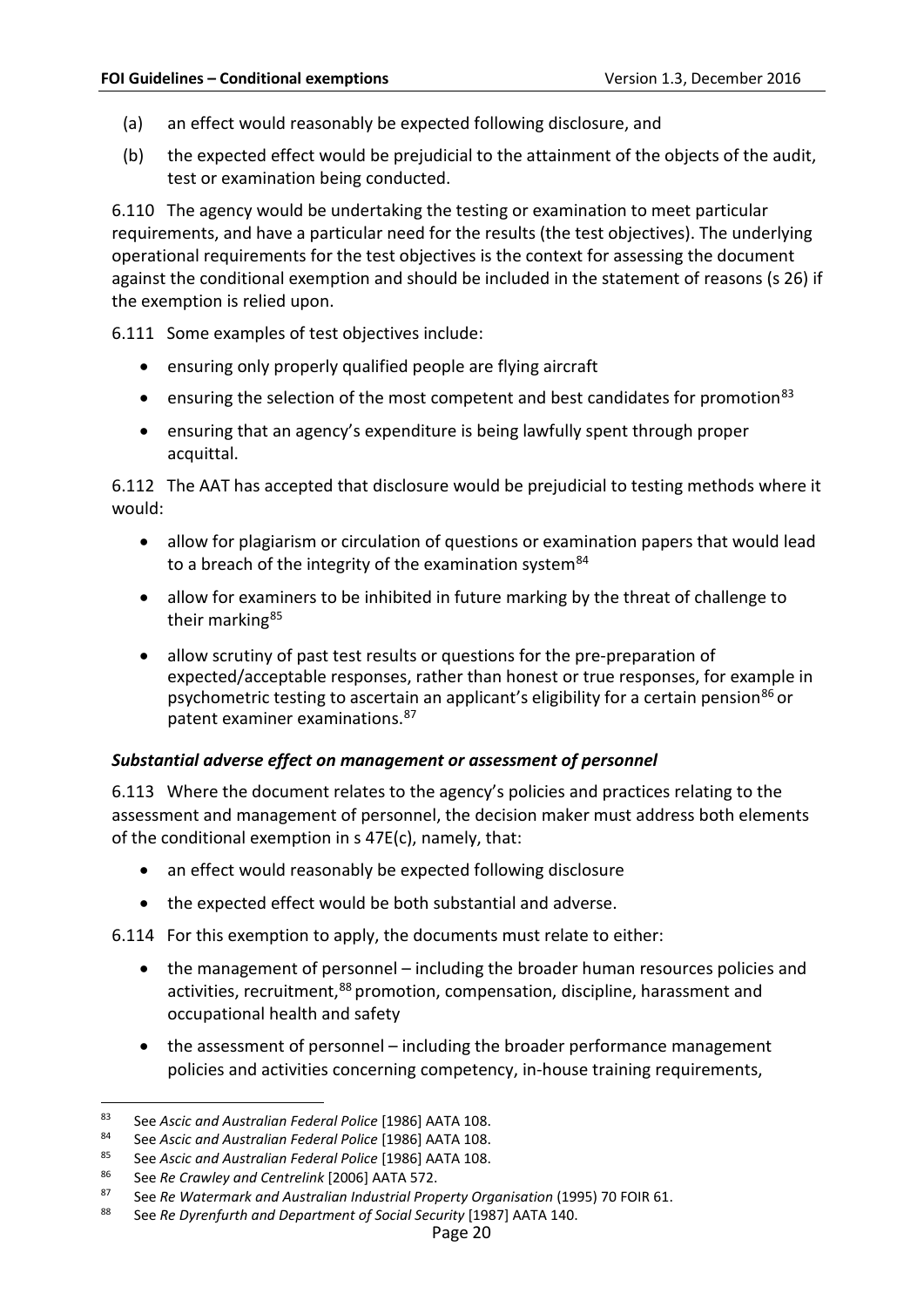appraisals and underperformance, counselling, feedback, assessment for bonus or eligibility for progression.

6.115 The terms 'would reasonably be expected' and 'substantial adverse' have the same meanings as explained in Part 5. If the predicted effect would be substantial but not adverse or maybe even beneficial, the conditional exemption does not apply.<sup>[89](#page-22-2)</sup> It would be unlikely for the potential embarrassment of an employee to be considered to be an effect on an agency.[90](#page-22-3)

6.116 The predicted effect must arise from the disclosure of the documents that are being assessed.<sup>[91](#page-22-4)</sup> The decision maker may also need to consider the context of the document and the integrity of a system that may require those documents, such as witness statements that are required to investigate a workplace complaint,  $92$  or referee reports to assess job applicants.[93](#page-22-6)

6.117 The AAT has accepted that candour is essential when an agency seeks to investigate staff complaints, especially those of bullying.<sup>94</sup> In such cases staff may be reluctant to provide information and cooperate with investigators if they were aware that the subject matter of those discussions would be disclosed through the FOI process.

6.118 Release of information relating to staff training and development, such as confidential feedback, where public release could undermine confidence and inhibit candour in performance review processes, may also be exempt under this provision.<sup>[95](#page-22-8)</sup>

6.119 Where the applicant is primarily seeking documents relating to personnel management or assessment matters more closely related to their own employment and circumstances, the agency should encourage them to access the records using the agency's established procedures for accessing personnel records (s 15A) in the first instance.

## <span id="page-22-0"></span>*Substantial adverse effect on an agency's proper and efficient conduct of operations*

<span id="page-22-1"></span>6.120 An agency's operations may not be substantially adversely affected if the disclosure would, or could reasonably be expected to lead to a change in the agency's processes that would enable those processes to be more efficient.<sup>[96](#page-22-9)</sup>

6.121 Examples of circumstances where the AAT has upheld the exemption include where it was established that:

• disclosure of the Australian Electoral Commission policies in relation to the accepted reasons for a person's failure to vote in a Federal election would result in substantial

<span id="page-22-2"></span> <sup>89</sup> Substantial and adverse effect is also discussed at [\[6.120\]](#page-22-1) below.

<span id="page-22-3"></span><sup>90</sup> See *Wilson and Australian Postal Corporation* [1994] AATA 189.

<span id="page-22-4"></span><sup>91</sup> See *Re Dyrenfurth and Department of Social Security* [1987] AATA 140.

<span id="page-22-5"></span><sup>92</sup> See *Harris v Australian Broadcasting Corporation* (1983) 78 FLR 236 and *Re Marr and Telstra Corporation Limited* [1993] AATA 328.

<span id="page-22-6"></span><sup>93</sup> See *Department of Social Security v Dyrenfurth* (1988) 8 AAR 544.

<span id="page-22-7"></span><sup>94</sup> *De Tarle and Australian Securities and Investments Commission (Freedom of Information)* [2016] AATA 230 [42].

<span id="page-22-8"></span><sup>95</sup> See, for example, *Paul Cleary and Special Broadcasting Service* [2016] AICmr 2 [25]-[27] where the Information Commissioner upheld the exemption where feedback provided to cadet journalists was found to be given in the expectation that the feedback will be treated confidentially and public release would undermine confidence in the system of providing cadet feedback.

<span id="page-22-9"></span><sup>96</sup> For example, in *Re Scholes and Australian Federal Police* [1996] AATA 347, the AAT found that the disclosure of particular documents could enhance the efficiency of the Australian Federal Police as it could lead to an improvement of its investigation process.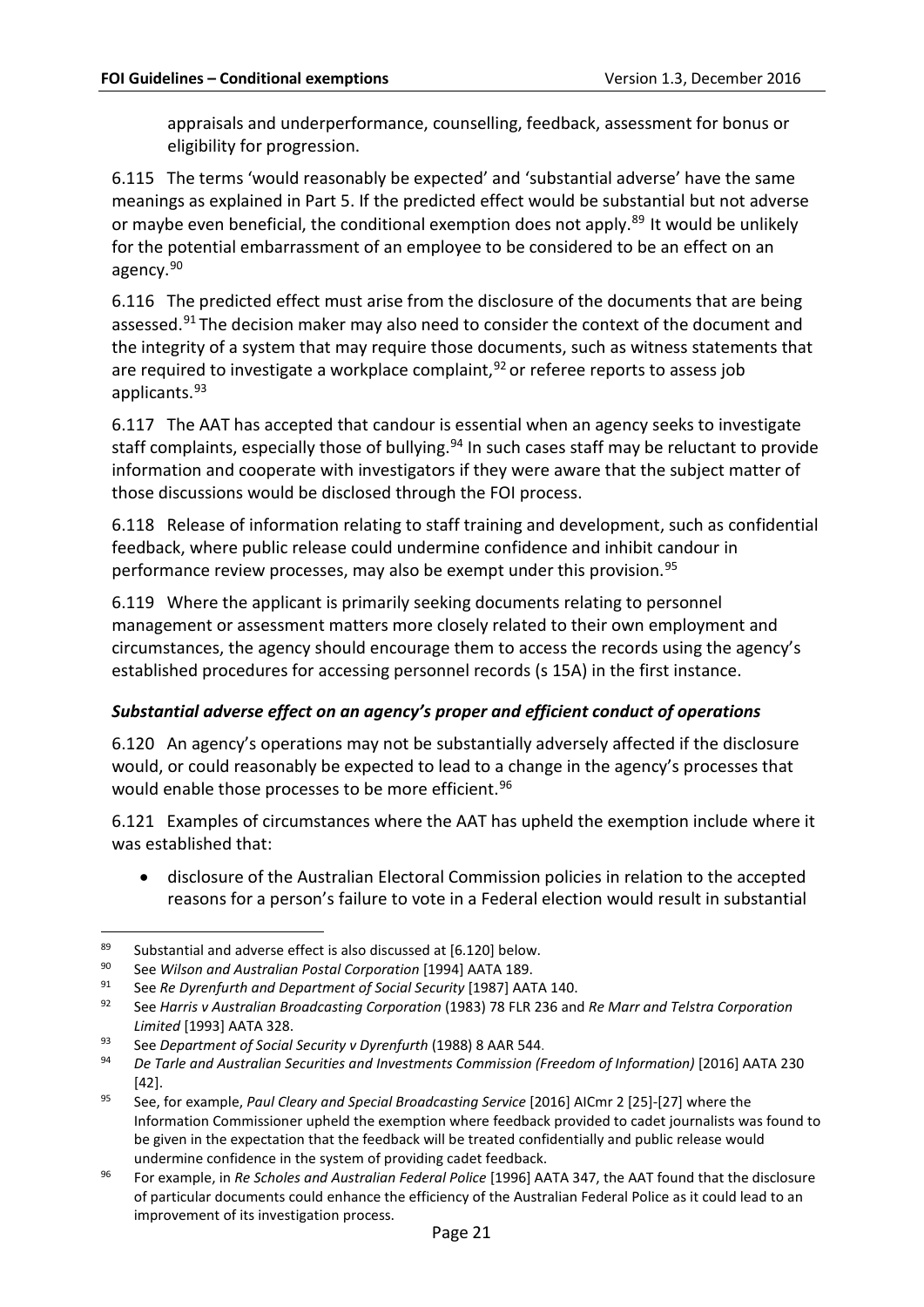changes to their procedures to avoid jeopardising the effectiveness of methods and procedures used by investigators<sup>[97](#page-23-4)</sup>

- disclosure of information provided by industry participants could prejudice the Australian Competition and Consumer Commission's ability to investigate anti-competitive behaviour and its ability to perform its statutory functions<sup>[98](#page-23-5)</sup>
- disclosure of the Universal Resource Locators (URLs) and Internet Protocols (IPs) of internet content that is either prohibited or potentially prohibited content under Schedule 5 to the *Broadcasting Services Act 1992* could reasonably be expected to affect the Australian Broadcasting Authority's ability to administer a statutory regulatory scheme for internet content to be displayed.<sup>[99](#page-23-6)</sup>

6.122 The exemption may also apply to documents that relate to a complaint made to an investigative body. The disclosure of this type of information could reasonably affect the willingness of people to make complaints to the investigative body, which would have a substantial adverse effect on the proper and efficient conduct of the investigative body's operations.[100](#page-23-7)

<span id="page-23-2"></span>6.123 The predicted effect must bear on the agency's 'proper and efficient' operations, that is, the agency is undertaking its expected activities in an expected manner. Where disclosure of the documents reveals unlawful activities or inefficiencies, this element of the conditional exemption will not be met and the conditional exemption will not apply.

## <span id="page-23-0"></span>**Documents affecting personal privacy (s 47F)**

<span id="page-23-3"></span>6.124 Section 47F conditionally exempts documents where disclosure would involve the unreasonable disclosure of personal information of any person (including a deceased person). This exemption is intended to protect the personal privacy of individuals.

6.125 This exemption does not apply if the personal information is only about the applicant (s 47F(3)). Where the information is joint personal information, however, the exemption may apply. For more information about joint personal information see [\[6.149\]](#page-28-2) below.

6.126 In some cases, providing indirect access to certain personal information via a qualified person may be appropriate (s 47F(5) – see [\[6.174\]](#page-31-2) below).

## <span id="page-23-1"></span>*Personal information*

6.127 The FOI Act shares the same definition of 'personal information' as the Privacy Act, which regulates the handling of personal information about individuals (see s 4(1) of the FOI Act and s 6 of the Privacy Act). The cornerstone of the Privacy Act's privacy protection framework is the Australian Privacy Principles (APPs), a set of legally binding principles that apply to both Australian Government agencies and private sector organisations that are subject to the Act. Detailed guidance about the APPs is available in the Information Commissioner's APP guidelines, available at [www.oaic.gov.au.](http://www.oaic.gov.au/)

6.128 Personal information means information or an opinion about an identified individual,

<span id="page-23-4"></span> <sup>97</sup> *Re Murphy and Australian Electoral Commission* [1994] AATA 149.

<span id="page-23-5"></span><sup>98</sup> *Re Telstra Australia Limited and Australian Competition and Consumer Commission* [2000] AATA 71.

<span id="page-23-6"></span><sup>99</sup> *Re Electronic Frontiers Australia and the Australian Broadcasting Authority* [2002] AATA 449.

<span id="page-23-7"></span><sup>100</sup> For examples of the application of the exemption to complaints processes see *Australian Broadcasting Corporation and Commonwealth Ombudsman* [2012] AICmr 11; *British American Tobacco Australia Ltd and Australian Competition and Consumer Commission* [2012] AICmr 19.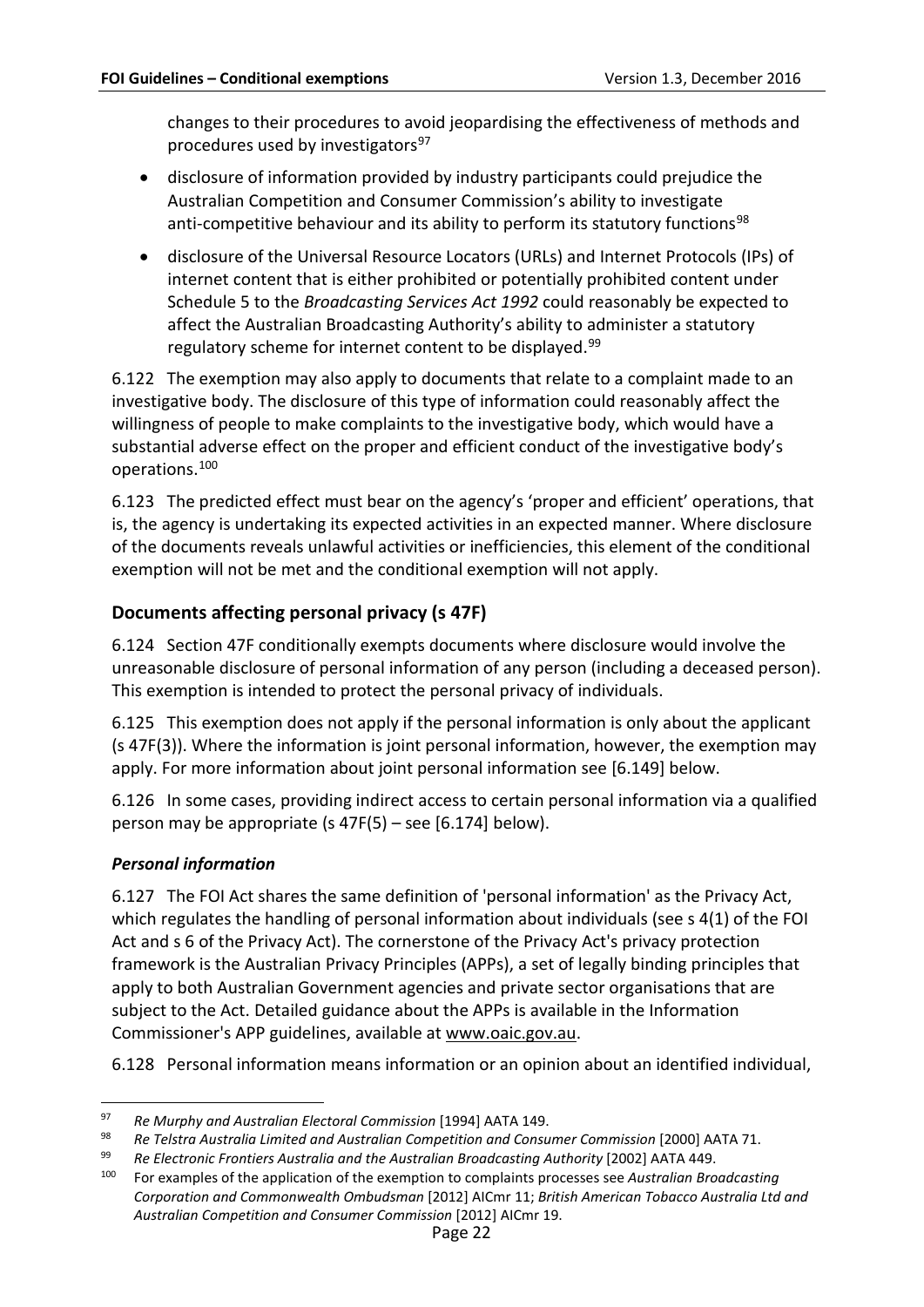or an individual who is reasonably identifiable:

- (a) whether the information or opinion is true or not; and
- (b) whether the information or opinion is recorded in a material form or not.<sup>[101](#page-24-1)</sup>

6.129 In other words, personal information:

- is information about an identified individual or an individual who is reasonably identifiable
- says something about a person
- may be opinion
- may be true or untrue
- may be recorded in material form or not.

6.130 Personal information can include a person's name, address, telephone number, <sup>[102](#page-24-2)</sup> date of birth, medical records, bank account details, taxation information<sup>103</sup> and signature.<sup>[104](#page-24-4)</sup>

#### <span id="page-24-0"></span>**A person who is reasonably identifiable**

6.131 What constitutes personal information will vary, depending on whether an individual can be identified or is reasonably identifiable in the particular circumstances. For particular information to be personal information, an individual must be identified or reasonably identifiable.

6.132 Where it may be possible to identify an individual using available resources, the practicability, including the time and cost involved, will be relevant to deciding whether an individual is 'reasonably identifiable'.<sup>[105](#page-24-5)</sup> An agency or minister should not, however, seek information from the applicant about what other information they have or could obtain.

6.133 Where it may be technically possible to identify an individual from information, if doing so is so impractical that there is almost no likelihood of it occurring, the information is not personal information.[106](#page-24-6) In *Jonathan Laird and Department of Defence* [2014] AICmr 144, the Privacy Commissioner was not satisfied that DNA analysis of human remains could reasonably identify the World War II HMAS Sydney II crewmember. In finding that the DNA sequencing information held by the Department was not personal information, the Commissioner discussed that identifying the remains by utilising DNA sequencing would be 'impractical for a reasonable member of the public'. $107$ 

6.134 Similarly, in a series of recent IC review cases, <sup>[108](#page-24-8)</sup> the Information Commissioner had to decide whether or not aggregate information relating to the nationality, language and religion of refugees resettled under Australia's offshore processing arrangements is the personal

<span id="page-24-2"></span><span id="page-24-1"></span> <sup>101</sup> See s <sup>4</sup> of the *Freedom of Information Act <sup>1982</sup>* and <sup>s</sup> <sup>6</sup> of the *Privacy Act <sup>1988</sup>*.

<sup>102</sup> See *Re Green and Australian and Overseas Telecommunications Corporation* [1992] AATA 252.

<span id="page-24-3"></span><sup>103</sup> See *Re Murtagh and Commissioner of Taxation* [1984] AATA 249 and *Re Jones and Commissioner of Taxation*  [2008] AATA 834.

<span id="page-24-4"></span><sup>104</sup> See *Re Corkin and Department of Immigration & Ethnic Affairs* [1984] AATA 448.

<span id="page-24-6"></span><span id="page-24-5"></span><sup>&</sup>lt;sup>105</sup> Explanatory Memorandum to the Privacy Amendment (Enhancing Privacy Protection) Bill 2012, p 61.<br><sup>106</sup> Australian Privacy Principles guidelines at [B.93].

<span id="page-24-7"></span><sup>107</sup> *Jonathan Laird and Department of Defence* [2014] AICmr 144 [17].

<span id="page-24-8"></span><sup>108</sup> *Alex Cuthbertson and Department of Immigration and Border Protection* [2016] AICmr 18; *Alex Cuthbertson and Department of Immigration and Border Protection* [2016] AICmr 19; and *Alex Cuthbertson and Department of Immigration and Border Protection* [2016] AICmr 20.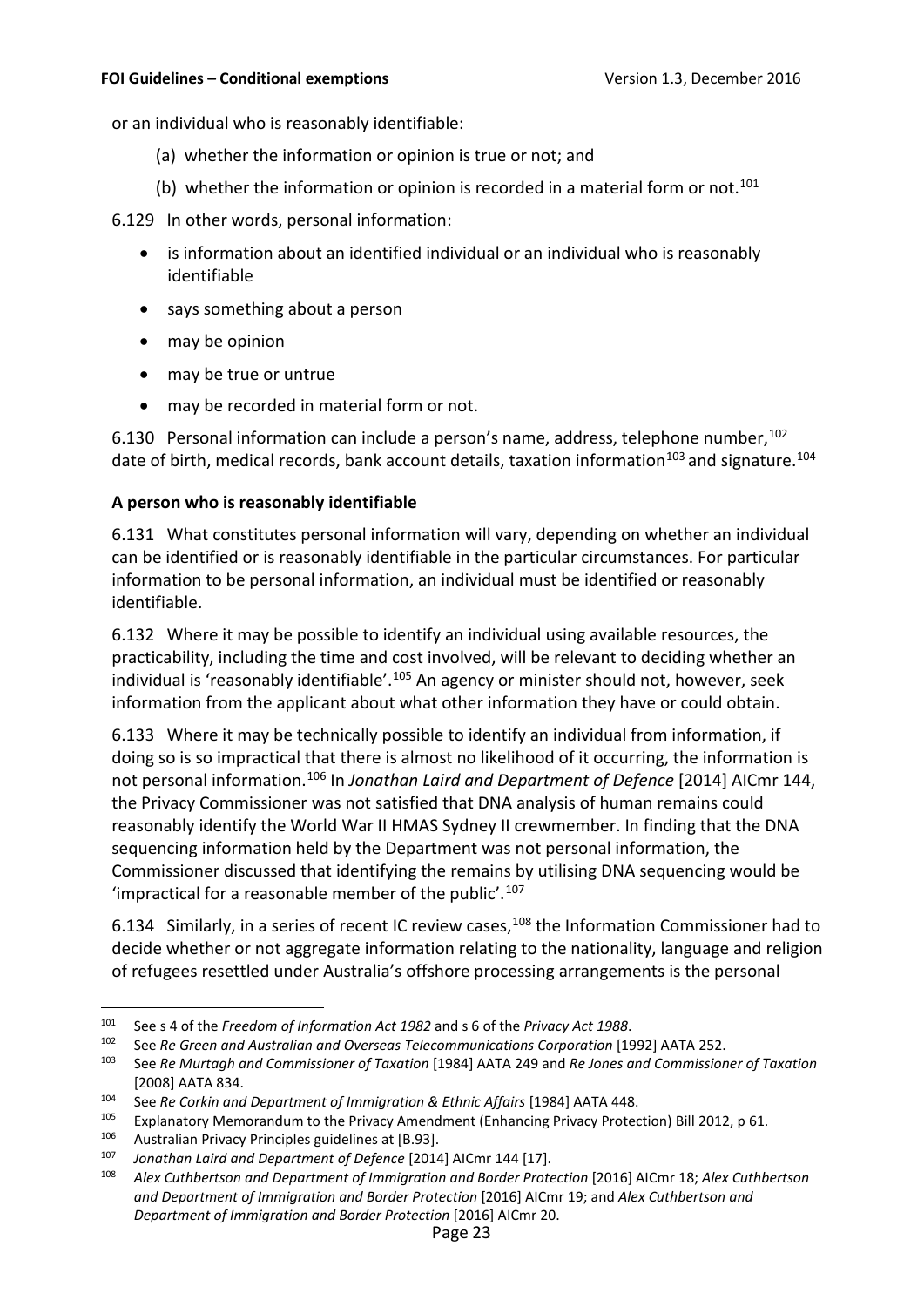information of the relevant individuals. In each case, the Commissioner found that the individuals were not reasonably identifiable from the aggregated information.

6.135 Therefore, whether or not the individual is reasonably identifiable depends on the practicability of linking pieces of information to identify the individual.

#### <span id="page-25-0"></span>**Says something about a person**

6.136 The information needs to convey or say something about a person, rather than just identify them. The mere mention of a person's name or signature may, however, reveal personal information about them depending on the context.[109](#page-25-3) For example, a person's name may appear in a list of benefit recipients, and given that context, the information would be personal information. Conversely, where information does not say anything about that person the information would not be personal information.<sup>[110](#page-25-4)</sup>

#### <span id="page-25-1"></span>**Natural person**

6.137 An individual is a natural person and does not include a corporation, trust, body politic or incorporated association.<sup>[111](#page-25-5)</sup> Section 47F(1) specifically extends to the personal information of deceased persons.

#### <span id="page-25-2"></span>*Unreasonable disclosure*

6.138 The personal privacy exemption is designed to prevent the unreasonable invasion of third parties' privacy.<sup>[112](#page-25-6)</sup> The test of 'unreasonableness' implies a need to balance the public interest in disclosure of government-held information and the private interest in the privacy of individuals. The test does not, however, amount to the public interest test of s 11A(5), which follows later in the decision making process. It is possible that the decision maker may need to consider one or more factors twice, once to determine if a projected effect is unreasonable and again when assessing the public interest balance.

6.139 In considering what is unreasonable, the AAT in *Re Chandra and Minister for Immigration and Ethnic Affairs* stated that:

... whether a disclosure is 'unreasonable' requires … a consideration of all the circumstances, including the nature of the information that would be disclosed, the circumstances in which the information was obtained, the likelihood of the information being information that the person concerned would not wish to have disclosed without consent, and whether the information has any current relevance … it is also necessary in my view to take into consideration the public interest recognised by the Act in the disclosure of information … and to weigh that interest in the balance against the public interest in protecting the personal

<span id="page-25-3"></span> <sup>109</sup> See *Re Veale and Town of Bassendean* [1994] WAICmr 4.

<span id="page-25-4"></span><sup>110</sup> In *Penny Wong and Department of the Prime Minister and Cabinet* [2016] AICmr 27 [18], the Information Commissioner discussed that there was nothing before him that indicated that the former Prime Minister had any involvement with the purchases of alcohol for prime ministerial functions. Therefore, purchase invoices did not contain the personal information of the former Prime Minister. However, if it had it been shown that the purchases had been made to accord with the Prime Minister's personal preferences, the Information Commissioner accepted that the alcohol brands could be the personal information of the former Prime Minster.

<span id="page-25-5"></span><sup>111</sup> See s 22 of the *Acts Interpretation Act 1901*.

<span id="page-25-6"></span><sup>112</sup> See *Re Chandra and Minister for Immigration and Ethnic Affairs* [1984] AATA 437; *Parnell and Department of the Prime Minister and Cabinet* [2012] AICmr 31; *'R' and Department of Immigration and Citizenship* [2012] AICmr 32.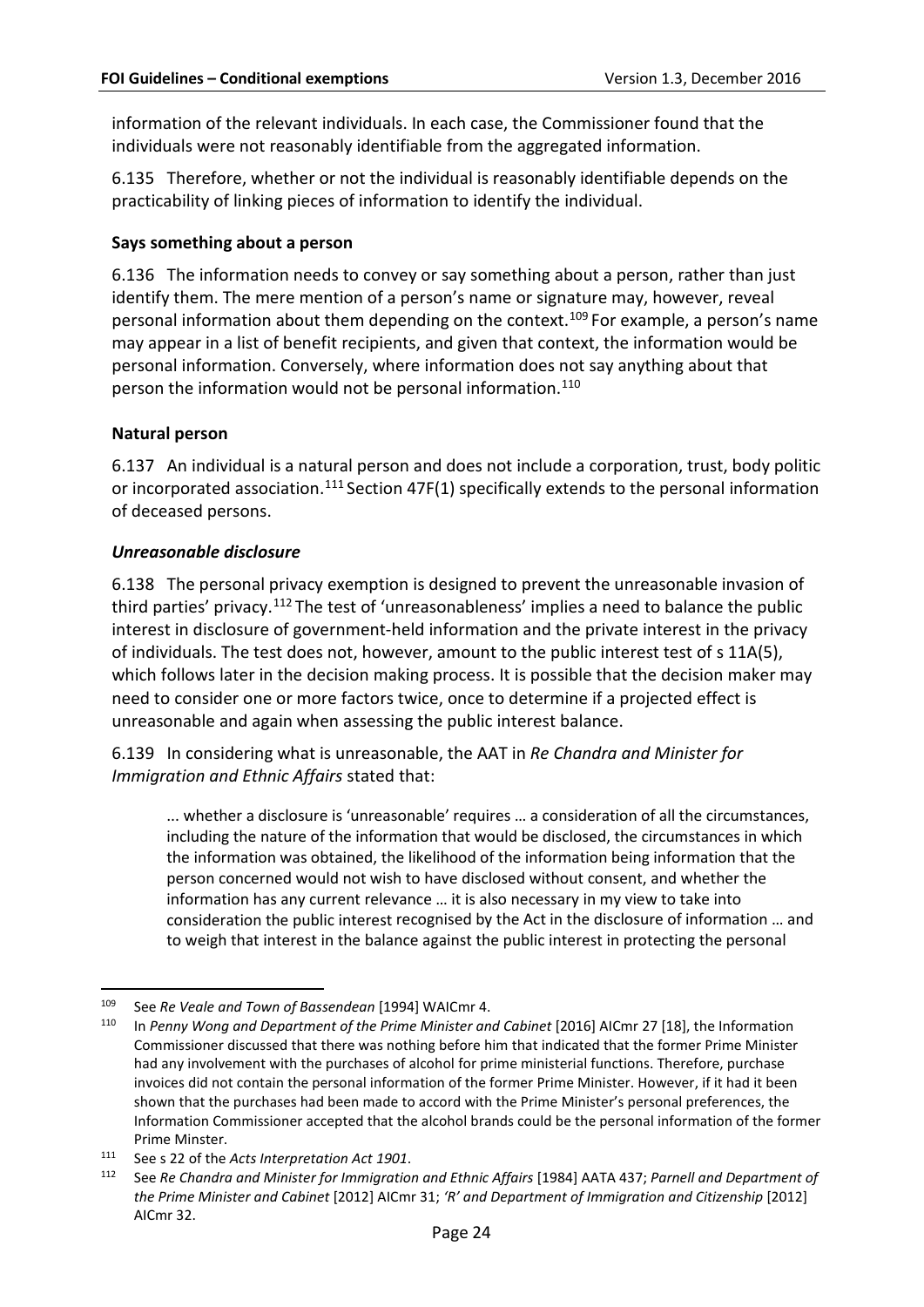privacy of a third party ...<sup>[113](#page-26-0)</sup>

6.140 An agency or minister must have regard to the following matters in determining whether disclosure of the document would involve an unreasonable disclosure of personal information:

- (a) the extent to which the information is well known
- (b) whether the person to whom the information relates is known to be (or to have been) associated with the matters dealt with in the document
- (c) the availability of the information from publicly accessible sources<sup>[114](#page-26-1)</sup>
- (d) any other matters that the agency or minister considers relevant (s  $47F(2)$ ).<sup>[115](#page-26-2)</sup>

6.141 These are the same matters that must be taken into account for the purposes of consulting an affected third party under s 27A(2).

6.142 Key factors for determining whether disclosure is unreasonable include:

- (a) the author of the document is identifiable<sup>[116](#page-26-3)</sup>
- (b) the documents contain third party personal information
- (c) release of the documents would cause stress on the third party
- (d) no public purpose would be achieved through release.  $117$

6.143 As discussed in the leading s 47F IC review decision of *'FG' and National Archives of Australia* [2015] AICmr 26, other factors considered to be relevant include:

- the nature, age and current relevance of the information
- any detriment that disclosure may cause to the person to whom the information relates
- any opposition to disclosure expressed or likely to be held by that person
- the circumstances of an agency's collection and use of the information
- the fact that the FOI Act does not control or restrict any subsequent use or dissemination of information released under the FOI Act
- any submission an FOI applicant chooses to make in support of their application as to their reasons for seeking access and their intended or likely use or dissemination of the information, and
- whether disclosure of the information might advance the public interest in

<span id="page-26-0"></span> <sup>113</sup> See *Re Chandra and Minister for Immigration and Ethnic Affairs* [1984] AATA <sup>437</sup> at 259.

<span id="page-26-1"></span><sup>114</sup> See *Re Jones and Commissioner of Taxation* [2008] AATA 834; *'Q' and Department of Human Services* [2012] AICmr 30.

<span id="page-26-2"></span><sup>&</sup>lt;sup>115</sup> For example, where a 'care leaver' requests access to third party personal information, decision makers should note that it is government policy that a care leaver have such access. A 'care leaver' is a child in Australia in the 20<sup>th</sup> century who was brought up 'in care' as a state ward, foster child, or in an orphanage. See the government response to recommendation 12 of the report of the Senate Community Affairs References Committee (2009) *Lost innocents and Forgotten Australians revisited report on the progress with the implementation of the recommendations of the Lost Innocents and Forgotten Australians reports*, Commonwealth of Australia, Canberra.

<span id="page-26-3"></span><sup>&</sup>lt;sup>116</sup> Note: s 11B(4)(c) provides that when the public interest test is considered, the fact that the author of the document was (or is) of high seniority in the agency is not to be taken into account (see these Guidelines at [\[6.24\]](#page-7-4)).

<span id="page-26-4"></span><sup>117</sup> *Re McCallin and Department of Immigration* [2008] AATA 477.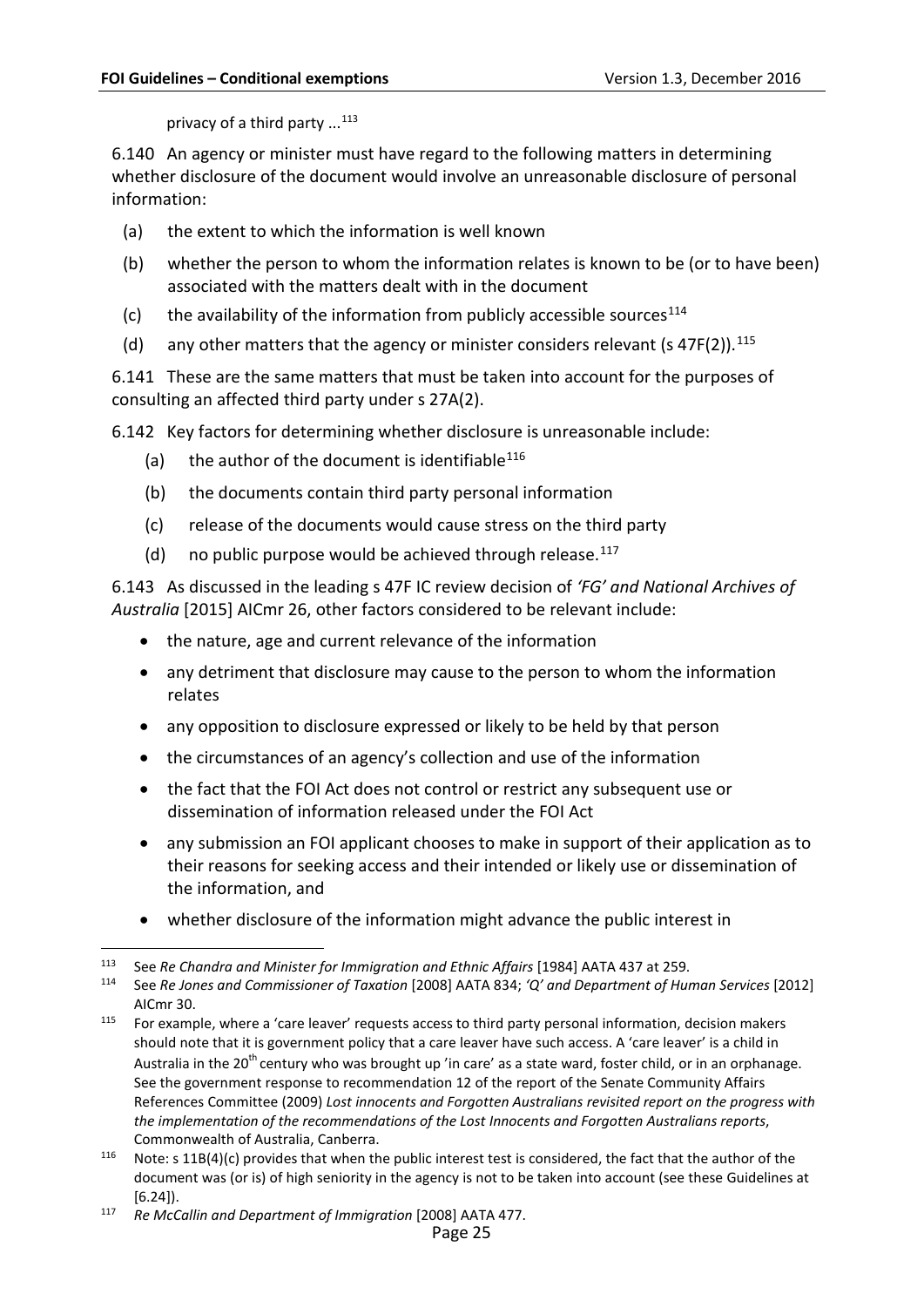government transparency and integrity. [118](#page-27-0)

6.144 For example, in *Colakovski v Australian Telecommunications Corp*, Heerey J considered that '... if the information disclosure were of no demonstrable relevance to the affairs of government and was likely to do no more than excite or satisfy the curiosity of people about the person whose personal affairs were disclosed ... disclosure would be unreasonable'.<sup>[119](#page-27-1)</sup> This illustrates how the object of the FOI Act of promoting transparency in government processes and activities needs to be balanced with the purpose of s 47F to protect personal privacy, although care is needed to ensure that an FOI applicant is not expected to explain their reason for access contrary to s  $11(2).^{120}$  $11(2).^{120}$  $11(2).^{120}$ 

6.145 Disclosure that supports effective oversight of government expenditure may not be unreasonable, particularly if the person to whom the personal information relates may have reasonably expected that the information would be open to public scrutiny in future.<sup>[121](#page-27-3)</sup> On the other hand, disclosure may be unreasonable if the person provided the information to Government on the understanding that it would not be made publicly available, and there are no other statutory disclosure frameworks that would require release of the information.<sup>[122](#page-27-4)</sup>

6.146 Whether the motives and identity of the applicant are relevant when considering unreasonableness is not settled.<sup>[123](#page-27-5)</sup> The FOI Act provides that a person's right of access is not affected by any reasons they give for seeking access, or what beliefs the agency or minister has about the person's reasons for seeking access (s 11(2)). This leads to the position that an objective test of balancing public interests should be taken.

6.147 Deciding whether disclosure of personal information would be unreasonable should not be uniformly approached on the basis that the disclosure be to the 'world at large'.<sup>[124](#page-27-6)</sup> Examples of situations in which applicants assert an interest in obtaining access that would not be available generally to any member of the public include:

- an applicant who is seeking access to correspondence they have sent to an agency that contains personal information of other people – that is, personal information in fact provided by the applicant to the agency
- an applicant who is seeking access to medical records of a deceased parent to learn if the parent had a particular genetic disorder that may have been transmitted to the applicant
- an applicant who is seeking access to their own personal information, which is intertwined with the personal information of other people who may be known to the applicant (such as family members, or co-signees of a letter or application)
- a professional who is seeking access to records that include client information, and who gives a professional undertaking not to disclose the information to others (for example, a doctor who seeks patient consultation records in connection with a Medicare audit, or a lawyer who seeks case records of a client to whom legal advice is

<span id="page-27-0"></span> <sup>118</sup> See *'FG' and National Archives of Australia* [2015] AICmr 26 [47]-[48].

<span id="page-27-1"></span><sup>119</sup> *Colakovski v Australian Telecommunications Corporation* (1991) 29 FCR 429.

<span id="page-27-2"></span><sup>120</sup> *'BA' and Merit Protection Commissioner* [2014] AICmr 9 [64], citing M Paterson, *Freedom of Information and Privacy in Australia* (LexisNexis Butterworths, 2005) 241.

<span id="page-27-3"></span><sup>121</sup> *'AK' and Department of Finance and Deregulation* [2013] AICmr 64 (2013) [18]–[24].

<span id="page-27-4"></span><sup>122</sup> *'Z' and Australian Securities and Investments Commission* [2013] AICmr 43 [11].

<span id="page-27-5"></span><sup>123</sup> See *Re Carter and Department of Health (ACT)* [1995] AAT 101, *Re Williams and Registrar of Federal Court of Australia* [1985] AATA 226.

<span id="page-27-6"></span><sup>124</sup> See *'FG' and National Archives of Australia* [2015] AICmr 26 [19]-[44].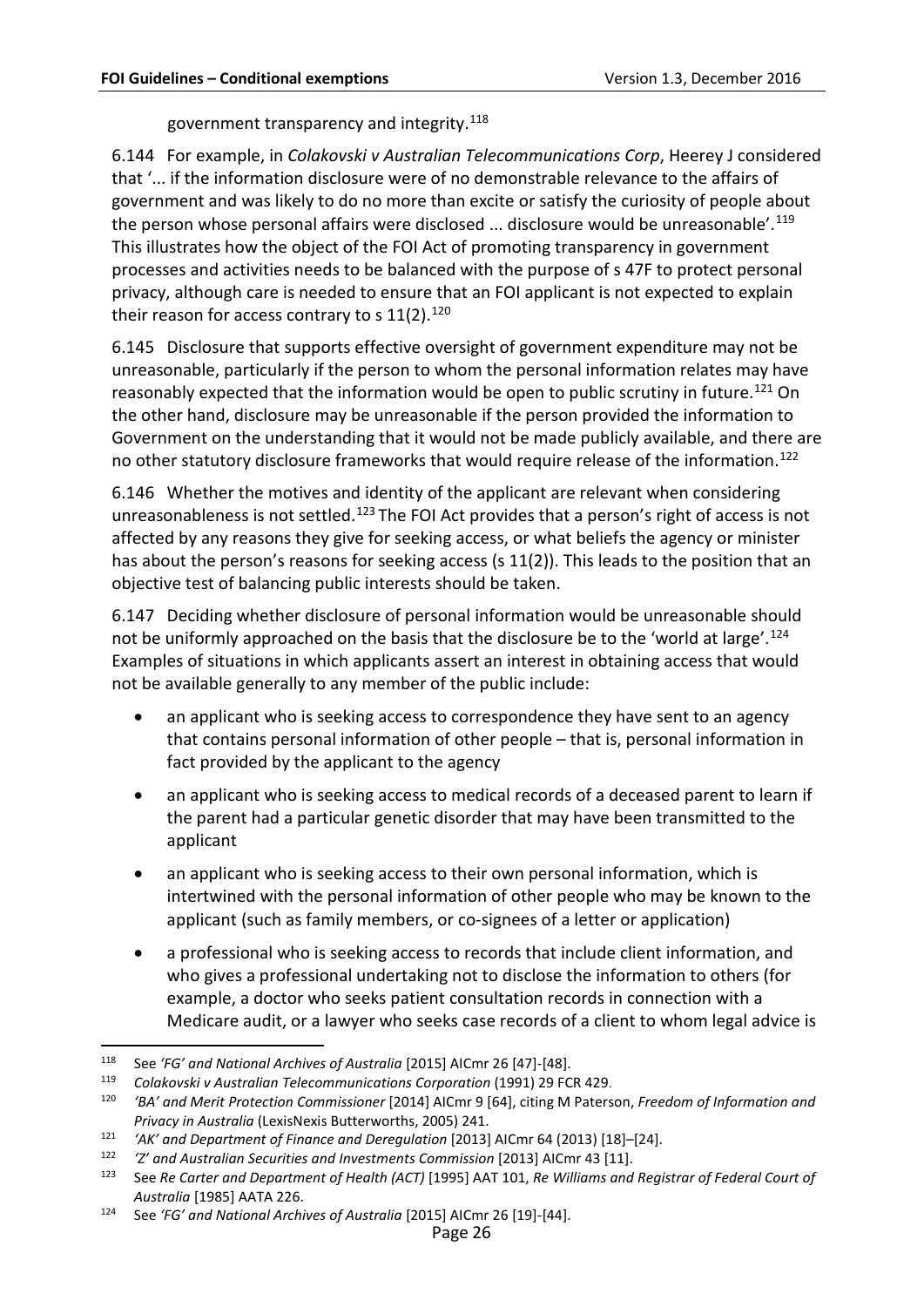being provided)

• a 'care leaver' (meaning a child who was brought up in care as a state ward, foster child or in an orphanage) who is seeking access to third party personal information.<sup>[125](#page-28-3)</sup>

6.148 It would be problematic in each of those instances for an agency to grant access under the FOI Act if it proceeded from the premise that 'if one person can be granted access to a particular document under the FOI Act, any other person who cares to request it and to pay the relevant fees, can be granted access to it'.<sup>[126](#page-28-4)</sup> It is the Information Commissioner's view that in instances such as these, an agency can make a practical and risk-based assessment of whether to provide access to a particular applicant.

## <span id="page-28-0"></span>*Joint personal information*

<span id="page-28-2"></span>6.149 Documents often contain personal information about more than one individual. Where possible, personal information should be dealt with separately under the exemption. An individual's personal information may, however, be intertwined with another person's personal information, for example, information provided for a joint loan application; a medical report or doctor's opinion; or information about a relationship provided to Centrelink or the Child Support Agency.

6.150 Intertwined personal information should be separated where possible, without diminishing or impairing the quality or completeness of the applicant's personal information.[127](#page-28-5) Where it is not possible to separate an applicant's personal information from a third party's personal information, the exemption may be claimed if it is unreasonable to release the information.

6.151 Whether it is unreasonable to release the information may depend on the relationship between the individuals. Decisions about the release of joint personal information should be made after consultation with the third party where such consultation is reasonably practical. For more information about consultation see [\[6.161\]](#page-29-2) below.

## <span id="page-28-1"></span>*Information about agency employees included in documents because of their usual duties or responsibilities*

6.152 Documents held by agencies or ministers often include personal information about public servants. For example, a document may include a public servant's name, work email address, position or title, contact details, decisions or opinions.

<span id="page-28-7"></span>6.153 Where public servants' personal information is included in a document because of their usual duties or responsibilities, it would not be unreasonable to disclose unless special circumstances existed. This is because the information would reveal only that the public servant was performing their public duties. $128$  Such information may often also be publicly available, such as on an agency website.

6.154 When considering whether it would be unreasonable to disclose the names of public servants, there is no basis under the FOI Act for agencies to start from the position that the classification level of a departmental officer determines whether his or her name would be

<span id="page-28-3"></span> <sup>125</sup> *'FG' and National Archives of Australia* [2015] AICmr 26 [38].

<span id="page-28-4"></span><sup>126</sup> *Re Callejo and Department of Immigration and Citizenship* [2010] AATA 244 at [101] per Forgie DP.

<span id="page-28-5"></span><sup>127</sup> *Re Anderson and Australian Federal Police* [1986] AATA 79 and *Re McKinnon and Department of Immigration and Ethnic Affairs* [1995] AATA 364.

<span id="page-28-6"></span><sup>128</sup> See *Commissioner of Police v District Court of NSW* (1993) 31 NSWLR 606.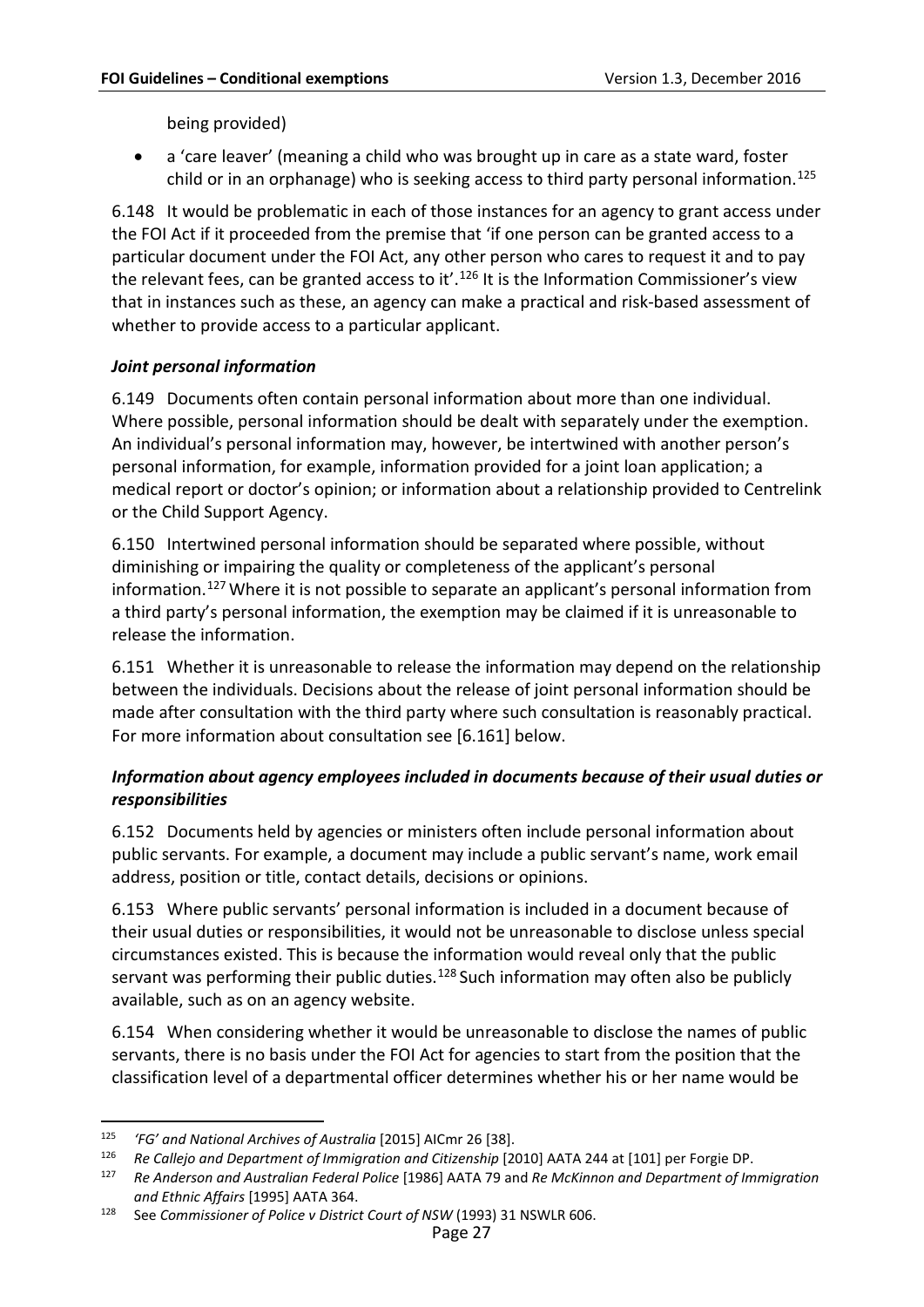unreasonable to disclose. In seeking to claim the exemption an agency needs to identify the special circumstances which exist rather than start from the assumption that such information is exempt.  $129$ 

6.155 In *Maurice Blackburn Lawyers and Department of Immigration and Border Protection* [2015] AICmr 85, where the agency raised the concern that disclosure would affect the personal safety of its officers, the Information Commissioner said that there is no apparent logical basis for distinguishing between the disclosure of SES officers and other officers' names, particularly where the purported concern is that disclosure could affect personal safety.<sup>[130](#page-29-4)</sup>

6.156 A document may, however be exempt for another reason, for example, where disclosure would, or could reasonably be expected to, endanger the life or physical safety of any person (s  $37(1)(c)$ ). In addition, where an individual has a propensity to pursue matters obsessively and there is no need for them to contact a particular public servant in the future, disclosure of the public servant's name may be unreasonable.<sup>[131](#page-29-5)</sup>

6.157 There needs to be careful consideration of the exemption where the personal information does not relate to the public servant's usual duties and responsibilities. For example, if a document included information about an individual's disposition or private characteristics, disclosure is likely to be unreasonable.<sup>[132](#page-29-6)</sup> This would generally include the reasons a public servant has applied for personal leave, information about their performance management or whether they were unsuccessful during a recruitment process.

#### <span id="page-29-0"></span>*Information about agency employees included in APS vocational assessment documents*

6.158 During recruitment processes, an agency may receive an FOI request from an unsuccessful candidate for information about the person awarded the position or the other applicants.

6.159 The decision in *'BA' and Merit Protection Commissioner[133](#page-29-7)* offers some guiding principles for assessing an FOI request for vocational assessment information. However, an agency must consider each request on its merits. A separate decision is required in each case as to whether disclosure of personal information about candidates from an APS recruitment process would be unreasonable.[134](#page-29-8)

6.160 Regulation 9.2(6) of the *Public Service Regulations 1999* allows the Public Service Commissioner, in consultation with the Information Commissioner, to release guidelines about the use and disclosure of personal information. Agency compliance with any such guidelines will be a relevant consideration in deciding under s 47F whether disclosure of personal information relating to a public official would be unreasonable and contrary to the public interest.

#### <span id="page-29-1"></span>*Consultation*

<span id="page-29-2"></span>6.161 Where a document includes personal information relating to a person who is not the

<span id="page-29-3"></span> <sup>129</sup> *Maurice Blackburn Lawyers and Department of Immigration and Border Protection* [2015] AICmr 85 [3].

<span id="page-29-4"></span><sup>130</sup> *Maurice Blackburn Lawyers and Department of Immigration and Border Protection* [2015] AICmr 85 [24].

<span id="page-29-5"></span><sup>131</sup> *Re Bartucciotto and Commonwealth Ombudsman* [2005] AATA 1109.

<span id="page-29-6"></span><sup>132</sup> *Re Toomer & Department of Primary Industries and Energy* [1990] AATA 85 and *Re Dyki & Federal Commissioner of Taxation* (1990) 12 AAR 554.

<span id="page-29-8"></span><span id="page-29-7"></span><sup>133</sup> *'BA' and Merit Protection Commissioner* [2014] AICmr 9.

<sup>134</sup> *'BA' and Merit Protection Commissioner* [2014] AICmr 9 [66].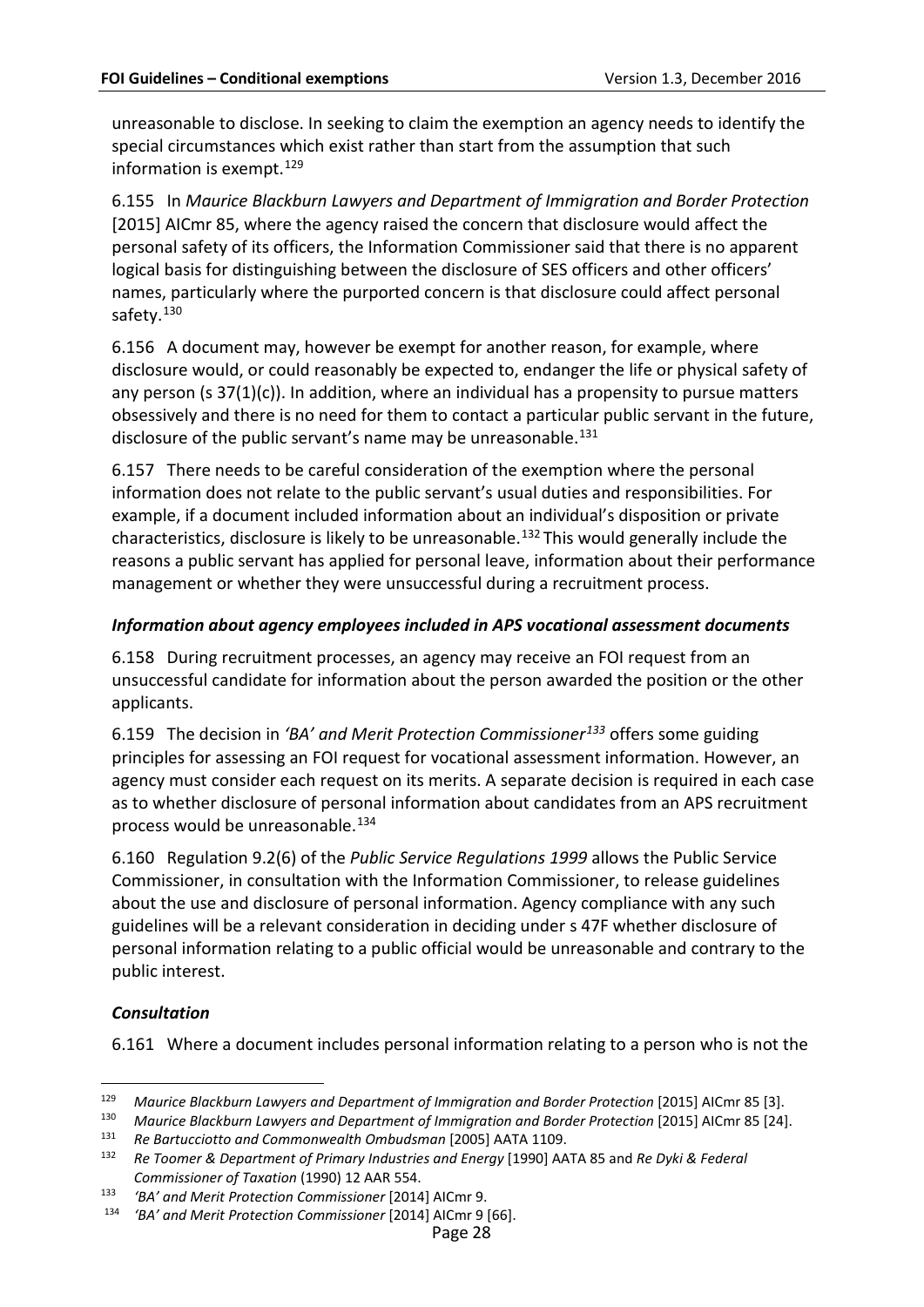applicant, an agency or minister should give that individual (the third party) a reasonable opportunity to make a submission that the document should be exempt from disclosure before making a decision to give access (s 27A). If the third party is deceased, their legal representative should be given this opportunity.

6.162 Such consultation should occur where:

- (a) it is reasonably practicable. This will depend on all the circumstances including the time limits for processing the request (s 27A(4)). For example, it may not be reasonably practicable if the agency cannot locate the third party in a timely and effective way.
- (b) it appears to the agency or minister that the third party might reasonably wish to make a submission that the document should be exempt from disclosure having regard to:
	- the extent to which the information is well known
	- whether the person to whom the information relates is known to be (or to have been) associated with the matters dealt with in the information
	- whether the information is publicly available, and
	- any other relevant matters (s 27A(2)).

6.163 Agencies and ministers should generally start from the position that a third party might reasonably wish to make a submission. This is because the third party may bring to the agency or minister's attention sensitivities that may not have been otherwise apparent.

6.164 As discussed at [\[6.153\]](#page-28-7) above, public servants' personal information included in a document because of their usual duties or responsibilities is usually not unreasonable to disclose. Therefore, the Information Commissioner suggests that before engaging in consultation with staff under s 27A, agencies and ministers should carefully consider whether such special circumstances exist that a public servant might reasonably wish to contend that the document is exempt and giving access would be contrary to the public interest. Consultation is unlikely to be necessary where a request is made for a document of a general administrative character on which a staff member's name appears simply because of the position they hold.

6.165 Where it appears that consultation would be required with a large number of staff members, an agency should carefully consider whether consultation is reasonably practicable before deciding that consultation is required. This is particularly the case where an agency is relying on such consultation to decide that a practical refusal reason exists (s 24) and thereby to refuse the request. For example, it is impractical, and therefore unnecessary for an agency to consult with 600 employees before making a decision on whether or not to give access to an organisational chart.<sup>[135](#page-30-1)</sup>

6.166 Where there is a need to consult third parties under s 27A, the timeframe for making a decision is extended by 30 days (s 15(6)). Agencies should identify as soon as possible within the initial 30 day decision making period whether there is a need for consultation.

#### <span id="page-30-0"></span>*Submissions*

6.167 Where consultation occurs, a third party consulted under s 27A should be asked if

<span id="page-30-1"></span> <sup>135</sup> As the Commissioner found in *Maria Jockel and Department of Immigration and Border Protection* [2015] AICmr 70 [36].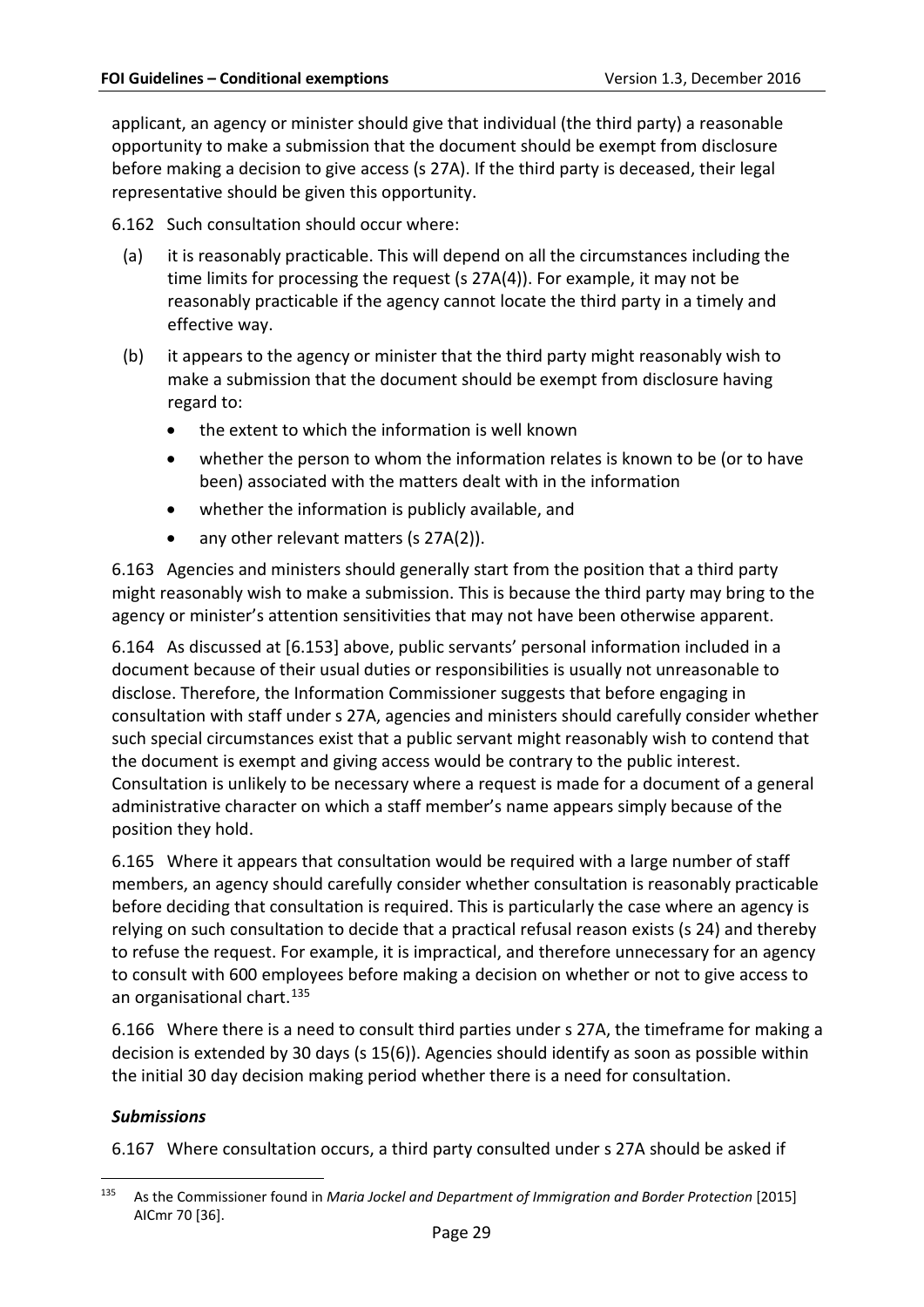they object to disclosure and invited to make submissions about whether:

- the conditional exemption should apply, and
- on balance, access would be contrary to the public interest.

6.168 An affected third party who is consulted under s 27A may contend that the s 47F exemption should apply. Where the third party contends that exemptions other than s 47F should apply, it is open to agency or minister to rely on those exemptions in its decision.<sup>[136](#page-31-3)</sup> However, should the agency or minister decide to grant access to the documents, the third party does not have a right to seek review of that decision on grounds other than those specified in s 27A.

6.169 The third party should be asked to provide reasons and evidence for their submission. To assist them to make a submission it may be necessary to give them a copy of the information. This could be done by providing an edited copy of the document, for example, by deleting any material that may be exempt under another provision. An agency should also take care not to breach any of its obligations under the Privacy Act during consultation*,* for example, by identifying the applicant without consent. For more information about an agency's obligations regarding the disclosure of personal information, see the guidelines to the Australian Privacy Principles at [www.oaic.gov.au.](http://www.privacy.gov.au/materials/types/download/8700/6538)

6.170 The letter to the third party may also include information about the obligation of agencies and ministers to provide the public with access to information that has been released in documents provided to an applicant (s 11C).

6.171 An agency or minister must have regard for any submissions made before deciding whether to give access to the document (ss 27A(3) and 27A(4)). The third party does not, however, have the right to veto access and agencies should take care that the third party is not under such a misapprehension.

6.172 Where an agency or minister decides to give the applicant access to documents, after a third party has provided a submission, they must give the third party written notice (s 27A(5)). Access to a document must not be given to the applicant until the third party's opportunities for review have run out, or if review did occur, the decision still stands  $(s 27A(6)).$ 

#### <span id="page-31-0"></span>*General information about consultation*

6.173 General information about consultation is provided in Part 3. That Part provides guidance about extended timeframes, notice of decision, review rights and when access to documents may be provided.

## <span id="page-31-1"></span>*Access to qualified person (indirect access)*

<span id="page-31-2"></span>6.174 An agency or minister may provide a qualified person with access to a document that would otherwise be provided to an applicant where:

- the personal information was provided by a qualified person acting in their capacity as a qualified person (s 47F(4)(a)), and
- it appears to the agency or minister that disclosing the information to the applicant might be detrimental to their physical or mental health, or wellbeing (s 47F(4)(b)).

<span id="page-31-3"></span><sup>&</sup>lt;sup>136</sup> See Australian Broadcasting Corporation and Civil Aviation Safety Authority [2015] AICmr 21 [5] and Sections 27A(1)(b), 53C, 54A, 54M, 54P of the FOI Act.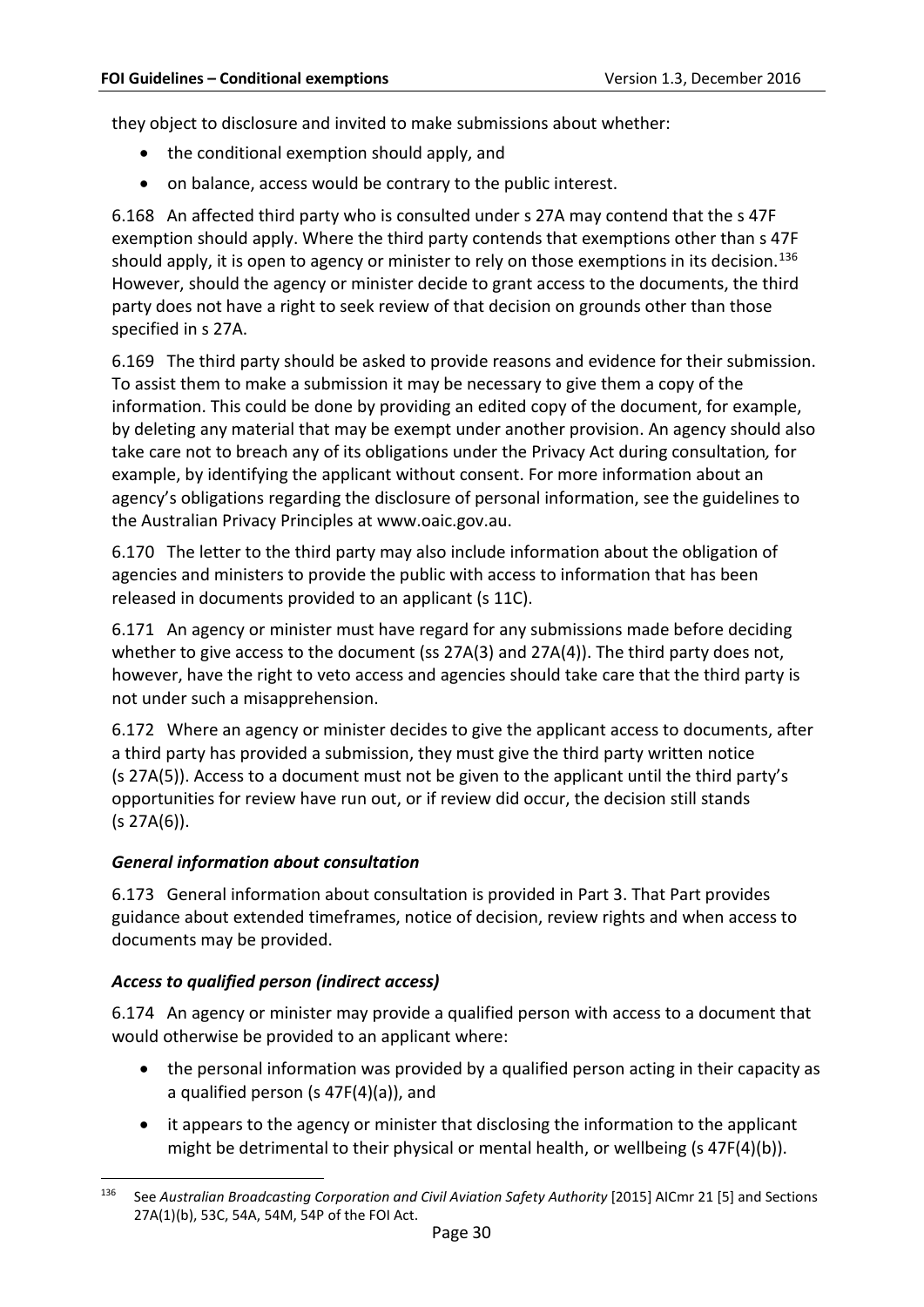6.175 A broad approach should be taken in considering an applicant's health or wellbeing. The possibility of detriment must appear to be real or tangible.<sup>[137](#page-32-3)</sup>

6.176 Where indirect access is to be provided, the applicant is to nominate a qualified person (s 47F(5)(b)). The nominated qualified person must carry on the same occupation as the qualified person who provided the document (s 47F(5)(a)).

6.177 A qualified person means a person who carries on (and is entitled to carry on) an occupation that involves providing care for a person's physical or mental health or wellbeing, including:

- a medical practitioner
- a psychiatrist
- a psychologist
- a counsellor $^{138}$  $^{138}$  $^{138}$
- a social worker  $(s 47F(7))$ .

6.178 Where access is provided to a qualified person, it is left to their discretion as to how they facilitate the applicant's access to the document.

6.179 APP 12.6 of the Privacy Act allows agencies to give an individual access to their personal information through a mutually agreed intermediary.[139](#page-32-5) This provision is more flexible than the equivalent provision under s 47F of the FOI Act. For example, an intermediary under APP 12 does not have to carry on the same occupation as the person who provided the information. Where giving access in accordance with APP 12.6 would more satisfactorily meet an FOI applicant's needs, an agency may wish to suggest to the applicant that they withdraw their FOI request on the basis that the agency will give access in accordance with APP 12.6.

## <span id="page-32-1"></span><span id="page-32-0"></span>**Documents disclosing business information (s 47G)**

<span id="page-32-2"></span>6.180 Section 47G conditionally exempts documents where disclosure would disclose information concerning a person in respect of his or her business or professional affairs, or concerning the business, commercial or financial affairs of an organisation or undertaking (business information), where the disclosure of the information:

- would, or could reasonably be expected to, unreasonably affect the person adversely in respect of his or her lawful business or professional affairs or that organisation or undertaking in respect of its lawful business, commercial or financial affairs (s 47G(1)(a)), or
- could reasonably be expected to prejudice the future supply of information to the Commonwealth or an agency for the purpose of the administration of a law of the Commonwealth or of a Territory or the administration of matters administered by an agency (s 47G(1)(b)).
- 6.181 If the business information concerns a person, organisation or undertaking other than

<span id="page-32-3"></span> <sup>137</sup> *Re <sup>K</sup> and Director-General of Social Security* [1984] AATA 252.

<span id="page-32-4"></span><sup>138</sup> The *Freedom of Information (Amendment) Reform Act 2010* replaced the previous reference to 'marriage guidance counsellor' with a reference to 'counsellor'.

<span id="page-32-5"></span><sup>139</sup> For more information, see Chapter 12 of the APP guidelines at [www.oaic.gov.au.](http://www.oaic.gov.au/)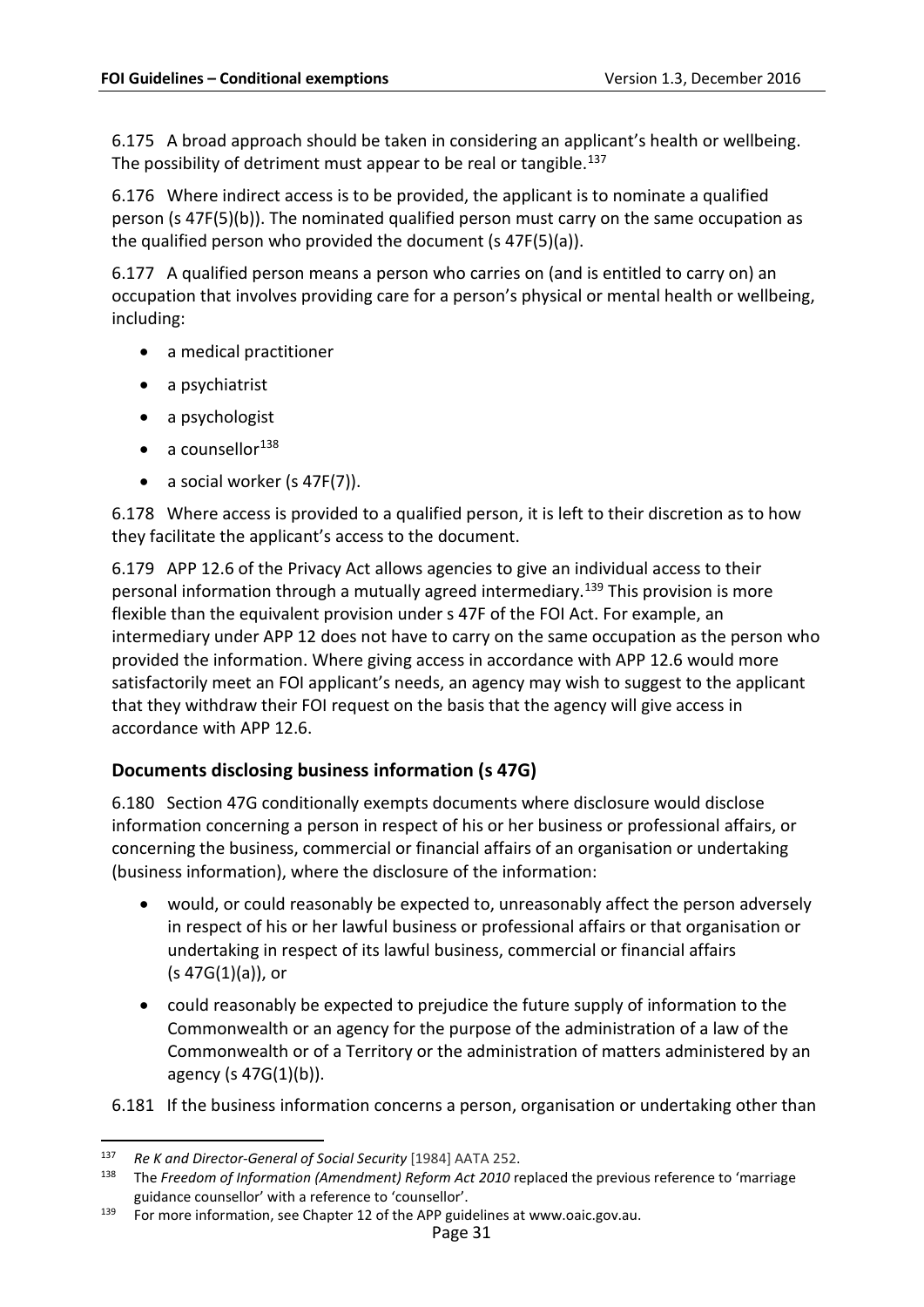the applicant, the decision maker may be required to consult that third party (see [\[6.202\]](#page-36-1) – [\[6.213\]](#page-38-3) below).

## <span id="page-33-0"></span>*Exemption does not apply in certain circumstances*

6.182 The conditional exemption does not apply if the document contains only business information about the applicant (s 47G(3)). Where the business information concerns both the applicant and another business, the provision may operate to exempt the information of the applicant, but only if the applicant's business information cannot be separated from the information of the other business or undertaking.

6.183 This conditional exemption does not apply to trade secrets or other information to which s 47 applies (s 47G(2)). In other words, a decision maker should seek an exemption under s 47 for documents containing such information if the circumstances call for it. This is a limited exception to the normal rule that more than one exemption can apply to the same information (see s 32).

#### <span id="page-33-1"></span>*Elements of the exemption*

6.184 The operation of the business information exemption depends on the effect of disclosure rather than the precise nature of the information itself. Nevertheless, the information in question must have some relevance to a person in respect of his or her business or professional affairs or to the business, commercial or financial affairs of an organisation or undertaking (s 47G(1)(a)).

6.185 For the purposes of this conditional exemption, an undertaking includes an undertaking carried on by, or by an authority of, the Commonwealth, Norfolk Island or a state or territory government (s 47G(4)). However, it has been held that the business affairs exemption is not available to a person within a government agency or undertaking, nor to the agency or undertaking itself.<sup>[140](#page-33-4)</sup> In other words, it is intended to protect the interests of third parties dealing with the government. Therefore, decision makers should be aware that the application of this conditional exemption to an agency's own business information is uncertain and should avoid relying on it, even if the agency is engaged in competitive business activities.[141](#page-33-5) As an alternative, one of the specific exemptions for agencies in respect of particular documents in Part II of Schedule 2 may be available.

#### <span id="page-33-2"></span>*Could reasonably be expected*

6.186 This term is explained in Part 5. As in other applications, it refers to an expectation that is based on reason. Mere assertion or speculative possibility is not enough.<sup>[142](#page-33-6)</sup>

#### <span id="page-33-3"></span>*Unreasonable adverse effect of disclosure*

6.187 The presence of 'unreasonably' in s 47G(1) implies a need to balance public and private interests. The public interest, or some aspect of it, will be one of the factors in determining whether the adverse effect of disclosure on a person in respect of his or her

<span id="page-33-4"></span> <sup>140</sup> *Harris v Australian Broadcasting Corporation* (1983) 78 FLR 236.

<span id="page-33-5"></span><sup>141</sup> In *Secretary, Department of Employment, Workplace Relations and Small Business v Staff Development and Training Centre Pty Ltd* (2001) 114 FCR 301 the Full Federal Court seemed to accept (without referring to the *Harris* case) that a government agency could claim this conditional exemption, although it did not decide the case on this point. The question therefore remains uncertain.

<span id="page-33-6"></span><sup>142</sup> *Re Actors' Equity Association (Aust) and Australian Broadcasting Tribunal (No 2)* [1985] AATA 69.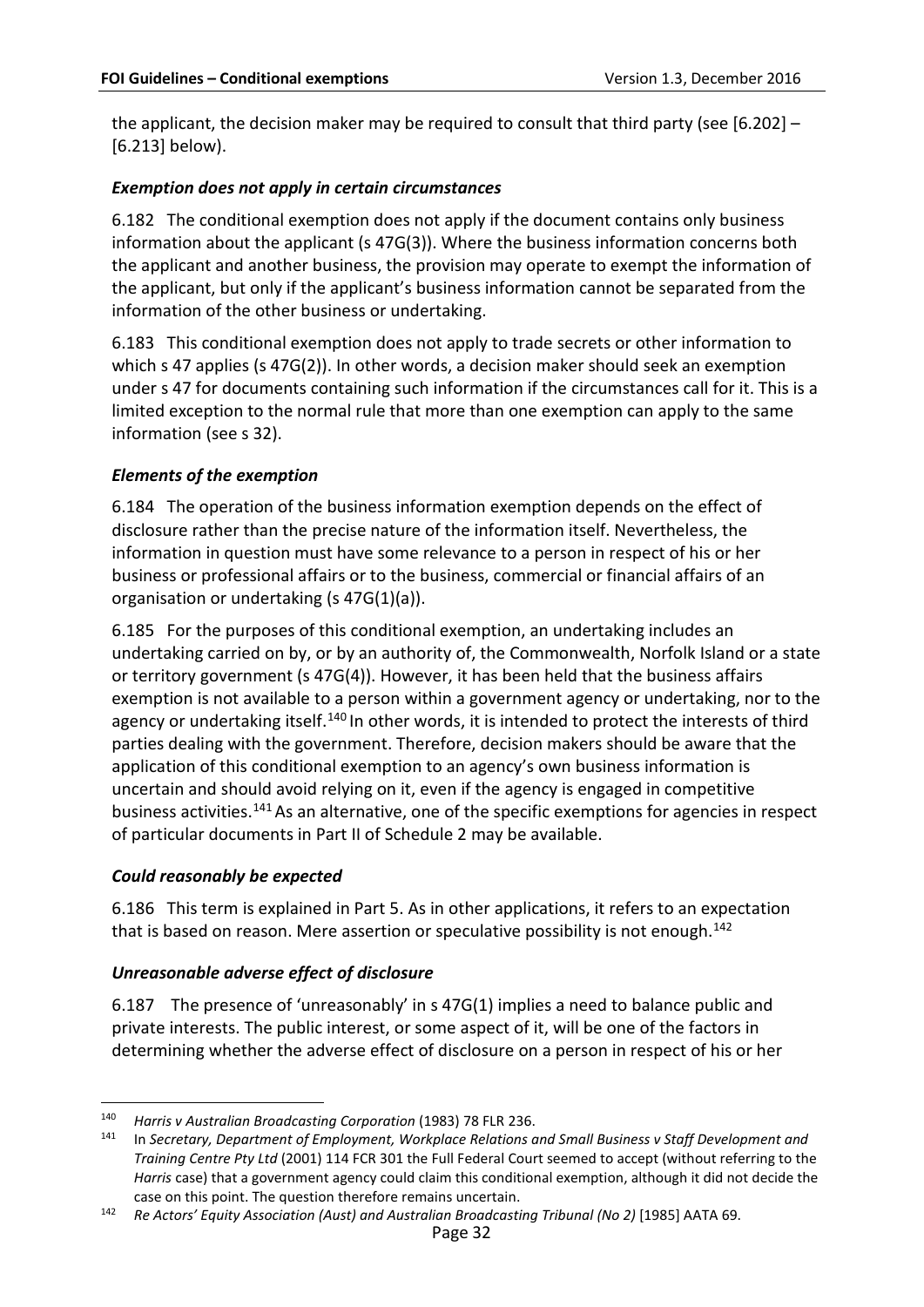business affairs is unreasonable. [143](#page-34-1) A decision maker must balance the public and private interest factors to decide whether disclosure is unreasonable for the purposes of s 47G(1)(a); but this does not amount to the public interest test of s 11A(5) which follows later in the decision process. It is possible that the decision maker may need to consider one or more factors twice, once to determine if a projected effect is unreasonable and again in assessing the public interest balance. Where disclosure is not unreasonable, the decision maker will need to apply the public interest test in s 11A(5). This is inherent in the structure of the business information exemption.

6.188 The test of reasonableness applies not to the claim of harm but to the objective assessment of the expected adverse effect. For example, the disclosure of information that a business' activities pose a threat to public safety, damage the natural environment; or that a service provider has made false claims for government money may have a substantial adverse effect on that business but may be reasonable in the circumstances to disclose. Similarly, it would not be unreasonable to disclose information about a business that revealed serious criminality.[144](#page-34-2) These considerations require a weighing of a public interest against a private interest, preserving the profitability of a business, but at this stage it bears only on the threshold question of whether the disclosure would be unreasonable.<sup>[145](#page-34-3)</sup>

6.189 The AAT has said, for example, that there is a strong public interest in knowing whether public money was accounted for at the appropriate time and in the manner required; and in ensuring that public programmes are properly administered.<sup>[146](#page-34-4)</sup>

6.190 The AAT has distinguished between 'truly government documents' and other business information collected under statutory authority. The first category includes documents that have been created by government or that form part of a flow of correspondence and other documents between the government and business. The AAT concluded that such documents inclined more to arguments favouring scrutiny of government activities when considering whether disclosure would be unreasonable.<sup>[147](#page-34-5)</sup> By implication, the exemption is more likely to protect documents obtained from third party businesses.

6.191 Where disclosure would result in the release of facts already in the public domain, that disclosure would not amount to an unreasonable adverse effect on business affairs.<sup>[148](#page-34-6)</sup>

## <span id="page-34-0"></span>*Business or professional affairs*

6.192 The use of the term 'business or professional affairs' distinguishes an individual's personal or private affairs and an organisation's internal affairs. The term 'business affairs' has been interpreted to mean 'the totality of the money-making affairs of an organisation or undertaking as distinct from its private or internal affairs'. [149](#page-34-7)

<span id="page-34-1"></span> <sup>143</sup> As explained by Forgie DP in *Bell and Secretary, Department of Health (Freedom of Information)* [2015] AATA 494 [48].

<span id="page-34-2"></span><sup>144</sup> *Searle Australia Pty Ltd v Public Interest Advocacy Centre and Department of Community Services and Health* (1992) 108 ALR 163.

<span id="page-34-3"></span><sup>145</sup> In relation to the test of reasonableness, see *'E' and National Offshore Petroleum Safety and Environmental Management Authority* [2012] AICmr 3.

<span id="page-34-4"></span><sup>146</sup> As explained by Forgie DP in *Bell and Secretary, Department of Health (Freedom of information)* [2015] AATA 494 [68] and as discussed by the Commissioner in *Linton Besser and Department of Employment* [2015] AICmr 67.

<span id="page-34-5"></span><sup>147</sup> *Re Actors' Equity Association (Aust) and Australian Broadcasting Tribunal (No 2)* [1985] AATA 69.

<span id="page-34-7"></span><span id="page-34-6"></span><sup>148</sup> *Re Daws and Department of Agriculture Fisheries and Forestry* [2008] AATA 1075.

<sup>149</sup> *Re Mangan and The Treasury* [2005] AATA 898, citing *Cockcroft and Attorney-General's Department and Australian Iron and Steel Pty Ltd (party joined)* (1985) 12 ALD 462.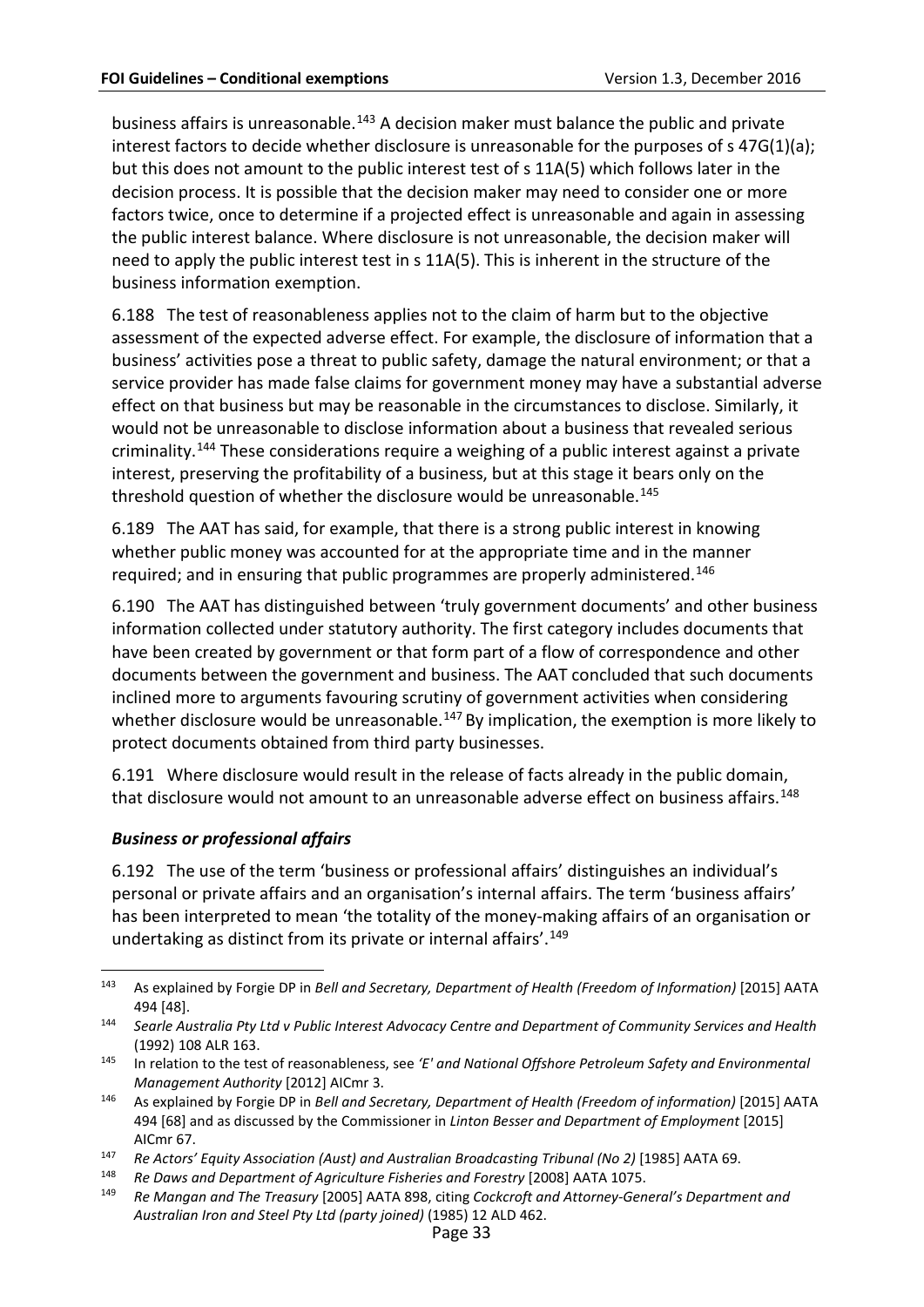6.193 The internal affairs of an organisation include its governance processes, the processes by which organisations are directed and controlled. For example, documents relating to member voting processes are not exempt under s 47G, because member voting forms part of the governance affairs of an organisation.<sup>[150](#page-35-2)</sup>

6.194 In the absence of a definition in the FOI Act, 'professional' bears its usual meaning. For FOI purposes, 'profession' is not static and may extend beyond the occupations that have traditionally been recognised as professions, reflecting changes in community acceptance of these matters[.151](#page-35-3) For example, the Information Commissioner accepts that medical and scientific researchers have professional affairs.<sup>[152](#page-35-4)</sup> The word 'profession' is clearly intended to cover the work activities of a person who is admitted to a recognised profession and who ordinarily offers professional services to the public for a fee. In addition, s 47G(5) makes it clear that the conditional exemption does not apply merely because the information refers to a person's professional status.

6.195 Any extension of the normal meaning of 'profession' will require evidence of community acceptance that the occupation in question should be regarded as a profession. For example, the absence of any evidence indicating community acceptance that the audit activities of officers of the Australian Taxation Office constituted 'professional affairs' led the AAT to refuse to extend the ordinary meaning of the expression in that case.<sup>[153](#page-35-5)</sup>

#### <span id="page-35-0"></span>*Organisation or undertaking*

6.196 The term 'organisation or undertaking' should be given a broad application, including Commonwealth, Norfolk Island or State undertakings (s 47G(4)). An organisation or undertaking need not be a legal person. However, a natural individual cannot be an organisation but may be the proprietor of an undertaking, for example, when the individual is a sole trader. The exemption may apply to information about an individual who is a sole trader to the extent that the information concerns the undertaking's business, commercial or financial affairs.

## <span id="page-35-1"></span>*Prejudice future supply of information*

6.197 A document that discloses the kind of information described in [\[6.180\]](#page-32-2) above will be conditionally exempt if the disclosure could reasonably be expected to prejudice the future supply of information to the Commonwealth or an agency for the purpose of the administration of a law of the Commonwealth or of a Territory or the administration of matters administered by an agency (s 47G(1)(b)).

6.198 This limb of the conditional exemption comprises two parts:

- a reasonable expectation of a reduction in the quantity or quality of business affairs information to the government
- $\bullet$  the reduction will prejudice the operations of the agency.<sup>[154](#page-35-6)</sup>

<span id="page-35-2"></span> <sup>150</sup> See *'GD' and Department of the Prime Minister and Cabinet* [2015] AICmr 46 [56].

<span id="page-35-3"></span><sup>151</sup> *Re Fogarty and Chief Executive Officer, Cultural Facilities Corporation* [2005] ACTAAT 14.

<span id="page-35-4"></span><sup>152</sup> In *'GO' and National Health and Medical Research Council* [2015] AICmr 56 [33] the Commissioner said that a 'researcher's professional affairs would usually involve working on more than a single research project and that his or her research would contribute to a body of knowledge over many years'.

<span id="page-35-6"></span><span id="page-35-5"></span><sup>153</sup> *Re Dyki and Commissioner of Taxation* (1990) 12 AAR 554.

<sup>154</sup> *Re Angel and the Department of the Arts, Heritage and the Environment; HC Sleigh Resources Ltd and Tasmania* [1985] AATA 314.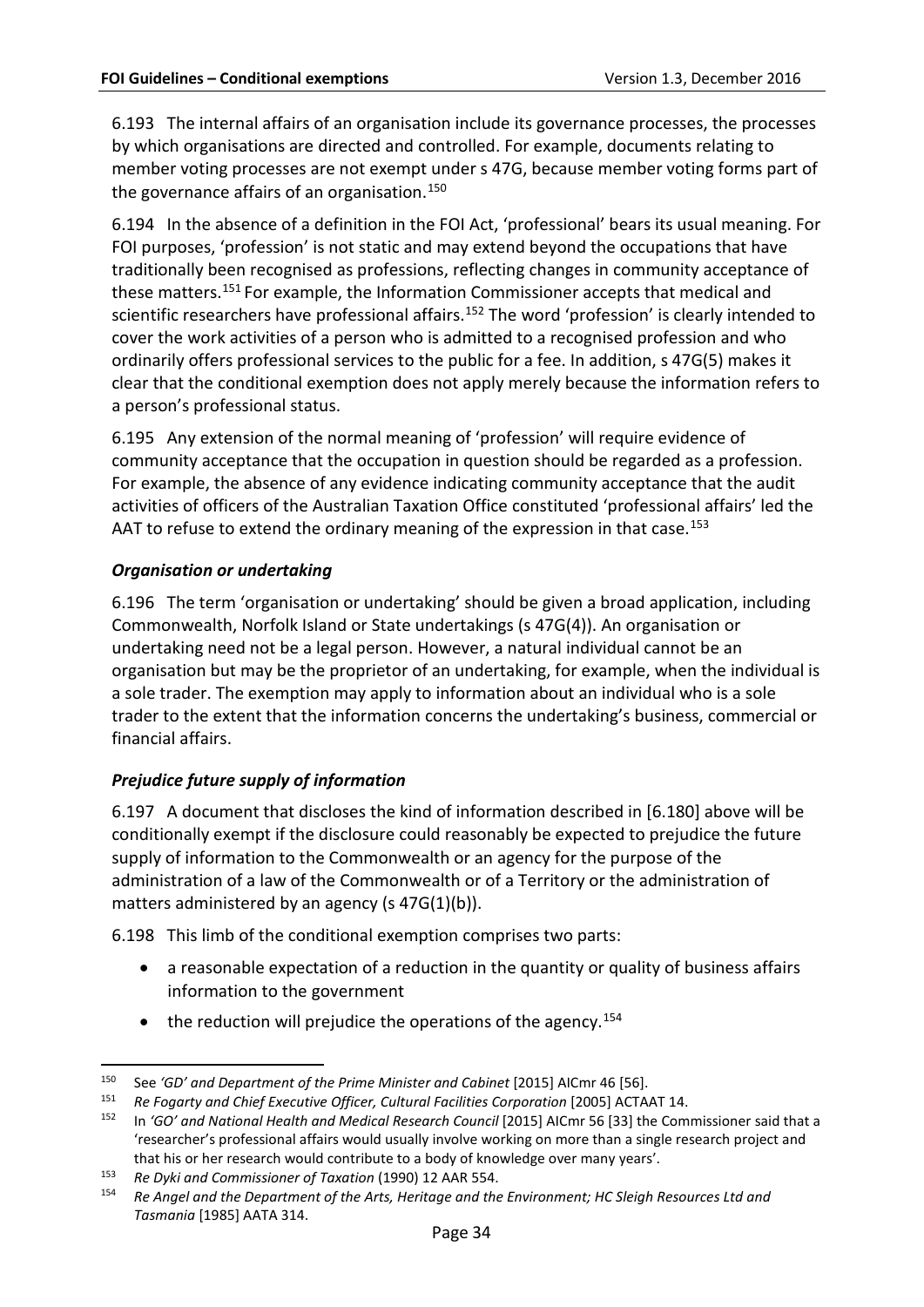6.199 There must be a reasonable likelihood that disclosure would result in a reduction in both the quantity and quality of business information flowing to the government.<sup>[155](#page-36-2)</sup> In some cases, disclosing the identity of the person providing the business information may be sufficient to prejudice the future supply of information.<sup>156</sup> Disclosure of the person's identity may also be conditionally exempt under s 47F (personal privacy). In these cases, consideration should be given to whether the information may be disclosed without also disclosing the identity of the person supplying the information.

6.200 Where the business information in question can be obtained compulsorily, or is required for some benefit or grant, no claim of prejudice can be made. No prejudice will occur if the information in issue is routine or administrative (that is, generated as a matter of practice).[157](#page-36-4)

6.201 The agency will usually be best placed to identify, and be concerned about the circumstances where the disclosure of documents might reasonably be expected to prejudice the future supply of information to it.<sup>158</sup>

## <span id="page-36-0"></span>*Consultation*

<span id="page-36-1"></span>6.202 Where a document includes business information relating to a person, organisation or undertaking other than the applicant, an agency or minister should give that individual or organisation (the third party) a reasonable opportunity to make a submission that the document should be exempt from disclosure under s 47 (trade secrets) or conditionally exempt under s 47G and that disclosure would be contrary to the public interest, before making a decision to give access (s 27).

6.203 For the purposes of consulting a third party, business information means:

- (a) information about an individuals' business or professional affairs
- (b) information about the business, commercial or financial affairs of an organisation or undertaking (s 47G(2)).

6.204 Because the requirement to consult covers a third party who may wish to contend that a document is exempt under s 47 as well as s 47G, business information includes information about trade secrets and any business information the value of which would be destroyed or diminished if disclosed. See Part 5 for further guidance on the application of s 47.

6.205 Consultation should occur where:

- (a) it is reasonably practicable. This will depend on all the circumstances including the time limits for processing the request (s 27(5)). For example, it may not be reasonably practicable if the agency cannot locate the third party in a timely and effective way.
- (b) it appears to the agency or minister that the third party might reasonably wish to make a submission that the document should be exempt from disclosure under either s 47 or s 47G having regard to:

<span id="page-36-2"></span> <sup>155</sup> *Re Maher and the Attorney-General's Department* [1986] AATA 16, *Re Telstra and Australian Competition and Consumer Commission* [2000] AATA 71.

<span id="page-36-3"></span><sup>156</sup> *Re Caruth and Department of Health, Housing, Local Government and Community Services* (1993) 53 FOIR 65.

<span id="page-36-5"></span><span id="page-36-4"></span><sup>157</sup> *Re Kobelke and Minister for Planning* [1994] WAICmr 5.

<sup>158</sup> See, for example *'HZ' and Australian Securities and Investments Commission* [2016] AICmr 7 [34], and *Wellard Rural Exports Pty Ltd and Department of Agriculture* [2014] AICmr 131 [43].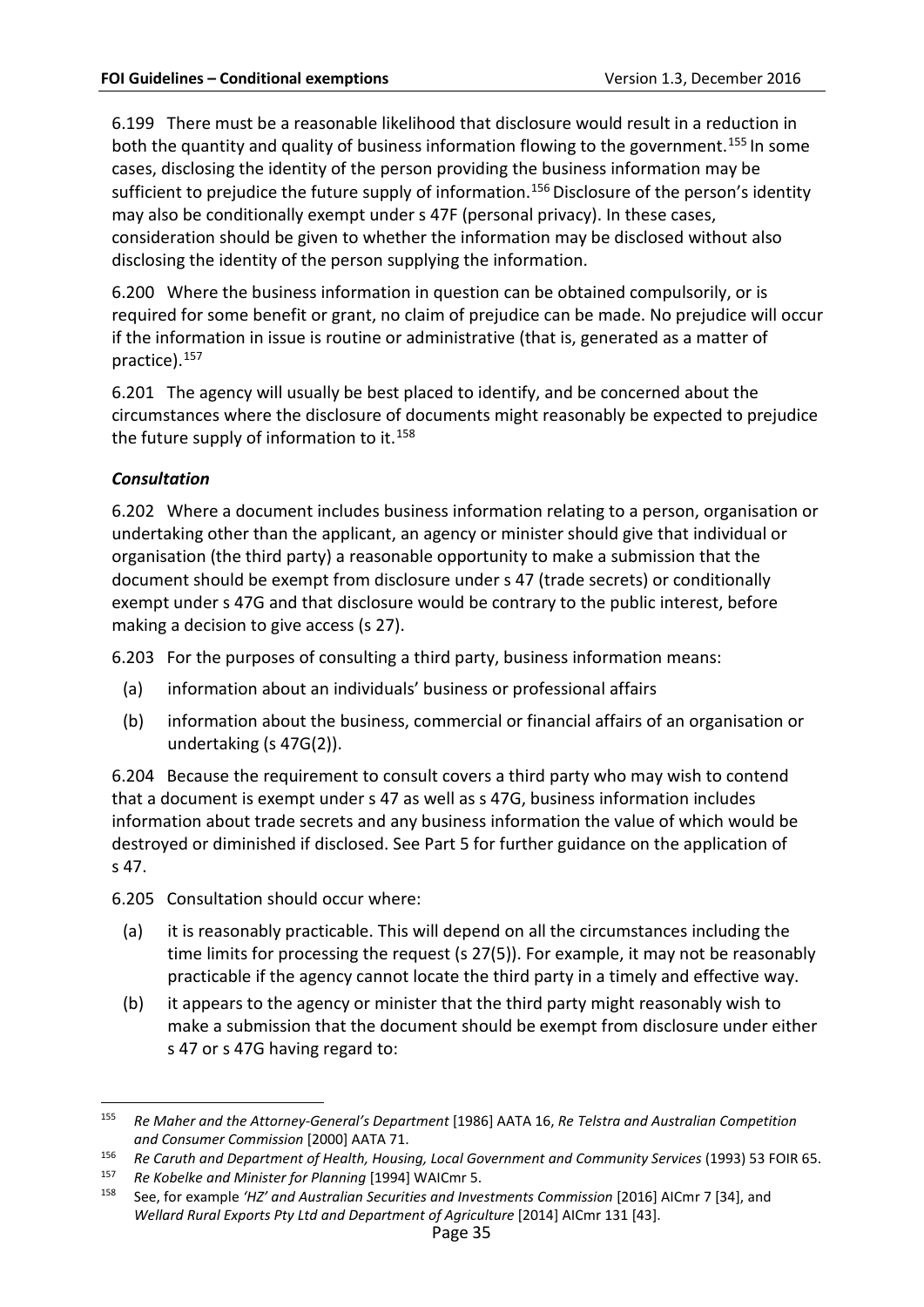- the extent to which the information is well known
- whether the person to whom the information relates is known to be (or to have been) associated with the matters dealt with in the information
- whether the information is publicly available, and
- any other relevant matters (s 27(3)).

6.206 Agencies and ministers should generally start from the position that a third party might reasonably wish to make a submission. This is because the third party may bring to the agency or minister's attention sensitivities that may not otherwise have been apparent.

6.207 From a practical perspective, a decision maker should identify early any need to undertake consultation to benefit from the 30-day extension to the timeframe for making a decision (s 15(6)). This is because the extension only applies when consultation starts within the initial decision making period (that is, in the first 30 days). Where consultation is undertaken, the agency or minister must inform the applicant as soon as practicable that the processing period has been extended (s 15(8)).

#### <span id="page-37-0"></span>*Submissions*

6.208 Where consultation occurs, a third party should be asked if they object to disclosure and invited to make submissions about:

- whether the conditional exemption should apply
- whether, on balance, access would be contrary to the public interest.

6.209 An affected third party who is consulted under s 27 may contend that exemptions under ss 47 or 47G should apply. Where the third party contends that exemptions other than ss 47 or 47G should apply, it is open to agency or minister to rely on those exemptions in its decision.[159](#page-37-1) However, should the agency or minister decide to grant access to the documents, the third party does not have a right to seek review of that decision on grounds other than those specified in s 27.

6.210 The third party should be asked to provide reasons and evidence for their submission. To assist them to make a submission it may be necessary to provide a copy of the information. This could be done by providing an edited copy of the document, for example, by deleting any material that may be exempt under another provision. An agency should also take care not to breach any obligation under the Privacy Act during consultation*,* for example, by identifying the applicant without their consent. If an edited copy of the document has been provided for consultation purposes, that copy should be clearly marked where material has been edited, and it should be stated that the copy has been provided for the purpose of consultation.

6.211 An agency or minister must have regard for any submissions made before deciding whether to give access to the document (ss 27(4) and 27(5)). The third party does not, however, have the right to veto access and agencies should take care that the third party is not under such a misapprehension.

6.212 Where an agency or minister decides to give the applicant access to documents, after a third party has provided a submission, they must give the third party written notice

<span id="page-37-1"></span> <sup>159</sup> See *Australian Broadcasting Corporation and Civil Aviation Safety Authority* [2015] AICmr 21 [5] and ss 27(1)(b), 53C, 54A, 54M and 54P of the FOI Act.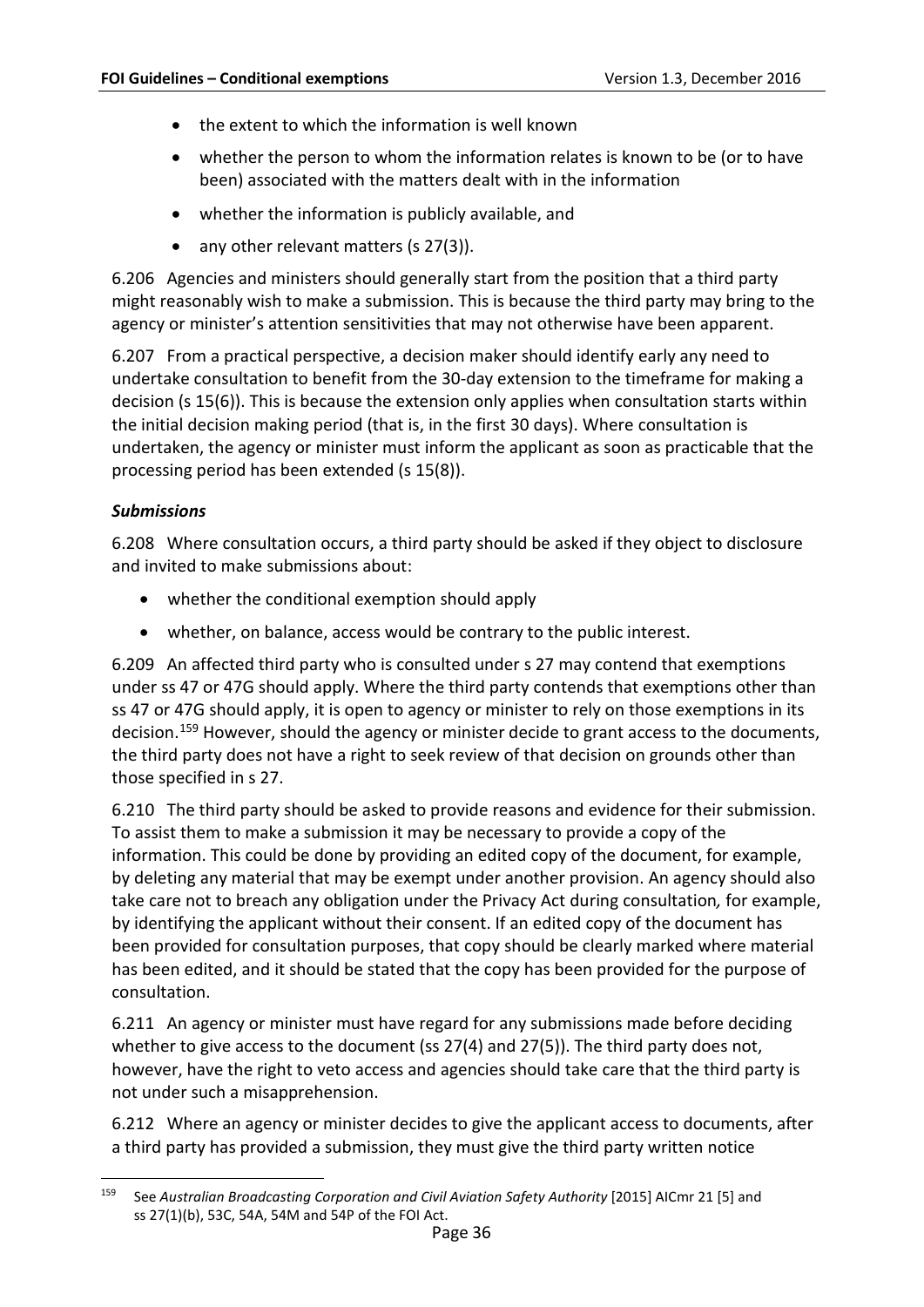(s 27(6)). Access to a document must not be given to the applicant until the third party's opportunities for review have run out, or if review did occur, the decision still stands (s 27(7)).

#### <span id="page-38-0"></span>*General information about consultation*

<span id="page-38-3"></span>6.213 General information about consultation is provided in Part 3. That Part provides guidance about extended timeframes, notices of decision, review rights and when access to documents may be provided.

## <span id="page-38-1"></span>**Research documents (s 47H)**

<span id="page-38-4"></span>6.214 Section 47H conditionally exempts material where:

- (a) it contains information relating to research that is being, or is to be, undertaken by an officer of an agency specified in Schedule 4 of the Act (that is, the Commonwealth Scientific and Industrial Research Organisation (CSIRO) and the Australian National University) and
- (b) disclosure of the information before the completion of the research would be likely to unreasonably to expose the agency or officer to disadvantage.

<span id="page-38-5"></span>6.215 This provision is similar to the previous s 43A. There are no AAT or court decisions on the provision.

#### <span id="page-38-2"></span>**Documents affecting the Australian economy (s 47J)**

6.216 Under s 47J(1) a document is conditionally exempt if its disclosure under the FOI Act would, or could reasonably be expected to, have a substantial adverse effect on Australia's economy by:

- (a) influencing a decision or action of a person or entity, or
- (b) giving a person (or class of persons) an undue benefit or detriment, in relation to business carried on by the person (or class), by providing premature knowledge of proposed or possible action or inaction of a person or entity.

6.217 The economy exemption reflects the need for the government to be able to maintain the confidentiality of certain information if it is to carry out its economic policy responsibilities, including the development and implementation of economic policy in a timely and effective manner.

6.218 Section 47J(2) makes it clear that 'substantial adverse effect on Australia's economy' includes a substantial adverse effect on a particular segment of the economy, or the economy of a particular region of Australia (s 47J(2)). For example, the disclosure of the results of information regarding the impacts of economic conditions or policies on particular sectors of the market may distort investment decisions within that sector and, in turn, adversely affect the Government's ability to develop and implement economic policies more generally.

6.219 In this exemption, a 'person' includes a body corporate and a body politic (for example, the government of a State or Territory) (*Acts Interpretation Act 1901*, s 22).

6.220 The types of documents to which s 47J(1) applies includes documents containing matters related to any of the following:

- currency or exchange rates
- interest rates